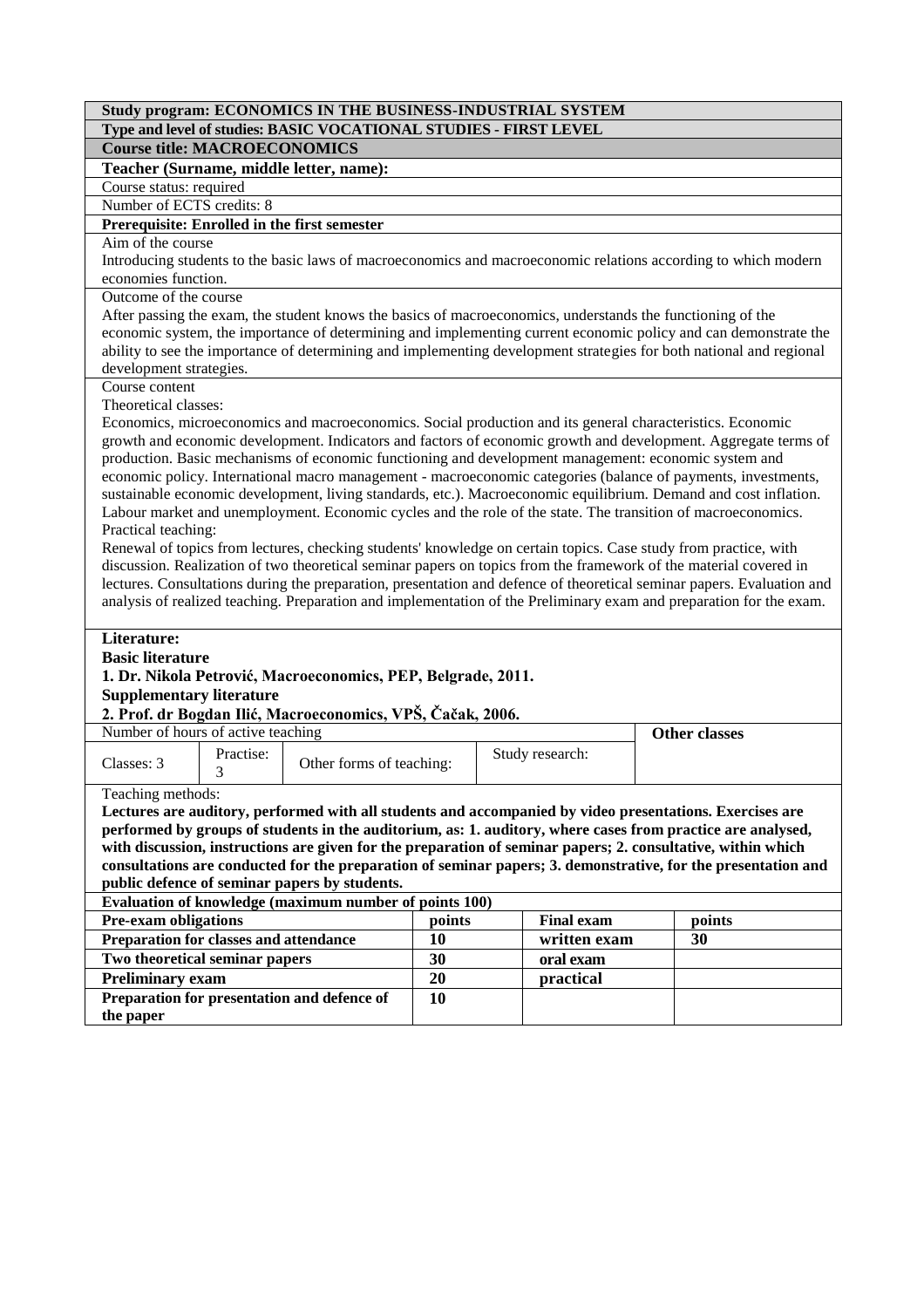### Type and level of studies: BASIC VOCATIONAL STUDIES - FIRST LEVEL

Course title: BASICS OF MARKETING

Teacher (Surname, middle initial, name):

Course status: required

Number of ECTS credits: 7

Prerequisite: enrolled in the first semester

Aim of the course

The goal is to master the necessary knowledge about the role of marketing in the context of achieving customer satisfaction.

Outcome of the course

After passing the exam, the student knows the function of marketing in achieving the goals of the businessproduction system, understands the relationship between marketing and development, i.e. production, and can demonstrate the ability to define the advantages of a particular product over the competition.

# Course content

Theoretical classes:

Concept and definition of marketing, Origin and development of marketing concept, Marketing concept. Marketing system. The role of products in meeting customer needs, Opportunities and limitations in meeting customer needs, The importance of quality, price and delivery times of products, Cooperation of marketing, development and production in improving placements, Locating potential customers, Offer information system, Competition information, Product distribution channels, Pricing, Customer support systems during the use of products, Monitoring the results of placements and analysis of messages from the realization.

Practical teaching:

Renewal of topics from lectures, checking students' knowledge on certain topics. Case study from practice, with discussion. Visit to business organizations regarding the perception of marketing performance. Realization of practical seminar work in Pilot factory. Consultations during the preparation, presentation and defence of seminar papers. Evaluation and analysis of realized teaching. Preparation and implementation of the Preliminary exam and preparation for the exam.

Literature

Basic literature

1. Avakumović, Č., Avakumović, J., Marketing, 2010, PEP, Belgrade.

2. Jocic, C., 2005, Fundamentals of Marketing, Krusevac, ICIM

3. Radunović, D., 2004, Marketing, Kruševac, ICIM

Supplementary literature

1. Bojović, P., Janjić S., and others, Business Marketing and Advertising, ŽIG, Zemun, 2009.

2. Kotler, P., 2003. Marketing, glossary from A to Z, Adizes, Novi Sad

 3. Hanić, H., 2002. Marketing research and marketing information system, third edition, Faculty of Economics in Belgrade, Belgrade

| Number of hours of active teaching (distance learning consultations) |             |                         | Other classes           |  |
|----------------------------------------------------------------------|-------------|-------------------------|-------------------------|--|
| Lectures:2                                                           | Practise: 2 | Other forms<br>classes: | Study research<br>Work: |  |

Teaching methods

Lectures are auditory and are accompanied by a presentation of teaching content. Exercises are realized in the following way: - classroom, where topics from lectures are updated, students' knowledge is checked, seminar papers and instructions are issued, - consultative, where consultations are performed and related to the preparation of seminar papers by students on specific tasks; - demonstrative, where seminar papers are presented and defended.

| Knowledge assessment (maximum number of points 100)   |               |              |        |  |  |  |  |  |
|-------------------------------------------------------|---------------|--------------|--------|--|--|--|--|--|
| Pre-exam obligations                                  | <b>Points</b> | Final Exam   | Points |  |  |  |  |  |
| Preparation for classes and attendance                | 10            | written exam | 30     |  |  |  |  |  |
| Practical seminar work                                | 30            | oral exam    |        |  |  |  |  |  |
| Preliminary exam                                      | 20            | practical    |        |  |  |  |  |  |
| Preparation for presentation and defence of the paper | 10            |              |        |  |  |  |  |  |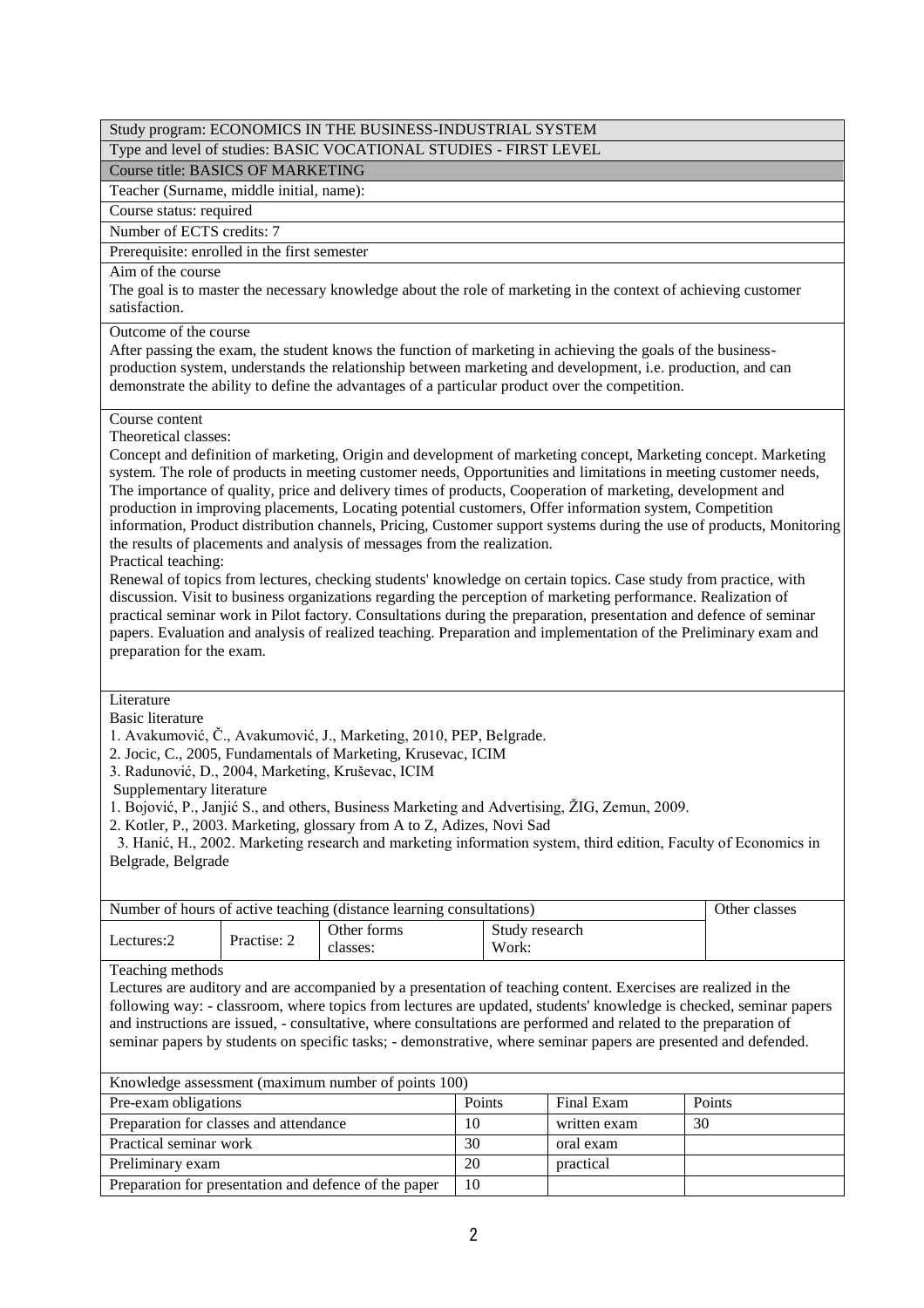|                                                                                                                                                                                                                                                                                                                                                                                                                                                                                                                                                                                                                                                                                                                                                                                    | Study program: ECONOMICS IN THE BUSINESS-INDUSTRIAL SYSTEM                                                                                                                                                                                                                                                                   |                                                                                                                                                                                                                                 |    |                         |                                                                                         |    |                |  |
|------------------------------------------------------------------------------------------------------------------------------------------------------------------------------------------------------------------------------------------------------------------------------------------------------------------------------------------------------------------------------------------------------------------------------------------------------------------------------------------------------------------------------------------------------------------------------------------------------------------------------------------------------------------------------------------------------------------------------------------------------------------------------------|------------------------------------------------------------------------------------------------------------------------------------------------------------------------------------------------------------------------------------------------------------------------------------------------------------------------------|---------------------------------------------------------------------------------------------------------------------------------------------------------------------------------------------------------------------------------|----|-------------------------|-----------------------------------------------------------------------------------------|----|----------------|--|
|                                                                                                                                                                                                                                                                                                                                                                                                                                                                                                                                                                                                                                                                                                                                                                                    | Type and level of studies: BASIC VOCATIONAL STUDIES - FIRST LEVEL                                                                                                                                                                                                                                                            |                                                                                                                                                                                                                                 |    |                         |                                                                                         |    |                |  |
|                                                                                                                                                                                                                                                                                                                                                                                                                                                                                                                                                                                                                                                                                                                                                                                    | <b>Course title: COMPUTER TECHNOLOGIES</b>                                                                                                                                                                                                                                                                                   |                                                                                                                                                                                                                                 |    |                         |                                                                                         |    |                |  |
| Teacher (Surname, middle initial, name):                                                                                                                                                                                                                                                                                                                                                                                                                                                                                                                                                                                                                                                                                                                                           |                                                                                                                                                                                                                                                                                                                              |                                                                                                                                                                                                                                 |    |                         |                                                                                         |    |                |  |
| Course status: required                                                                                                                                                                                                                                                                                                                                                                                                                                                                                                                                                                                                                                                                                                                                                            |                                                                                                                                                                                                                                                                                                                              |                                                                                                                                                                                                                                 |    |                         |                                                                                         |    |                |  |
| Number of ECTS credits: 7                                                                                                                                                                                                                                                                                                                                                                                                                                                                                                                                                                                                                                                                                                                                                          |                                                                                                                                                                                                                                                                                                                              |                                                                                                                                                                                                                                 |    |                         |                                                                                         |    |                |  |
| Prerequisite: enrolled in the first semester                                                                                                                                                                                                                                                                                                                                                                                                                                                                                                                                                                                                                                                                                                                                       |                                                                                                                                                                                                                                                                                                                              |                                                                                                                                                                                                                                 |    |                         |                                                                                         |    |                |  |
|                                                                                                                                                                                                                                                                                                                                                                                                                                                                                                                                                                                                                                                                                                                                                                                    | Aim of the course<br>The goal is to acquaint students with the necessary knowledge in the field of computer technology as a basis for<br>application in professional practice.                                                                                                                                               |                                                                                                                                                                                                                                 |    |                         |                                                                                         |    |                |  |
|                                                                                                                                                                                                                                                                                                                                                                                                                                                                                                                                                                                                                                                                                                                                                                                    | Outcome of the course<br>After passing the exam, the student knows the basic components of computers and their characteristics, understands<br>the functioning of computers and computer networks and can apply the appropriate options within the program for<br>word processing and graphics, as well as use the Internet. |                                                                                                                                                                                                                                 |    |                         |                                                                                         |    |                |  |
| Theoretical classes:<br>Development and field of application of computers, basic characteristics of personal computer, hardware and<br>software, files in disk memory, role of operating system, WINDOWS operating system, characteristic applications,<br>DOS operating system, word processing program, Word, computer graphics programs, basics for computer<br>communications, computer networks - types and protocols, Internet.<br>Practical teaching:<br>MS Windows - operating system, application. MS Word - word processing program. Practical elaboration of four<br>tasks from the mentioned areas for independent student work. Evaluation and analysis of realized teaching.<br>Preparation and implementation of the preliminary exam and preparation for the exam. |                                                                                                                                                                                                                                                                                                                              |                                                                                                                                                                                                                                 |    |                         |                                                                                         |    |                |  |
| Literature<br><b>Basic literature</b><br>Supplementary literature                                                                                                                                                                                                                                                                                                                                                                                                                                                                                                                                                                                                                                                                                                                  |                                                                                                                                                                                                                                                                                                                              | 1. Mikarić, B., 2010, Computer technologies, practicum, Kruševac, ICIM<br>2. Živadinović, J., Medić, Z, 2013, Business Informatics, PEP, Belgrade<br>2. Gavrić, Z., Ranđić, S., 2000, Internet - basics of work, ICIM, Kruševac |    |                         | 1. Ranđić, S., Radojičić, M., 2000, Fundamentals of Computer Technology, ICIM, Kruševac |    |                |  |
|                                                                                                                                                                                                                                                                                                                                                                                                                                                                                                                                                                                                                                                                                                                                                                                    |                                                                                                                                                                                                                                                                                                                              | Number of hours of active teaching (distance learning consultations)                                                                                                                                                            |    |                         |                                                                                         |    | Other classes: |  |
| Lectures:2                                                                                                                                                                                                                                                                                                                                                                                                                                                                                                                                                                                                                                                                                                                                                                         | Practical<br>classes: 2                                                                                                                                                                                                                                                                                                      | Other forms<br>classes:                                                                                                                                                                                                         |    | Study research<br>Work: |                                                                                         |    |                |  |
| Teaching methods<br>Lectures are auditory, fully supported by video slides and demonstrations of work in computer programs, and are<br>performed with the help of video projectors and computers with Internet access with all students. Exercises are<br>performed in groups in a computer laboratory with a video projector and Internet access, as follows: 1) laboratory, for<br>practical work in the MS Windows operating system and MS Word; 2) discussion, which takes place through<br>questions and answers, 3) demonstration, for the presentation and defense of four independent tasks for independent<br>work.                                                                                                                                                       |                                                                                                                                                                                                                                                                                                                              |                                                                                                                                                                                                                                 |    |                         |                                                                                         |    |                |  |
|                                                                                                                                                                                                                                                                                                                                                                                                                                                                                                                                                                                                                                                                                                                                                                                    |                                                                                                                                                                                                                                                                                                                              | Knowledge assessment (maximum number of points 100)                                                                                                                                                                             |    |                         |                                                                                         |    |                |  |
| Pre-exam obligations<br>Pre-exam obligations<br>Pre-exam<br>Pre-exam                                                                                                                                                                                                                                                                                                                                                                                                                                                                                                                                                                                                                                                                                                               |                                                                                                                                                                                                                                                                                                                              |                                                                                                                                                                                                                                 |    |                         |                                                                                         |    |                |  |
| Preparation for classes and attendance                                                                                                                                                                                                                                                                                                                                                                                                                                                                                                                                                                                                                                                                                                                                             |                                                                                                                                                                                                                                                                                                                              |                                                                                                                                                                                                                                 | 10 |                         | written exam                                                                            |    |                |  |
| Four tasks for independent work                                                                                                                                                                                                                                                                                                                                                                                                                                                                                                                                                                                                                                                                                                                                                    |                                                                                                                                                                                                                                                                                                                              |                                                                                                                                                                                                                                 | 40 |                         | oral exam                                                                               |    |                |  |
| Preliminary exam                                                                                                                                                                                                                                                                                                                                                                                                                                                                                                                                                                                                                                                                                                                                                                   |                                                                                                                                                                                                                                                                                                                              |                                                                                                                                                                                                                                 | 20 |                         | practical                                                                               | 30 |                |  |
|                                                                                                                                                                                                                                                                                                                                                                                                                                                                                                                                                                                                                                                                                                                                                                                    |                                                                                                                                                                                                                                                                                                                              | Preparation for presentation and defence of the paper                                                                                                                                                                           |    |                         |                                                                                         |    |                |  |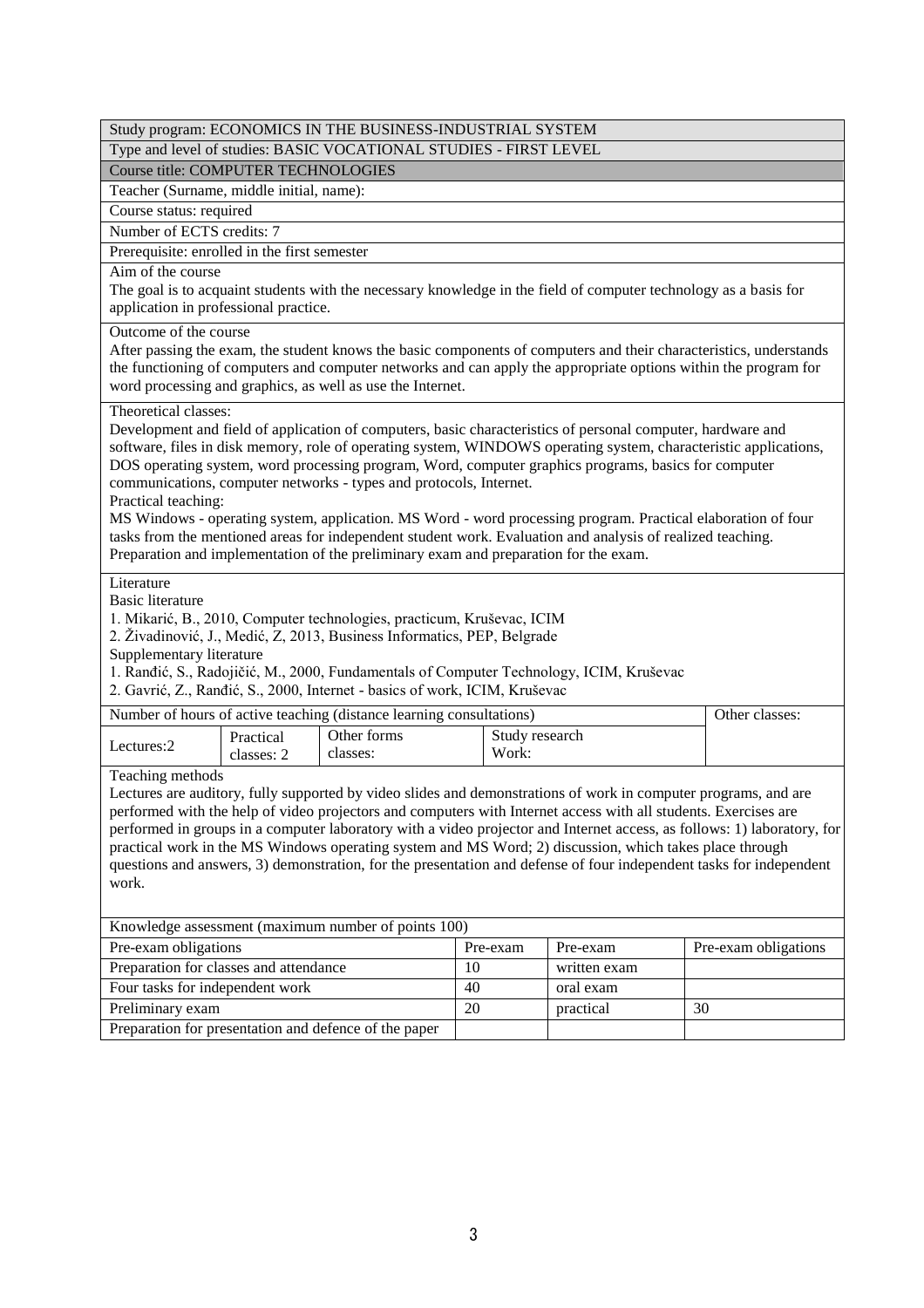| Study program: ECONOMICS IN THE BUSINESS-INDUSTRIAL SYSTEM                                                          |                                                                                                                   |                |        |                                                                                                                                                                                                                                      |  |                                                                                                                     |  |  |
|---------------------------------------------------------------------------------------------------------------------|-------------------------------------------------------------------------------------------------------------------|----------------|--------|--------------------------------------------------------------------------------------------------------------------------------------------------------------------------------------------------------------------------------------|--|---------------------------------------------------------------------------------------------------------------------|--|--|
|                                                                                                                     | Type and level of studies: BASIC VOCATIONAL STUDIES - FIRST LEVEL                                                 |                |        |                                                                                                                                                                                                                                      |  |                                                                                                                     |  |  |
|                                                                                                                     | <b>Course title: BUSINESS ECONOMICS</b>                                                                           |                |        |                                                                                                                                                                                                                                      |  |                                                                                                                     |  |  |
|                                                                                                                     | Teacher (Surname, middle initial, name):                                                                          |                |        |                                                                                                                                                                                                                                      |  |                                                                                                                     |  |  |
| Course status: required                                                                                             |                                                                                                                   |                |        |                                                                                                                                                                                                                                      |  |                                                                                                                     |  |  |
| Number of ECTS credits: 8                                                                                           |                                                                                                                   |                |        |                                                                                                                                                                                                                                      |  |                                                                                                                     |  |  |
| Aim of the course                                                                                                   |                                                                                                                   |                |        |                                                                                                                                                                                                                                      |  |                                                                                                                     |  |  |
|                                                                                                                     |                                                                                                                   |                |        | Getting acquainted with economic laws and all factors that significantly affect the efficiency of growth and                                                                                                                         |  |                                                                                                                     |  |  |
|                                                                                                                     |                                                                                                                   |                |        | development of the company as a subject of market economy, and its adaptation to the domestic and world                                                                                                                              |  |                                                                                                                     |  |  |
| environment.                                                                                                        |                                                                                                                   |                |        |                                                                                                                                                                                                                                      |  |                                                                                                                     |  |  |
| Outcome of the course                                                                                               |                                                                                                                   |                |        |                                                                                                                                                                                                                                      |  |                                                                                                                     |  |  |
|                                                                                                                     |                                                                                                                   |                |        |                                                                                                                                                                                                                                      |  | After passing the exam, the student knows the basic features of the company, understands the management of business |  |  |
|                                                                                                                     |                                                                                                                   |                |        | results and can demonstrate the ability to interpret the efficiency of the company.                                                                                                                                                  |  |                                                                                                                     |  |  |
| Course content                                                                                                      |                                                                                                                   |                |        |                                                                                                                                                                                                                                      |  |                                                                                                                     |  |  |
| Theoretical classes:                                                                                                |                                                                                                                   |                |        |                                                                                                                                                                                                                                      |  |                                                                                                                     |  |  |
|                                                                                                                     |                                                                                                                   |                |        | The emergence and development of economics as a science, the basics of entrepreneurship, the characteristics of a                                                                                                                    |  |                                                                                                                     |  |  |
|                                                                                                                     |                                                                                                                   |                |        | company, the types of companies by size, organization, activities and ownership. Company as a subject of market                                                                                                                      |  |                                                                                                                     |  |  |
|                                                                                                                     |                                                                                                                   |                |        | economy, management of company assets, cost management, business results management and profit distribution in                                                                                                                       |  |                                                                                                                     |  |  |
|                                                                                                                     |                                                                                                                   |                |        | the company. Business efficiency of the company, growth and development, as well as the basics of operational and                                                                                                                    |  |                                                                                                                     |  |  |
| strategic management.                                                                                               |                                                                                                                   |                |        |                                                                                                                                                                                                                                      |  |                                                                                                                     |  |  |
| Practical teaching:                                                                                                 |                                                                                                                   |                |        |                                                                                                                                                                                                                                      |  |                                                                                                                     |  |  |
|                                                                                                                     |                                                                                                                   |                |        | Introducing students to specific examples from practice in organizing, doing business and managing on the spot in                                                                                                                    |  |                                                                                                                     |  |  |
|                                                                                                                     |                                                                                                                   |                |        | companies and other business entities in the immediate environment. Realization of a practical seminar work on the                                                                                                                   |  |                                                                                                                     |  |  |
|                                                                                                                     |                                                                                                                   |                |        | topic: Business efficiency of a specific company. Consultations during the preparation, presentation and defence of                                                                                                                  |  |                                                                                                                     |  |  |
|                                                                                                                     | Preliminary exam and preparation for the exam.                                                                    |                |        | theoretical seminar papers. Evaluation and analysis of realized teaching. Preparation and implementation of the                                                                                                                      |  |                                                                                                                     |  |  |
| Literature:                                                                                                         |                                                                                                                   |                |        |                                                                                                                                                                                                                                      |  |                                                                                                                     |  |  |
| <b>Basic literature</b>                                                                                             |                                                                                                                   |                |        |                                                                                                                                                                                                                                      |  |                                                                                                                     |  |  |
|                                                                                                                     |                                                                                                                   |                |        | 1. Karavidić S., Ivković D., Radosavljević, K., 2015, Business Economics, PEP, Belgrade.                                                                                                                                             |  |                                                                                                                     |  |  |
| Supplementary literature                                                                                            |                                                                                                                   |                |        |                                                                                                                                                                                                                                      |  |                                                                                                                     |  |  |
|                                                                                                                     | 2. Vujović S: Business Economics, FPE, Belgrade, 2009.                                                            |                |        |                                                                                                                                                                                                                                      |  |                                                                                                                     |  |  |
|                                                                                                                     | Number of hours of active teaching                                                                                |                |        |                                                                                                                                                                                                                                      |  | Other classes:                                                                                                      |  |  |
|                                                                                                                     |                                                                                                                   | Other forms of |        |                                                                                                                                                                                                                                      |  |                                                                                                                     |  |  |
| Classes: 3                                                                                                          | Practise: 3                                                                                                       | teaching       |        | Study research:                                                                                                                                                                                                                      |  |                                                                                                                     |  |  |
|                                                                                                                     |                                                                                                                   |                |        |                                                                                                                                                                                                                                      |  |                                                                                                                     |  |  |
| Teaching methods:                                                                                                   |                                                                                                                   |                |        |                                                                                                                                                                                                                                      |  |                                                                                                                     |  |  |
|                                                                                                                     |                                                                                                                   |                |        | Lectures are auditory and are accompanied by a presentation of teaching content. Exercises are realized in the<br>following way: - classroom, where topics from lectures are updated, students' knowledge is checked, seminar papers |  |                                                                                                                     |  |  |
|                                                                                                                     |                                                                                                                   |                |        |                                                                                                                                                                                                                                      |  |                                                                                                                     |  |  |
| and instructions are issued and successfully solved examples from the course content are presented, - consultative, |                                                                                                                   |                |        |                                                                                                                                                                                                                                      |  |                                                                                                                     |  |  |
| and defended.                                                                                                       | where consultations are made about seminar papers by student; - demonstrative, where seminar papers are presented |                |        |                                                                                                                                                                                                                                      |  |                                                                                                                     |  |  |
|                                                                                                                     |                                                                                                                   |                |        |                                                                                                                                                                                                                                      |  |                                                                                                                     |  |  |
|                                                                                                                     | Knowledge assessment (maximum number of points 100)                                                               |                |        |                                                                                                                                                                                                                                      |  |                                                                                                                     |  |  |
|                                                                                                                     | Pre-exam obligations<br>Final Exam<br>Points<br>Points                                                            |                |        |                                                                                                                                                                                                                                      |  |                                                                                                                     |  |  |
|                                                                                                                     | Preparation for classes and attendance<br>10<br>30<br>written exam<br>Practical seminar work                      |                |        |                                                                                                                                                                                                                                      |  |                                                                                                                     |  |  |
|                                                                                                                     |                                                                                                                   |                | 30     | oral exam                                                                                                                                                                                                                            |  |                                                                                                                     |  |  |
| Preliminary exam                                                                                                    |                                                                                                                   |                | $20\,$ | practical                                                                                                                                                                                                                            |  |                                                                                                                     |  |  |
|                                                                                                                     | Preparation for presentation and defence of the                                                                   |                | 10     |                                                                                                                                                                                                                                      |  |                                                                                                                     |  |  |
| paper                                                                                                               |                                                                                                                   |                |        |                                                                                                                                                                                                                                      |  |                                                                                                                     |  |  |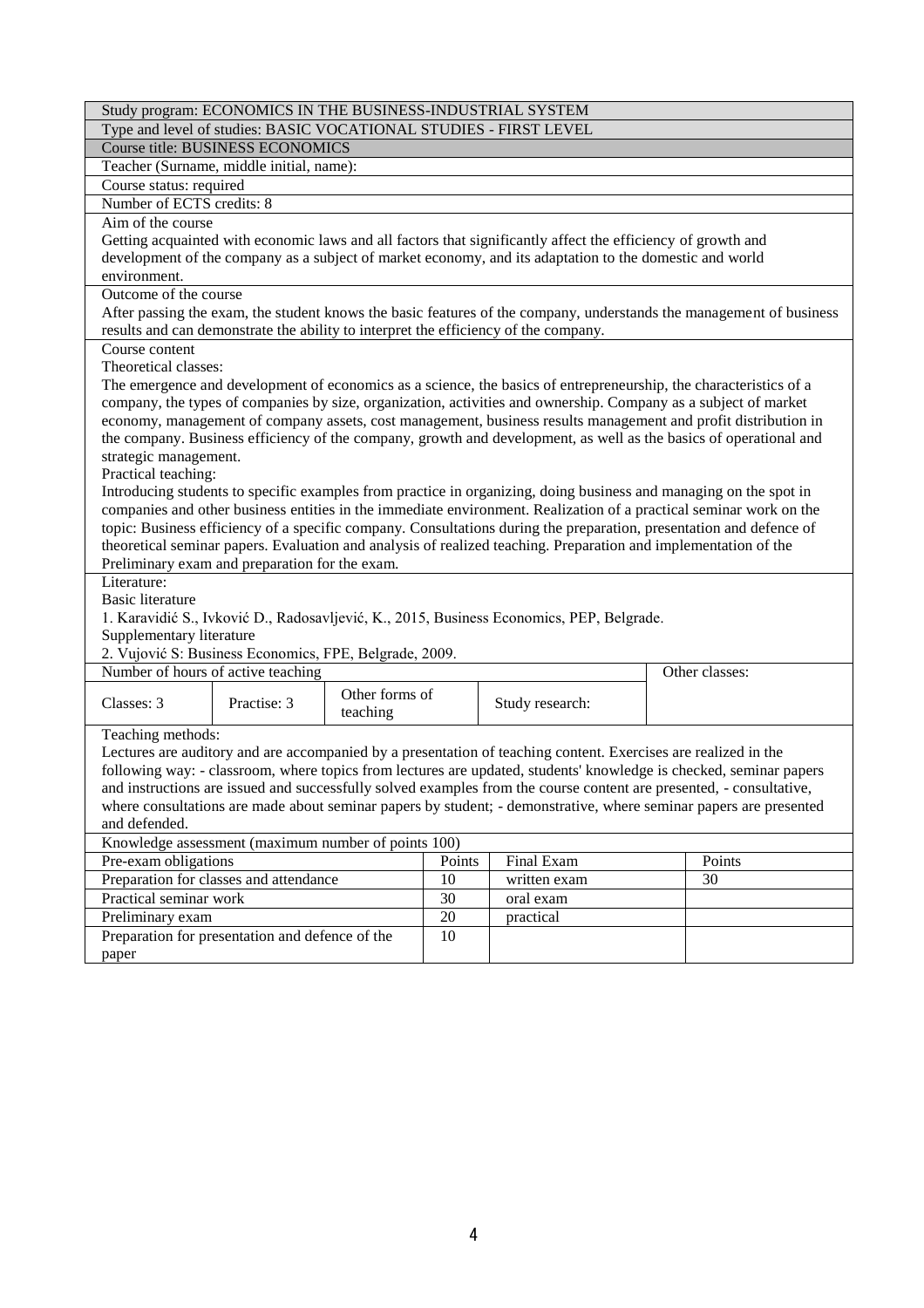|                                                    |                          | Study program: ECONOMICS IN THE BUSINESS-INDUSTRIAL SYSTEM                                                                                                                                                                      |        |  |                      |    |                                                                                                                           |
|----------------------------------------------------|--------------------------|---------------------------------------------------------------------------------------------------------------------------------------------------------------------------------------------------------------------------------|--------|--|----------------------|----|---------------------------------------------------------------------------------------------------------------------------|
|                                                    |                          | Type and level of studies: BASIC VOCATIONAL STUDIES - FIRST LEVEL                                                                                                                                                               |        |  |                      |    |                                                                                                                           |
| <b>Course title: APPLICATIVE PROGRAMMING</b>       |                          |                                                                                                                                                                                                                                 |        |  |                      |    |                                                                                                                           |
| Teacher (Surname, middle letter, name):            |                          |                                                                                                                                                                                                                                 |        |  |                      |    |                                                                                                                           |
| Course status: required                            |                          |                                                                                                                                                                                                                                 |        |  |                      |    |                                                                                                                           |
| Number of ECTS credits: 8                          |                          |                                                                                                                                                                                                                                 |        |  |                      |    |                                                                                                                           |
|                                                    |                          | Prerequisite: enrolled in the second semester and passed the Computer Technology exam                                                                                                                                           |        |  |                      |    |                                                                                                                           |
| Aim of the course                                  |                          |                                                                                                                                                                                                                                 |        |  |                      |    |                                                                                                                           |
|                                                    |                          | The goal is to master students' knowledge for solving problems in professional work using adequate software.                                                                                                                    |        |  |                      |    |                                                                                                                           |
| Aim of the course                                  |                          |                                                                                                                                                                                                                                 |        |  |                      |    |                                                                                                                           |
|                                                    |                          | After passing the exam, the student knows the basic concepts in computer programming, understands the relationship<br>between requirements for solving business problems and programming opportunities and can demonstrate      |        |  |                      |    |                                                                                                                           |
|                                                    |                          | competence in a specific calculation in Excel and making a presentation in MS Power Point and on the WEB.                                                                                                                       |        |  |                      |    |                                                                                                                           |
| Course content                                     |                          |                                                                                                                                                                                                                                 |        |  |                      |    |                                                                                                                           |
| Theoretical classes:                               |                          |                                                                                                                                                                                                                                 |        |  |                      |    |                                                                                                                           |
|                                                    |                          | Basics of computer solving of business problems, programming languages, object-oriented programming, basics of<br>working in MS Power Point, interpretation of presentation, basics of using MS Excel, data types, formulas and |        |  |                      |    |                                                                                                                           |
|                                                    |                          | functions, relational databases, using MS ACCESS, programming upgrade, WEB presentations, typical examples of                                                                                                                   |        |  |                      |    |                                                                                                                           |
| computer application.                              |                          |                                                                                                                                                                                                                                 |        |  |                      |    |                                                                                                                           |
| Practical teaching:                                |                          |                                                                                                                                                                                                                                 |        |  |                      |    |                                                                                                                           |
|                                                    |                          | MS Excel - a program for tabular and graphical calculations and representations. Data exchange. Dynamic data                                                                                                                    |        |  |                      |    |                                                                                                                           |
|                                                    |                          | exchange DDE. OLE complete integration. Using OLE techniques. MS PowerPoint - a program for creating                                                                                                                            |        |  |                      |    |                                                                                                                           |
|                                                    |                          |                                                                                                                                                                                                                                 |        |  |                      |    | presentations. Practical elaboration of 4 tasks from the mentioned areas for independent student work. Evaluation and     |
|                                                    |                          | analysis of teaching realization. Preparation and implementation of the preliminary exam and preparation for the                                                                                                                |        |  |                      |    |                                                                                                                           |
| Literature                                         |                          |                                                                                                                                                                                                                                 |        |  |                      |    |                                                                                                                           |
| <b>Basic literature</b>                            |                          |                                                                                                                                                                                                                                 |        |  |                      |    |                                                                                                                           |
|                                                    |                          | 1. Ranđić, S., 2002, Programming through application programs, ICIM, Kruševac<br>2. Nikolić, Z., 2005, Computer Technology, ICIM +, Kruševac                                                                                    |        |  |                      |    |                                                                                                                           |
| Supplementary literature                           |                          |                                                                                                                                                                                                                                 |        |  |                      |    |                                                                                                                           |
|                                                    |                          | 1. Brkovic, M. and Milošević, D., 2004, Practicum for Web Application Development, Technical Faculty Čačak                                                                                                                      |        |  |                      |    |                                                                                                                           |
|                                                    |                          | 2. Krauder, D., Krauder, R., 2001, Macromedia Dreamweaver 4 and Fireworks 4, Mikro knjiga, Belgrade                                                                                                                             |        |  |                      |    |                                                                                                                           |
|                                                    |                          | Number of hours of active teaching (distance learning consultations)                                                                                                                                                            |        |  |                      |    | Other classes:                                                                                                            |
| Lectures: $3$                                      | practice: $\overline{3}$ | Other forms of classes:                                                                                                                                                                                                         |        |  | Study research work: |    |                                                                                                                           |
|                                                    |                          |                                                                                                                                                                                                                                 |        |  |                      |    |                                                                                                                           |
| Teaching methods                                   |                          |                                                                                                                                                                                                                                 |        |  |                      |    |                                                                                                                           |
|                                                    |                          |                                                                                                                                                                                                                                 |        |  |                      |    | The lectures are auditory and are realized with the help of a video presentation. Exercises are: 1. auditory, where tasks |
|                                                    |                          | for independent work are issued and instructions for their realization are given; 2. demonstration, where students are                                                                                                          |        |  |                      |    |                                                                                                                           |
|                                                    |                          | introduced to various examples of application of application software in specific business systems; 3. consultative,                                                                                                            |        |  |                      |    |                                                                                                                           |
|                                                    |                          | where consultations are performed during the preparation of tasks; 4. demonstrative, where tasks are presented and                                                                                                              |        |  |                      |    |                                                                                                                           |
| publicly defended.                                 |                          |                                                                                                                                                                                                                                 |        |  |                      |    |                                                                                                                           |
| Knowledge assessment (maximum number of points 100 |                          |                                                                                                                                                                                                                                 |        |  |                      |    |                                                                                                                           |
| Pre-exam obligations                               |                          |                                                                                                                                                                                                                                 | points |  | Final exam           |    | points                                                                                                                    |
| Preparation for classes and attendance             |                          |                                                                                                                                                                                                                                 | 10     |  | Written exam         |    |                                                                                                                           |
| Four tasks for independent work                    |                          |                                                                                                                                                                                                                                 | 40     |  | Oral exam            |    |                                                                                                                           |
| Preliminary exam                                   |                          |                                                                                                                                                                                                                                 | 20     |  | practice             | 30 |                                                                                                                           |
|                                                    |                          | Preparation for presentation and defense of the paper                                                                                                                                                                           |        |  |                      |    |                                                                                                                           |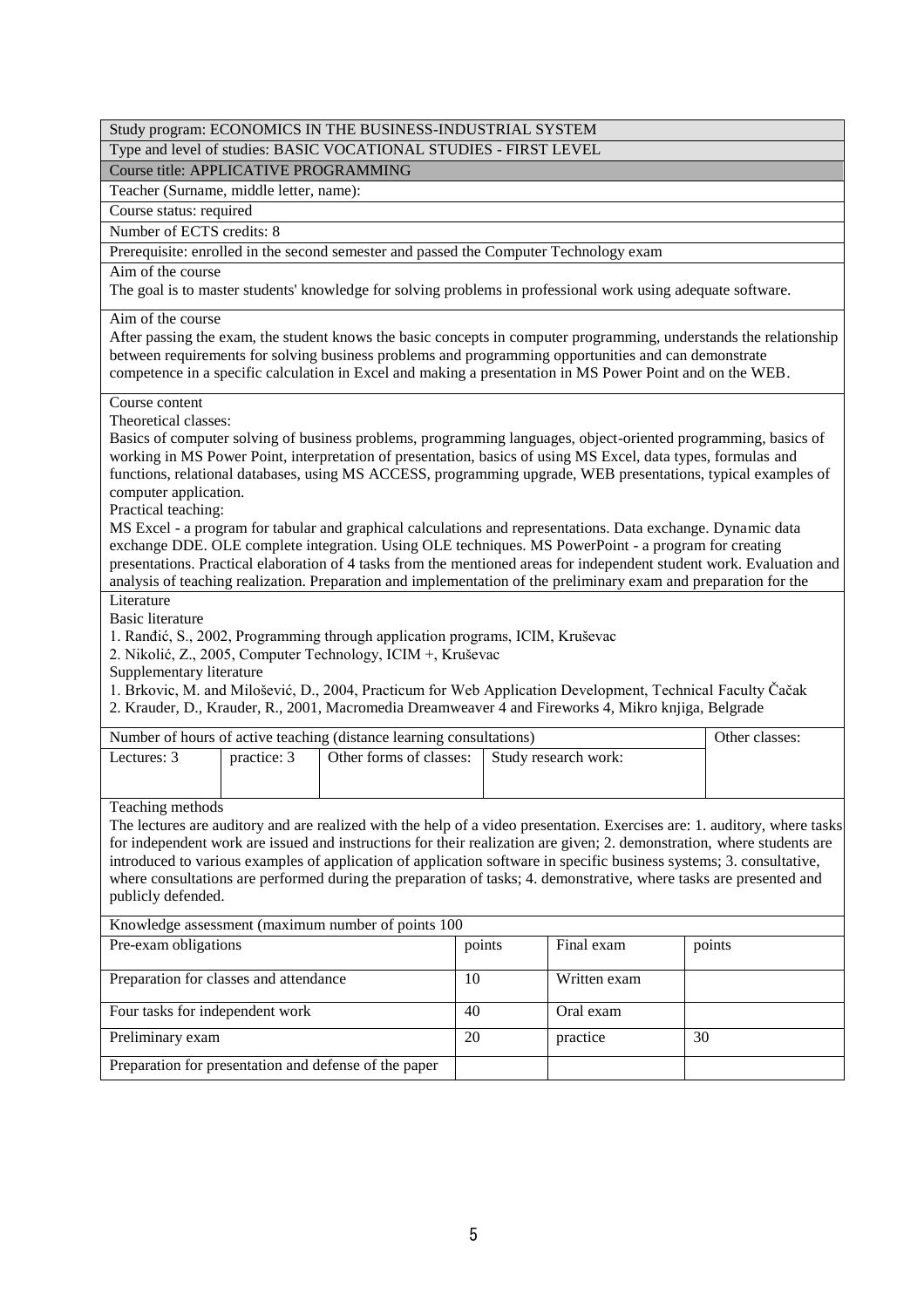| Study program: ECONOMICS IN THE BUSINESS-INDUSTRIAL SYSTEM                                                                                                                                                                                                                                                                                                                                                                                                                                                                                                                                                                                                                                                                                                                                                                                                                                                                                                                            |                                                                                                                                                                                                                                                                                                                                              |                |               |  |  |  |  |  |
|---------------------------------------------------------------------------------------------------------------------------------------------------------------------------------------------------------------------------------------------------------------------------------------------------------------------------------------------------------------------------------------------------------------------------------------------------------------------------------------------------------------------------------------------------------------------------------------------------------------------------------------------------------------------------------------------------------------------------------------------------------------------------------------------------------------------------------------------------------------------------------------------------------------------------------------------------------------------------------------|----------------------------------------------------------------------------------------------------------------------------------------------------------------------------------------------------------------------------------------------------------------------------------------------------------------------------------------------|----------------|---------------|--|--|--|--|--|
| Type and level of studies: BASIC VOCATIONAL STUDIES - FIRST LEVEL                                                                                                                                                                                                                                                                                                                                                                                                                                                                                                                                                                                                                                                                                                                                                                                                                                                                                                                     |                                                                                                                                                                                                                                                                                                                                              |                |               |  |  |  |  |  |
| <b>Course title: BASICS OF MANAGEMENT</b>                                                                                                                                                                                                                                                                                                                                                                                                                                                                                                                                                                                                                                                                                                                                                                                                                                                                                                                                             |                                                                                                                                                                                                                                                                                                                                              |                |               |  |  |  |  |  |
| Teacher (Surname, middle initial, name):                                                                                                                                                                                                                                                                                                                                                                                                                                                                                                                                                                                                                                                                                                                                                                                                                                                                                                                                              |                                                                                                                                                                                                                                                                                                                                              |                |               |  |  |  |  |  |
| Course status: required                                                                                                                                                                                                                                                                                                                                                                                                                                                                                                                                                                                                                                                                                                                                                                                                                                                                                                                                                               |                                                                                                                                                                                                                                                                                                                                              |                |               |  |  |  |  |  |
| Number of ECTS credits: 8                                                                                                                                                                                                                                                                                                                                                                                                                                                                                                                                                                                                                                                                                                                                                                                                                                                                                                                                                             |                                                                                                                                                                                                                                                                                                                                              |                |               |  |  |  |  |  |
| Prerequisite: enrolled in the second semester                                                                                                                                                                                                                                                                                                                                                                                                                                                                                                                                                                                                                                                                                                                                                                                                                                                                                                                                         |                                                                                                                                                                                                                                                                                                                                              |                |               |  |  |  |  |  |
| Aim of the course<br>The goal is to master the elements of the management process, especially the operational aspect.                                                                                                                                                                                                                                                                                                                                                                                                                                                                                                                                                                                                                                                                                                                                                                                                                                                                 |                                                                                                                                                                                                                                                                                                                                              |                |               |  |  |  |  |  |
| Outcome of the course<br>After passing the exam, the student knows what management is (about the contents of the elements of managerial<br>processes, the decision-making process, motivation, the importance and ways of basic communication), understands<br>the functioning of business-production system, relations of parts and wholes, the role of middle managers in<br>achieving goals. The importance of communication, organizing as one of the key means of using resources in<br>achieving goals, and can demonstrate the ability to solve operational problems and achieve bilateral and group<br>communication.                                                                                                                                                                                                                                                                                                                                                         |                                                                                                                                                                                                                                                                                                                                              |                |               |  |  |  |  |  |
| Course content<br>Theoretical classes:<br>Management development, multidisciplinary character of management, management and entrepreneurship, efficiency<br>and effectiveness, management process, system of goals and sub-goals, planning as a choice of way to achieve goals,<br>organization to ensure activation of human resources, control in conjunction with planning - planning-control cycle,<br>preventive and corrective control, subjective support in the context of the management process, leadership,<br>motivation and decision making.<br>Practical teaching:<br>Tour of business systems from the environment. Publishing and preparation of a practical seminar work on the topic<br>of planning and control cycle in the business system. Giving instructions, consultations and defence of practical<br>seminar work. Evaluation and analysis of teaching realization. Preparation and implementation of the Preliminary<br>exam and preparation for the exam. |                                                                                                                                                                                                                                                                                                                                              |                |               |  |  |  |  |  |
| <b>Basic literature</b><br>2. Bulat, V., 2008, Management, ICIM +, Krusevac<br>Supplementary literature<br>Belgrade, 2001.                                                                                                                                                                                                                                                                                                                                                                                                                                                                                                                                                                                                                                                                                                                                                                                                                                                            | Literature<br>1. Karavidić, S. et al., 2016, Management, PEP, Belgrade<br>1. Djordjevic B., Management, V edition, ICIM +, Krusevac, 2005.<br>2. Živković, Ž., Et al., Fundamentals of Management, DŠIR - Bakar, Bor, 2002.<br>3. Wren D., and Voich D., Management, Process, Structure and Behaviour, translation, Grmeč - Economic Review, |                |               |  |  |  |  |  |
| Number of hours of active teaching (distance learning consultations)                                                                                                                                                                                                                                                                                                                                                                                                                                                                                                                                                                                                                                                                                                                                                                                                                                                                                                                  |                                                                                                                                                                                                                                                                                                                                              |                | Other classes |  |  |  |  |  |
| Other forms of classes:<br>Classes: 3<br>Practise: 3                                                                                                                                                                                                                                                                                                                                                                                                                                                                                                                                                                                                                                                                                                                                                                                                                                                                                                                                  |                                                                                                                                                                                                                                                                                                                                              | Study research |               |  |  |  |  |  |
| Teaching methods<br>The lectures are auditory and are realized with the help of a video presentation. Exercises are: 1. classroom, where<br>seminar papers are published and instructions for their implementation are given; 2. demonstration, where students<br>get acquainted with management in specific business systems. 3. consultative, where consultations are performed<br>during the preparation of seminar papers; 4. demonstrative, where seminar papers are presented and publicly<br>defended.                                                                                                                                                                                                                                                                                                                                                                                                                                                                         |                                                                                                                                                                                                                                                                                                                                              |                |               |  |  |  |  |  |
| Knowledge assessment (maximum number of points 100)                                                                                                                                                                                                                                                                                                                                                                                                                                                                                                                                                                                                                                                                                                                                                                                                                                                                                                                                   |                                                                                                                                                                                                                                                                                                                                              |                |               |  |  |  |  |  |
| Pre-exam obligations<br>Points<br>Final exam<br>points                                                                                                                                                                                                                                                                                                                                                                                                                                                                                                                                                                                                                                                                                                                                                                                                                                                                                                                                |                                                                                                                                                                                                                                                                                                                                              |                |               |  |  |  |  |  |
| Preparation for classes and attendance                                                                                                                                                                                                                                                                                                                                                                                                                                                                                                                                                                                                                                                                                                                                                                                                                                                                                                                                                | 10                                                                                                                                                                                                                                                                                                                                           | Written exam   | 30            |  |  |  |  |  |
| Practical seminar work                                                                                                                                                                                                                                                                                                                                                                                                                                                                                                                                                                                                                                                                                                                                                                                                                                                                                                                                                                | 30                                                                                                                                                                                                                                                                                                                                           | Oral exam      |               |  |  |  |  |  |
| Preliminary exam                                                                                                                                                                                                                                                                                                                                                                                                                                                                                                                                                                                                                                                                                                                                                                                                                                                                                                                                                                      | 20                                                                                                                                                                                                                                                                                                                                           | Practical      |               |  |  |  |  |  |
| Preparation for presentation and defence of the paper                                                                                                                                                                                                                                                                                                                                                                                                                                                                                                                                                                                                                                                                                                                                                                                                                                                                                                                                 | 10                                                                                                                                                                                                                                                                                                                                           |                |               |  |  |  |  |  |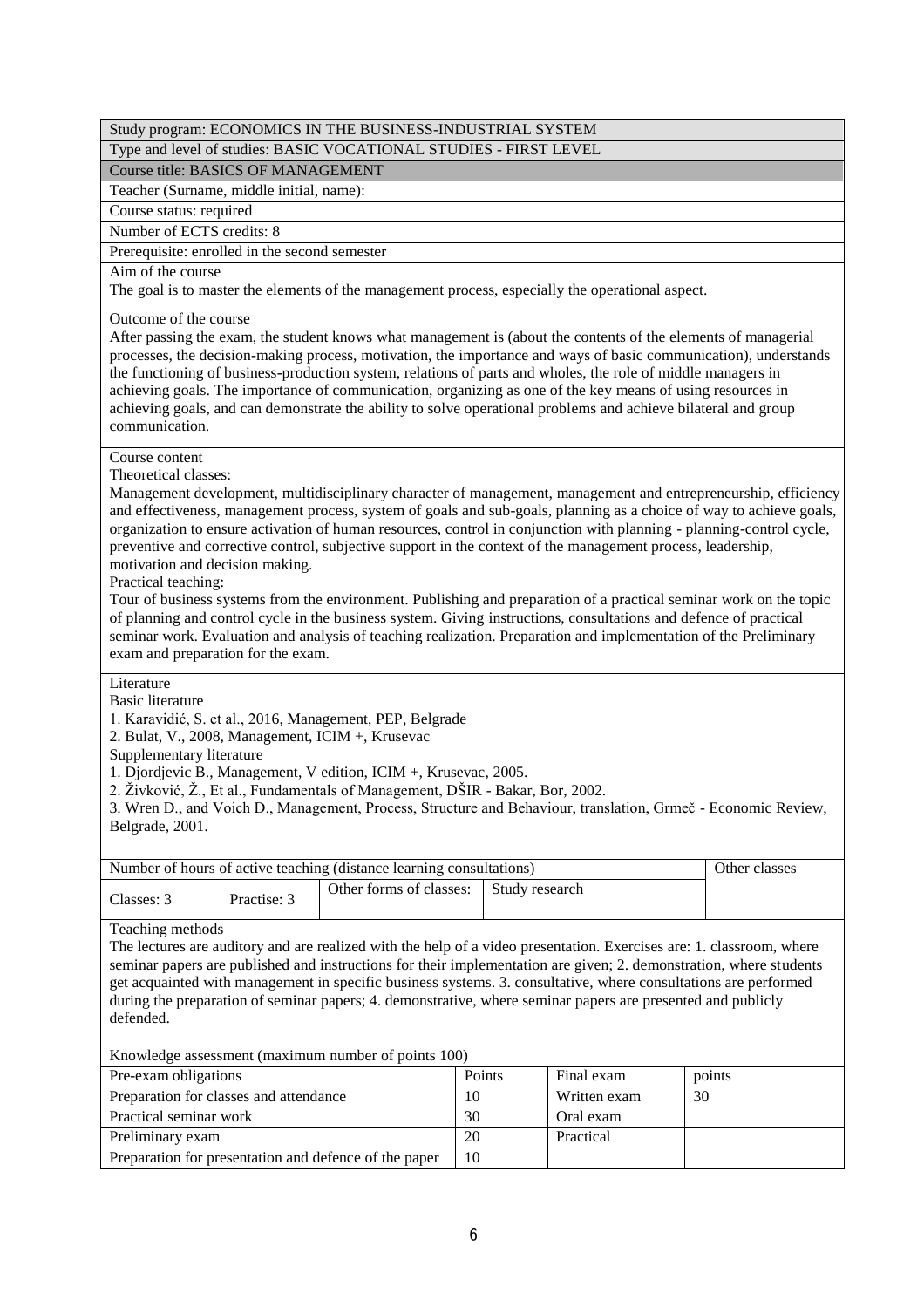|                                                                                                               |             | Study program: ECONOMICS IN THE BUSINESS-INDUSTRIAL SYSTEM                                                                                                                                                                                                                                                                                                                                                                                                                                                                                                                                                                                                                                                                                                                                                                                                                                                                                                                                                                          |    |                         |              |    |               |
|---------------------------------------------------------------------------------------------------------------|-------------|-------------------------------------------------------------------------------------------------------------------------------------------------------------------------------------------------------------------------------------------------------------------------------------------------------------------------------------------------------------------------------------------------------------------------------------------------------------------------------------------------------------------------------------------------------------------------------------------------------------------------------------------------------------------------------------------------------------------------------------------------------------------------------------------------------------------------------------------------------------------------------------------------------------------------------------------------------------------------------------------------------------------------------------|----|-------------------------|--------------|----|---------------|
|                                                                                                               |             | Type and level of studies: BASIC VOCATIONAL STUDIES - FIRST LEVEL                                                                                                                                                                                                                                                                                                                                                                                                                                                                                                                                                                                                                                                                                                                                                                                                                                                                                                                                                                   |    |                         |              |    |               |
| Course status: QUANTITATIVE METHODS                                                                           |             |                                                                                                                                                                                                                                                                                                                                                                                                                                                                                                                                                                                                                                                                                                                                                                                                                                                                                                                                                                                                                                     |    |                         |              |    |               |
| Teacher (Surname, middle initial, name):                                                                      |             |                                                                                                                                                                                                                                                                                                                                                                                                                                                                                                                                                                                                                                                                                                                                                                                                                                                                                                                                                                                                                                     |    |                         |              |    |               |
| Course status: required                                                                                       |             |                                                                                                                                                                                                                                                                                                                                                                                                                                                                                                                                                                                                                                                                                                                                                                                                                                                                                                                                                                                                                                     |    |                         |              |    |               |
| Number of ECTS credits: 7                                                                                     |             |                                                                                                                                                                                                                                                                                                                                                                                                                                                                                                                                                                                                                                                                                                                                                                                                                                                                                                                                                                                                                                     |    |                         |              |    |               |
| Prerequisite: enrolled in the second semester                                                                 |             |                                                                                                                                                                                                                                                                                                                                                                                                                                                                                                                                                                                                                                                                                                                                                                                                                                                                                                                                                                                                                                     |    |                         |              |    |               |
| Aim of the course<br>problems in professional work.                                                           |             | The aim is to master the knowledge of quantitative methods, especially of a stochastic nature, for use in solving                                                                                                                                                                                                                                                                                                                                                                                                                                                                                                                                                                                                                                                                                                                                                                                                                                                                                                                   |    |                         |              |    |               |
| Outcome of the course                                                                                         |             | After passing the exam, the student knows the basic concepts of mathematical statistics and methods based on it,<br>understands which quantitative methods are used to solve appropriate problem models and can demonstrate ability to<br>apply certain quantitative methods in solving specific professional problems.                                                                                                                                                                                                                                                                                                                                                                                                                                                                                                                                                                                                                                                                                                             |    |                         |              |    |               |
| Course content<br>Theoretical classes:                                                                        |             |                                                                                                                                                                                                                                                                                                                                                                                                                                                                                                                                                                                                                                                                                                                                                                                                                                                                                                                                                                                                                                     |    |                         |              |    |               |
| Practical teaching:                                                                                           |             | Basic concepts of probability, random variable type of probability, statistics and sets, variation, types of means,<br>standard deviations, sampling, verification of statistical hypotheses, regression and correlation for computer<br>application, basics of linear algebra, linear programming - application of appropriate software. Nonlinear<br>programming, dynamic programming, basics of financial mathematics, factor analysis.<br>Making assignments that belong to the topic that was done in the lectures. Practical training of students for the use of<br>computers in thematic tasks with the use of available software for the areas studied in this course - software for<br>statistical problem analysis (Excel and available on the Internet), for linear programming, for transport problem and<br>scheduling model, as well as for multicriteria optimization methods. Evaluation and analysis of realized teaching.<br>Preparation and implementation of the preliminary exam and preparation for the exam. |    |                         |              |    |               |
| Literature<br><b>Basic literature</b>                                                                         |             |                                                                                                                                                                                                                                                                                                                                                                                                                                                                                                                                                                                                                                                                                                                                                                                                                                                                                                                                                                                                                                     |    |                         |              |    |               |
|                                                                                                               |             | 1. Petrović, Ž., Economic Statistics, 2011. PEP, Belgrade                                                                                                                                                                                                                                                                                                                                                                                                                                                                                                                                                                                                                                                                                                                                                                                                                                                                                                                                                                           |    |                         |              |    |               |
| Supplementary literature                                                                                      |             | 1. Simonović, V., Tadić, D., Milanović, D., Quantitative methods, ICIM plus, Kruševac, 2005.<br>2. Tadic, D. and group of authors, Operational Research, ICIM plus, Kruševac, 2005.<br>3. Simonovic, V. et al., Quantitative methods - a collection of solved problems, ICIM plus, Krusevac, 2006.<br>4. Petrić, J., et al., Operational Research, Scientific Book, Belgrade, 1989.<br>5. Jovanović, T., Quantitative methods, Faculty of Mechanical Engineering, Belgrade, 1996.                                                                                                                                                                                                                                                                                                                                                                                                                                                                                                                                                   |    |                         |              |    |               |
|                                                                                                               |             | Number of hours of active teaching (distance learning consultations)                                                                                                                                                                                                                                                                                                                                                                                                                                                                                                                                                                                                                                                                                                                                                                                                                                                                                                                                                                |    |                         |              |    | Other classes |
| Classes: 2                                                                                                    | Practise: 2 | Other forms of<br>classes:                                                                                                                                                                                                                                                                                                                                                                                                                                                                                                                                                                                                                                                                                                                                                                                                                                                                                                                                                                                                          |    | Study research<br>Work: |              |    |               |
| Teaching methods<br>assignments for independent work.                                                         |             | Lectures are performed in an auditorium and each thematic unit is explained theoretically and through illustrative<br>examples. Exercises are auditory and laboratory. Illustrative examples are made in auditory exercises. Laboratory<br>exercises in the computer classroom solve problems with the help of available software packages. Students are<br>divided into smaller groups (up to 5 students in a group) and have the obligation to draft and publicly present four                                                                                                                                                                                                                                                                                                                                                                                                                                                                                                                                                    |    |                         |              |    |               |
|                                                                                                               |             |                                                                                                                                                                                                                                                                                                                                                                                                                                                                                                                                                                                                                                                                                                                                                                                                                                                                                                                                                                                                                                     |    |                         |              |    |               |
| Knowledge assessment (maximum number of points 100)<br>Points<br>Points<br>Final exam<br>Pre-exam obligations |             |                                                                                                                                                                                                                                                                                                                                                                                                                                                                                                                                                                                                                                                                                                                                                                                                                                                                                                                                                                                                                                     |    |                         |              |    |               |
| Preparation for classes and attendance                                                                        |             |                                                                                                                                                                                                                                                                                                                                                                                                                                                                                                                                                                                                                                                                                                                                                                                                                                                                                                                                                                                                                                     | 10 |                         | Written exam | 30 |               |
| Four assignments for independent work                                                                         |             |                                                                                                                                                                                                                                                                                                                                                                                                                                                                                                                                                                                                                                                                                                                                                                                                                                                                                                                                                                                                                                     | 40 |                         | Oral exam    |    |               |
|                                                                                                               |             |                                                                                                                                                                                                                                                                                                                                                                                                                                                                                                                                                                                                                                                                                                                                                                                                                                                                                                                                                                                                                                     |    |                         |              |    |               |
| Preliminary exam                                                                                              |             |                                                                                                                                                                                                                                                                                                                                                                                                                                                                                                                                                                                                                                                                                                                                                                                                                                                                                                                                                                                                                                     | 20 |                         | Practical    |    |               |

7

Preparation for presentation and defence of the paper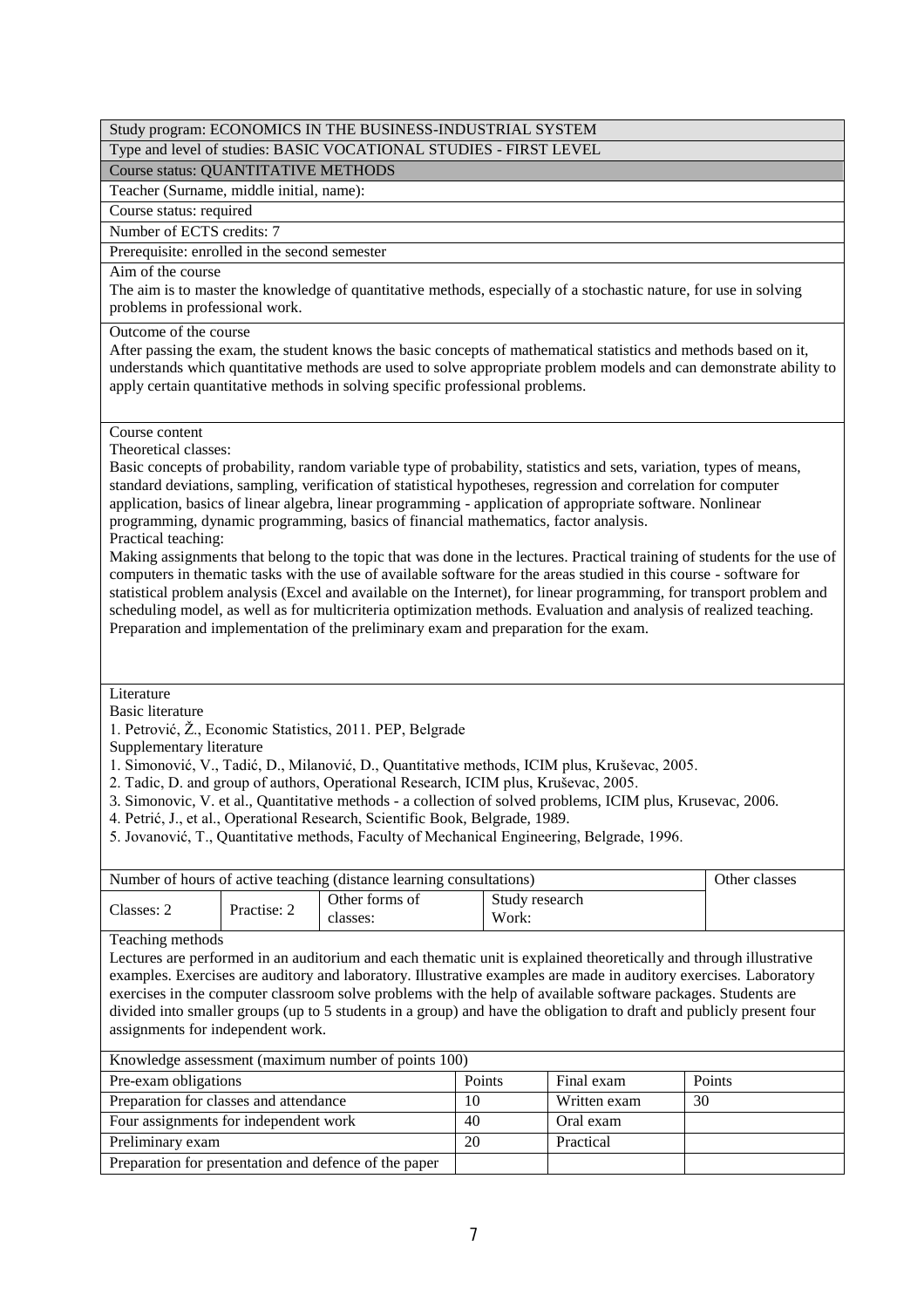Type and level of studies: BASIC VOCATIONAL STUDIES - FIRST LEVEL

Course title: BUSINESS ENGLISH LANGUAGE I

Teacher (Surname, middle initial, name):

Course status: required

Number of ECTS credits: 7

Prerequisite: enrolled in the second semester

# Aim of the course

Acquiring knowledge of the basics of English grammar necessary for mastering business English. Adoption of business vocabulary necessary for the realization of basic oral business communication. Enabling students to conduct interviews in specific business situations. Developing communication skills and business culture.

### Outcome of the course

After passing the exam, the student knows how to adequately apply the grammatical material and rules of conducting business conversation, understands the interlocutor within the mentioned topics, newspaper advertisements in English, text on the processed topic, and can demonstrate competence in the following way: yes to give general information about himself, his job, the place where he lives and works, the company, the product, to have a conversation within the mentioned topics, to write a short autobiography, to make a chart analysis.

### Course content

Vocabulary on topics: introduction, place where the student lives, works (country, city, apartment, office), working day, appointment, telephone, autobiography, providing information about the company, planning activities, analysis of activities performed, jobs and responsibilities, factory visit , characteristics of a leader, basic concepts in the field of economics, informatics, mathematics, production and service processes, the key to successful communication (proxemics), at a fair, on a business trip, in a hotel, restaurant, city orientation, shopping and complaints, presentation and advertising products, weather conditions.

English grammar: nouns, pronouns, adjectives, article, construction There is / are, modal verbs (can, may, must), verb tenses (Present Simple / Continuous / Perfect / Perfect Continuous), numbers, quantifiers (much / many, little / few), adverbs, word construction, words of opposite meaning, questions (yes / no questions, special, tag-questions), passive, conditional sentences (3 types), sequence of tenses.

**Literature** 

Basic literature

1. Milojević, V., 2016, Business English with correspondence, PEP, Belgrade

2. Ilić, G., 2011, Ready for Business I, ICIM, Kruševac

Supplementary literature

1. Stojilovic., M. , 1999, Business English I, ICIM, Kruševac

- 2. Stojilović., M., 1998, Practice Your English, ICIM, Kruševac
- 3. Stojilović., M., 1996, English Practice Tests, ICIM, Kruševac

| Number of hours of active teaching (distance learning consultations) | Other classes |                                              |  |  |
|----------------------------------------------------------------------|---------------|----------------------------------------------|--|--|
| Classes: 2                                                           | Practice: 2   | Other forms of classes   Study research work |  |  |

Teaching methods

Lectures are performed in the auditory way with the presentation of teaching contents. Exercises are performed in the form of language exercises in which students practice all relevant elements of the English language such as pronunciation, grammar and spelling, develop all language skills - speaking, reading and writing.

| Knowledge assessment (maximum number of points 100)   |          |              |                      |  |  |  |  |  |
|-------------------------------------------------------|----------|--------------|----------------------|--|--|--|--|--|
| Pre-exam obligations                                  | Pre-exam | Pre-exam     | Pre-exam obligations |  |  |  |  |  |
| Preparation for classes and attendance                | 10       | Written exam |                      |  |  |  |  |  |
| Four tasks for independent work                       | 40       | Oral exam    | 30                   |  |  |  |  |  |
| Preliminary exam                                      | 20       | practice     |                      |  |  |  |  |  |
| Preparation for presentation and defence of the paper |          |              |                      |  |  |  |  |  |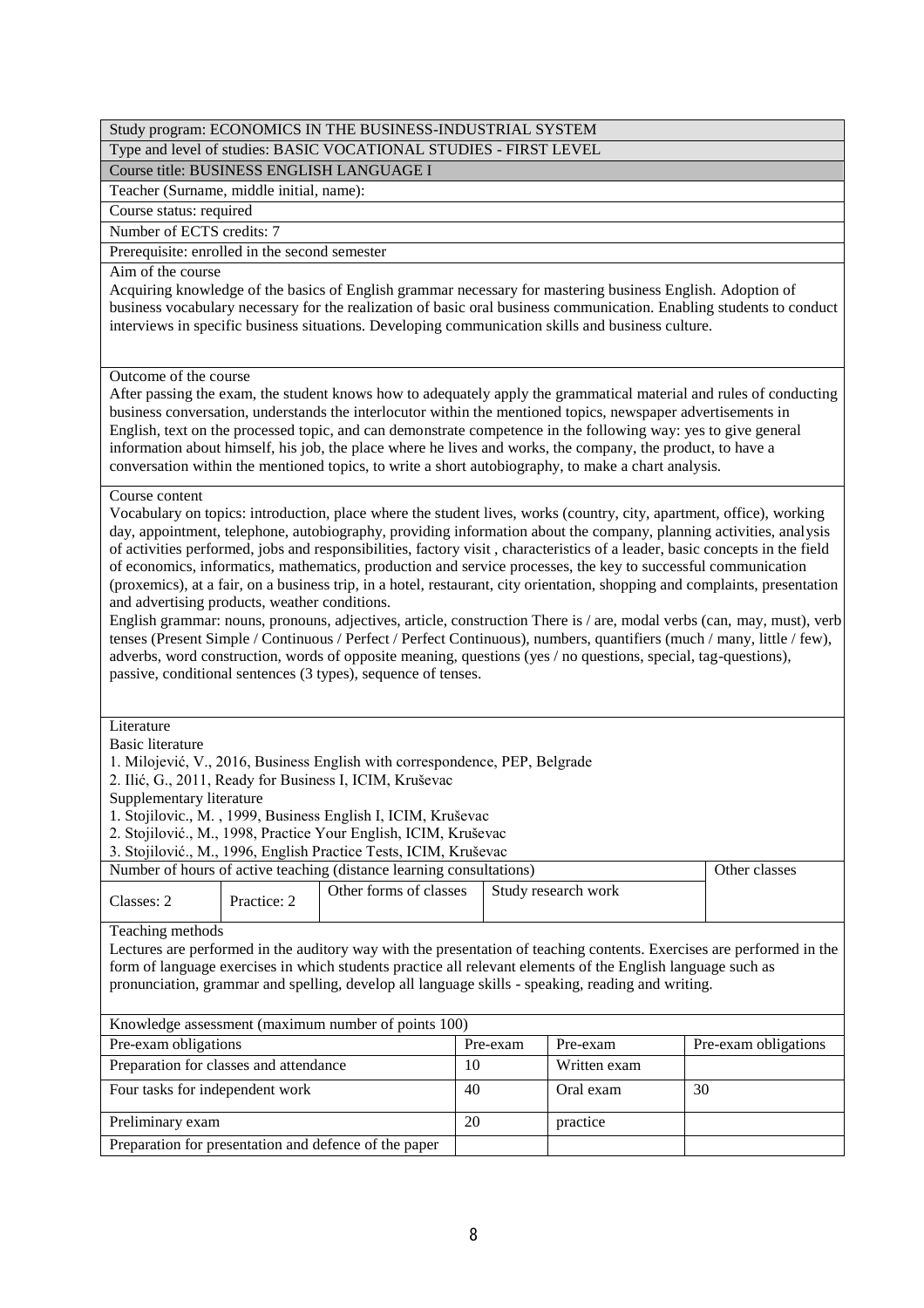|                                                                                                                                                                                                                                                                                                                                                                                                                                                                                                                                                         |                                                                                                                                                                                                                                                                                                                                                                                                                                                                                                                                                                                                                                                                                                                                                                                                                                                                                                                                                                                                                                                                                                                                                                                                                                                                                                     | Study program: ECONOMICS IN THE BUSINESS-INDUSTRIAL SYSTEM                                                                                                                                                                                                                 |                 |              |               |  |  |
|---------------------------------------------------------------------------------------------------------------------------------------------------------------------------------------------------------------------------------------------------------------------------------------------------------------------------------------------------------------------------------------------------------------------------------------------------------------------------------------------------------------------------------------------------------|-----------------------------------------------------------------------------------------------------------------------------------------------------------------------------------------------------------------------------------------------------------------------------------------------------------------------------------------------------------------------------------------------------------------------------------------------------------------------------------------------------------------------------------------------------------------------------------------------------------------------------------------------------------------------------------------------------------------------------------------------------------------------------------------------------------------------------------------------------------------------------------------------------------------------------------------------------------------------------------------------------------------------------------------------------------------------------------------------------------------------------------------------------------------------------------------------------------------------------------------------------------------------------------------------------|----------------------------------------------------------------------------------------------------------------------------------------------------------------------------------------------------------------------------------------------------------------------------|-----------------|--------------|---------------|--|--|
|                                                                                                                                                                                                                                                                                                                                                                                                                                                                                                                                                         |                                                                                                                                                                                                                                                                                                                                                                                                                                                                                                                                                                                                                                                                                                                                                                                                                                                                                                                                                                                                                                                                                                                                                                                                                                                                                                     | Type and level of studies: BASIC VOCATIONAL STUDIES - FIRST LEVEL                                                                                                                                                                                                          |                 |              |               |  |  |
| Course title: INDUSTRIAL MANAGEMENT                                                                                                                                                                                                                                                                                                                                                                                                                                                                                                                     |                                                                                                                                                                                                                                                                                                                                                                                                                                                                                                                                                                                                                                                                                                                                                                                                                                                                                                                                                                                                                                                                                                                                                                                                                                                                                                     |                                                                                                                                                                                                                                                                            |                 |              |               |  |  |
| Teacher (Surname, middle initial, name):                                                                                                                                                                                                                                                                                                                                                                                                                                                                                                                |                                                                                                                                                                                                                                                                                                                                                                                                                                                                                                                                                                                                                                                                                                                                                                                                                                                                                                                                                                                                                                                                                                                                                                                                                                                                                                     |                                                                                                                                                                                                                                                                            |                 |              |               |  |  |
| Course status: required                                                                                                                                                                                                                                                                                                                                                                                                                                                                                                                                 |                                                                                                                                                                                                                                                                                                                                                                                                                                                                                                                                                                                                                                                                                                                                                                                                                                                                                                                                                                                                                                                                                                                                                                                                                                                                                                     |                                                                                                                                                                                                                                                                            |                 |              |               |  |  |
| Number of ECTS credits: 8                                                                                                                                                                                                                                                                                                                                                                                                                                                                                                                               |                                                                                                                                                                                                                                                                                                                                                                                                                                                                                                                                                                                                                                                                                                                                                                                                                                                                                                                                                                                                                                                                                                                                                                                                                                                                                                     |                                                                                                                                                                                                                                                                            |                 |              |               |  |  |
|                                                                                                                                                                                                                                                                                                                                                                                                                                                                                                                                                         |                                                                                                                                                                                                                                                                                                                                                                                                                                                                                                                                                                                                                                                                                                                                                                                                                                                                                                                                                                                                                                                                                                                                                                                                                                                                                                     | Prerequisite: enrolled in the third semester and passed the exam in Basics of Management                                                                                                                                                                                   |                 |              |               |  |  |
|                                                                                                                                                                                                                                                                                                                                                                                                                                                                                                                                                         | Aim of the course<br>The goal is to master the basic knowledge of management as a process, in business in industrial conditions.                                                                                                                                                                                                                                                                                                                                                                                                                                                                                                                                                                                                                                                                                                                                                                                                                                                                                                                                                                                                                                                                                                                                                                    |                                                                                                                                                                                                                                                                            |                 |              |               |  |  |
|                                                                                                                                                                                                                                                                                                                                                                                                                                                                                                                                                         | Outcome of the course<br>After passing the exam, the student knows the structure of managerial functions and the essence of the role in the<br>production-business system (PPS), understands the role of the PPS manager, and can demonstrate the ability to create<br>the structure of the planning-control cycle.                                                                                                                                                                                                                                                                                                                                                                                                                                                                                                                                                                                                                                                                                                                                                                                                                                                                                                                                                                                 |                                                                                                                                                                                                                                                                            |                 |              |               |  |  |
|                                                                                                                                                                                                                                                                                                                                                                                                                                                                                                                                                         | Course content<br>Theoretical classes:<br>Business-production system in interaction with the environment, managerial structure - multi-level character,<br>structure of necessary knowledge by levels, system of goals in business-production system, production program as a<br>framework for directing goals - long-term, medium-term and short-term, planning resources needed to achieve annual<br>goals, organization - division of labor, range of management, shaping instrumentalization of organizational units, job<br>placement, manager evaluation, control with regulation, planning-control cycle, motivational theories,<br>communication-leadership models, authority and power, leadership styles, decision-making - situational approach,<br>stages in the decision-making process.<br>Practical teaching:<br>Some of the topics from the lecture are explained in more detail. A practical seminar paper is being implemented in<br>the Pilot Factory, within the independent work of students on the topic "Working Day of Managers", by first giving<br>instructions, then consulting during its preparation and finally public defense. Evaluation and analysis of realized<br>teaching. Preparation and implementation of the preliminary exam and preparation for the exam. |                                                                                                                                                                                                                                                                            |                 |              |               |  |  |
| Literature<br><b>Basic literature</b><br>Supplementary literature                                                                                                                                                                                                                                                                                                                                                                                                                                                                                       |                                                                                                                                                                                                                                                                                                                                                                                                                                                                                                                                                                                                                                                                                                                                                                                                                                                                                                                                                                                                                                                                                                                                                                                                                                                                                                     | 1. Bulat, V., Industrial Management, ICIM plus, Kruševac, 2008.<br>2. Bulat, V., 2003, Industrial management - a new paradigm, ICIM +, Kruševac<br>1. Karavidić, S. et al., 2014, Management, PEP, Belgrade<br>2. Koontz, H., Weihrich, H., 1998, Management, MATE, Zagreb |                 |              |               |  |  |
|                                                                                                                                                                                                                                                                                                                                                                                                                                                                                                                                                         |                                                                                                                                                                                                                                                                                                                                                                                                                                                                                                                                                                                                                                                                                                                                                                                                                                                                                                                                                                                                                                                                                                                                                                                                                                                                                                     | Number of classes of active teaching (distance learning consultations)                                                                                                                                                                                                     |                 |              | Other classes |  |  |
| Lectures: 3                                                                                                                                                                                                                                                                                                                                                                                                                                                                                                                                             | Practical<br>classes: 3                                                                                                                                                                                                                                                                                                                                                                                                                                                                                                                                                                                                                                                                                                                                                                                                                                                                                                                                                                                                                                                                                                                                                                                                                                                                             | Other forms of teaching:                                                                                                                                                                                                                                                   | Study research: |              |               |  |  |
| Teaching methods<br>Lectures are auditory, performed with all students in the amphitheater, and accompanied by video presentations.<br>Exercises are performed in groups of students in the auditorium, as follows: 1. auditory, where certain topics from the<br>lecture are explained, instructions are given for the preparation of a seminar paper; 2. consultative, within which<br>consultations are conducted for the preparation of seminar papers; 3. demonstrative, for the presentation and public<br>defence of seminar papers by students. |                                                                                                                                                                                                                                                                                                                                                                                                                                                                                                                                                                                                                                                                                                                                                                                                                                                                                                                                                                                                                                                                                                                                                                                                                                                                                                     |                                                                                                                                                                                                                                                                            |                 |              |               |  |  |
|                                                                                                                                                                                                                                                                                                                                                                                                                                                                                                                                                         | Knowledge assessment (maximum number of points 100)<br>Pre-exam obligations<br>points<br>Final exam<br>points                                                                                                                                                                                                                                                                                                                                                                                                                                                                                                                                                                                                                                                                                                                                                                                                                                                                                                                                                                                                                                                                                                                                                                                       |                                                                                                                                                                                                                                                                            |                 |              |               |  |  |
| Preparation for classes and attendance                                                                                                                                                                                                                                                                                                                                                                                                                                                                                                                  |                                                                                                                                                                                                                                                                                                                                                                                                                                                                                                                                                                                                                                                                                                                                                                                                                                                                                                                                                                                                                                                                                                                                                                                                                                                                                                     |                                                                                                                                                                                                                                                                            | 10              | written exam | 30            |  |  |
| Practical seminar work                                                                                                                                                                                                                                                                                                                                                                                                                                                                                                                                  |                                                                                                                                                                                                                                                                                                                                                                                                                                                                                                                                                                                                                                                                                                                                                                                                                                                                                                                                                                                                                                                                                                                                                                                                                                                                                                     |                                                                                                                                                                                                                                                                            | 30              | oral exam    |               |  |  |
| Preliminary exam                                                                                                                                                                                                                                                                                                                                                                                                                                                                                                                                        |                                                                                                                                                                                                                                                                                                                                                                                                                                                                                                                                                                                                                                                                                                                                                                                                                                                                                                                                                                                                                                                                                                                                                                                                                                                                                                     |                                                                                                                                                                                                                                                                            | 20              | practical    |               |  |  |
|                                                                                                                                                                                                                                                                                                                                                                                                                                                                                                                                                         |                                                                                                                                                                                                                                                                                                                                                                                                                                                                                                                                                                                                                                                                                                                                                                                                                                                                                                                                                                                                                                                                                                                                                                                                                                                                                                     |                                                                                                                                                                                                                                                                            |                 |              |               |  |  |
|                                                                                                                                                                                                                                                                                                                                                                                                                                                                                                                                                         |                                                                                                                                                                                                                                                                                                                                                                                                                                                                                                                                                                                                                                                                                                                                                                                                                                                                                                                                                                                                                                                                                                                                                                                                                                                                                                     | Preparation for presentation and defence of the paper                                                                                                                                                                                                                      | 10              |              |               |  |  |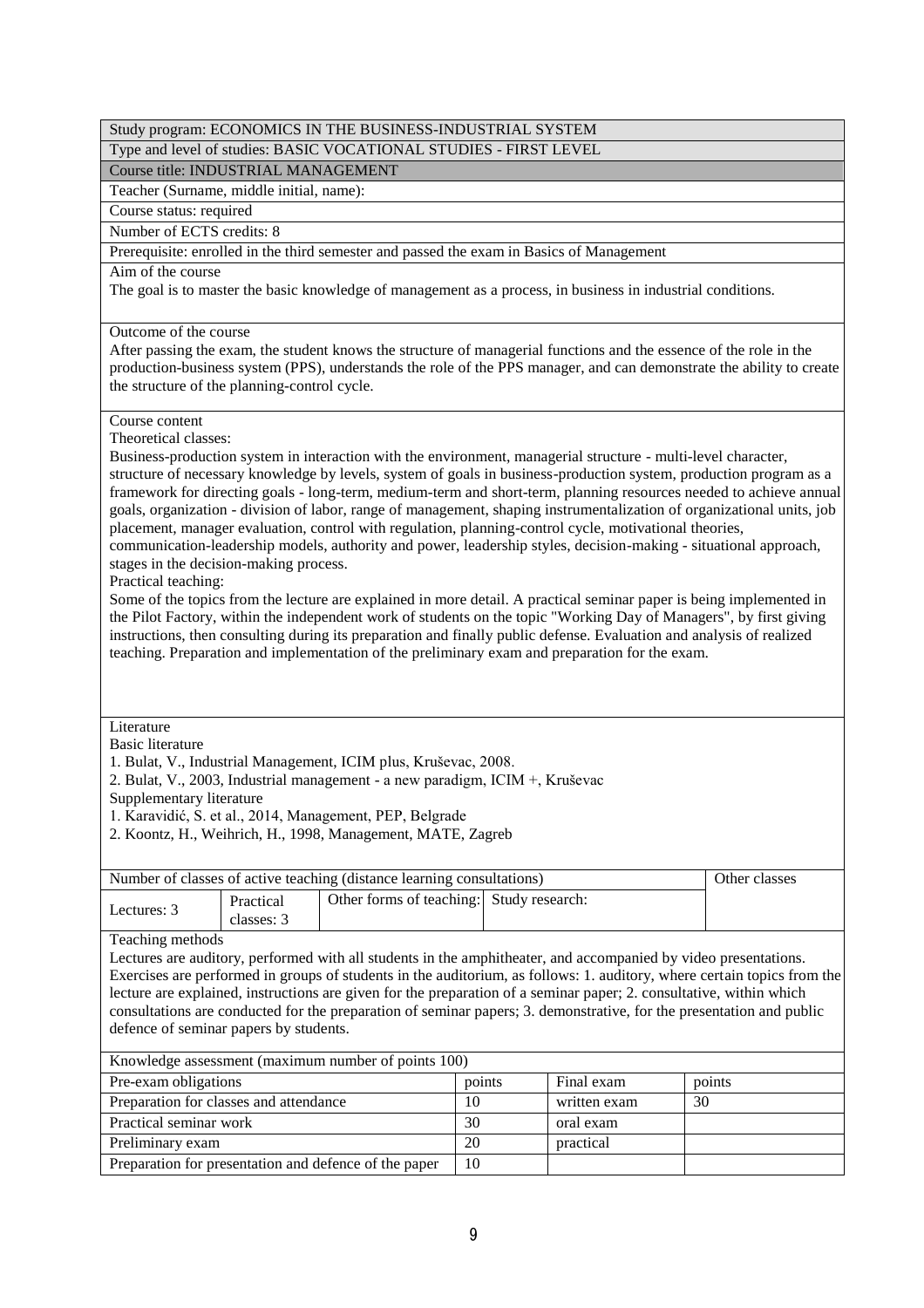|                                                                                                                                                                                                                                                                                                                                                                                                                                                                                                                                                         |                                                                                                                                                                                                                                                                                                                                                                                                                                                                                                                                                                                                                                                                                                                                                                                                                                                                                                                                                                                                                                                                                                                                                                                                                                                                                                                                                                                                                                                                                                                                                                                                                                                                             | Study program: ECONOMICS IN THE BUSINESS-INDUSTRIAL SYSTEM                               |        |              |               |  |  |
|---------------------------------------------------------------------------------------------------------------------------------------------------------------------------------------------------------------------------------------------------------------------------------------------------------------------------------------------------------------------------------------------------------------------------------------------------------------------------------------------------------------------------------------------------------|-----------------------------------------------------------------------------------------------------------------------------------------------------------------------------------------------------------------------------------------------------------------------------------------------------------------------------------------------------------------------------------------------------------------------------------------------------------------------------------------------------------------------------------------------------------------------------------------------------------------------------------------------------------------------------------------------------------------------------------------------------------------------------------------------------------------------------------------------------------------------------------------------------------------------------------------------------------------------------------------------------------------------------------------------------------------------------------------------------------------------------------------------------------------------------------------------------------------------------------------------------------------------------------------------------------------------------------------------------------------------------------------------------------------------------------------------------------------------------------------------------------------------------------------------------------------------------------------------------------------------------------------------------------------------------|------------------------------------------------------------------------------------------|--------|--------------|---------------|--|--|
|                                                                                                                                                                                                                                                                                                                                                                                                                                                                                                                                                         |                                                                                                                                                                                                                                                                                                                                                                                                                                                                                                                                                                                                                                                                                                                                                                                                                                                                                                                                                                                                                                                                                                                                                                                                                                                                                                                                                                                                                                                                                                                                                                                                                                                                             | Type and level of studies: BASIC VOCATIONAL STUDIES - FIRST LEVEL                        |        |              |               |  |  |
| Course title: OPTIMIZATION MODELS                                                                                                                                                                                                                                                                                                                                                                                                                                                                                                                       |                                                                                                                                                                                                                                                                                                                                                                                                                                                                                                                                                                                                                                                                                                                                                                                                                                                                                                                                                                                                                                                                                                                                                                                                                                                                                                                                                                                                                                                                                                                                                                                                                                                                             |                                                                                          |        |              |               |  |  |
| Teacher (Surname, middle initial, name):                                                                                                                                                                                                                                                                                                                                                                                                                                                                                                                |                                                                                                                                                                                                                                                                                                                                                                                                                                                                                                                                                                                                                                                                                                                                                                                                                                                                                                                                                                                                                                                                                                                                                                                                                                                                                                                                                                                                                                                                                                                                                                                                                                                                             |                                                                                          |        |              |               |  |  |
| Course status: required                                                                                                                                                                                                                                                                                                                                                                                                                                                                                                                                 |                                                                                                                                                                                                                                                                                                                                                                                                                                                                                                                                                                                                                                                                                                                                                                                                                                                                                                                                                                                                                                                                                                                                                                                                                                                                                                                                                                                                                                                                                                                                                                                                                                                                             |                                                                                          |        |              |               |  |  |
| Number of ECTS credits: 7                                                                                                                                                                                                                                                                                                                                                                                                                                                                                                                               |                                                                                                                                                                                                                                                                                                                                                                                                                                                                                                                                                                                                                                                                                                                                                                                                                                                                                                                                                                                                                                                                                                                                                                                                                                                                                                                                                                                                                                                                                                                                                                                                                                                                             |                                                                                          |        |              |               |  |  |
|                                                                                                                                                                                                                                                                                                                                                                                                                                                                                                                                                         |                                                                                                                                                                                                                                                                                                                                                                                                                                                                                                                                                                                                                                                                                                                                                                                                                                                                                                                                                                                                                                                                                                                                                                                                                                                                                                                                                                                                                                                                                                                                                                                                                                                                             | Prerequisite: enrolled in the third semester and passed the exam in Quantitative methods |        |              |               |  |  |
|                                                                                                                                                                                                                                                                                                                                                                                                                                                                                                                                                         | Aim of the course<br>The goal is to get students acquainted by selecting methods and techniques of operational research to find alternative<br>solutions to certain problems in professional work.                                                                                                                                                                                                                                                                                                                                                                                                                                                                                                                                                                                                                                                                                                                                                                                                                                                                                                                                                                                                                                                                                                                                                                                                                                                                                                                                                                                                                                                                          |                                                                                          |        |              |               |  |  |
| CPM).                                                                                                                                                                                                                                                                                                                                                                                                                                                                                                                                                   | Outcome of the course<br>After passing the exam, the student knows the possibilities and limitations of applying a selection of operational<br>research methods, understands the role of methods and techniques of operational research in the process of solving<br>specific problems, can demonstrate the ability to apply selected methods of operational research (network planning,                                                                                                                                                                                                                                                                                                                                                                                                                                                                                                                                                                                                                                                                                                                                                                                                                                                                                                                                                                                                                                                                                                                                                                                                                                                                                    |                                                                                          |        |              |               |  |  |
| Course content<br>Literature<br><b>Basic literature</b><br>Kruševac, 2006<br>4. Jovanović, T., et al., Collection of tasks from quantitative methods, Faculty of Mechanical Engineering, Belgrade,                                                                                                                                                                                                                                                                                                                                                      | Theoretical classes:<br>Mathematical models - target functions and constraints, linear programming, types and software support, task<br>scheduling problems - operations, transport problems, nonlinear programming capabilities and benefits, network<br>planning - CPM and PERT - time / cost with software support, inventory models, queues, machine replacement<br>optimization model, simulation models with appropriate software support, basics of multicriteria optimization.<br>Practical teaching:<br>Making assignments that belong to the topic done in the lectures. Practical training of students for the use of available<br>software for the studied areas in management tasks: for statistical problem analysis (Excel, and software available on<br>the Internet), for linear programming, transport problem and scheduling model as well as for multicriteria<br>optimization methods (AHP and ELECTRA). Evaluation and analysis of realized teaching. Preparation and<br>implementation of the preliminary exam and preparation for the exam.<br>1. Tadic, D. and group of authors, Operational Research, ICIM plus, Kruševac, 2005.<br>2. Simonović, V., Tadić, D., Milanović, D., Quantitative methods, ICIM plus, Kruševac, 2005.<br>3. Simonovic, V. and a group of authors, Quantitative methods - a collection of solved problems, ICIM plus,<br>Supplementary literature<br>Render, B., Stair, JR., R., Quantitative Analysis for Management, Prentice Hall, 2000.<br>Jovanović, T., Quantitative methods, Faculty of Mechanical Engineering, Belgrade, 1996.<br>3. Petrić, J., et al., Operational Research, Scientific Book, Belgrade, 1989. |                                                                                          |        |              |               |  |  |
| 1996.                                                                                                                                                                                                                                                                                                                                                                                                                                                                                                                                                   |                                                                                                                                                                                                                                                                                                                                                                                                                                                                                                                                                                                                                                                                                                                                                                                                                                                                                                                                                                                                                                                                                                                                                                                                                                                                                                                                                                                                                                                                                                                                                                                                                                                                             |                                                                                          |        |              |               |  |  |
|                                                                                                                                                                                                                                                                                                                                                                                                                                                                                                                                                         |                                                                                                                                                                                                                                                                                                                                                                                                                                                                                                                                                                                                                                                                                                                                                                                                                                                                                                                                                                                                                                                                                                                                                                                                                                                                                                                                                                                                                                                                                                                                                                                                                                                                             | Number of hours of active teaching (distance learning consultations)                     |        |              | Other classes |  |  |
| Lectures: 2                                                                                                                                                                                                                                                                                                                                                                                                                                                                                                                                             | Practical<br>classes: 2                                                                                                                                                                                                                                                                                                                                                                                                                                                                                                                                                                                                                                                                                                                                                                                                                                                                                                                                                                                                                                                                                                                                                                                                                                                                                                                                                                                                                                                                                                                                                                                                                                                     | Other forms of teaching: Study research:                                                 |        |              |               |  |  |
| Teaching methods<br>Lectures are performed in auditory way and each thematic unit is explained theoretically and through illustrative<br>examples. Practical classes are auditory and laboratory. Illustrative examples are done in auditory practical classes.<br>Problems are solved in the lab practical classes in the computer lab by using available software packages. Students<br>are divided into smaller groups (up to 5 students in a group) and have the obligation to draft and publicly present four<br>assignments for independent work. |                                                                                                                                                                                                                                                                                                                                                                                                                                                                                                                                                                                                                                                                                                                                                                                                                                                                                                                                                                                                                                                                                                                                                                                                                                                                                                                                                                                                                                                                                                                                                                                                                                                                             |                                                                                          |        |              |               |  |  |
| Knowledge assessment (maximum number of points 100)                                                                                                                                                                                                                                                                                                                                                                                                                                                                                                     |                                                                                                                                                                                                                                                                                                                                                                                                                                                                                                                                                                                                                                                                                                                                                                                                                                                                                                                                                                                                                                                                                                                                                                                                                                                                                                                                                                                                                                                                                                                                                                                                                                                                             |                                                                                          |        |              |               |  |  |
| Pre-exam obligations                                                                                                                                                                                                                                                                                                                                                                                                                                                                                                                                    |                                                                                                                                                                                                                                                                                                                                                                                                                                                                                                                                                                                                                                                                                                                                                                                                                                                                                                                                                                                                                                                                                                                                                                                                                                                                                                                                                                                                                                                                                                                                                                                                                                                                             |                                                                                          | points | Final exam   | points        |  |  |
| Preparation for classes and attendance                                                                                                                                                                                                                                                                                                                                                                                                                                                                                                                  |                                                                                                                                                                                                                                                                                                                                                                                                                                                                                                                                                                                                                                                                                                                                                                                                                                                                                                                                                                                                                                                                                                                                                                                                                                                                                                                                                                                                                                                                                                                                                                                                                                                                             |                                                                                          | 10     | written exam | 30            |  |  |
| Four tasks for independent work                                                                                                                                                                                                                                                                                                                                                                                                                                                                                                                         |                                                                                                                                                                                                                                                                                                                                                                                                                                                                                                                                                                                                                                                                                                                                                                                                                                                                                                                                                                                                                                                                                                                                                                                                                                                                                                                                                                                                                                                                                                                                                                                                                                                                             |                                                                                          | 40     | oral exam    |               |  |  |
| Preliminary exam                                                                                                                                                                                                                                                                                                                                                                                                                                                                                                                                        |                                                                                                                                                                                                                                                                                                                                                                                                                                                                                                                                                                                                                                                                                                                                                                                                                                                                                                                                                                                                                                                                                                                                                                                                                                                                                                                                                                                                                                                                                                                                                                                                                                                                             |                                                                                          | 20     | practical    |               |  |  |

10

Preparation for presentation and defence of the paper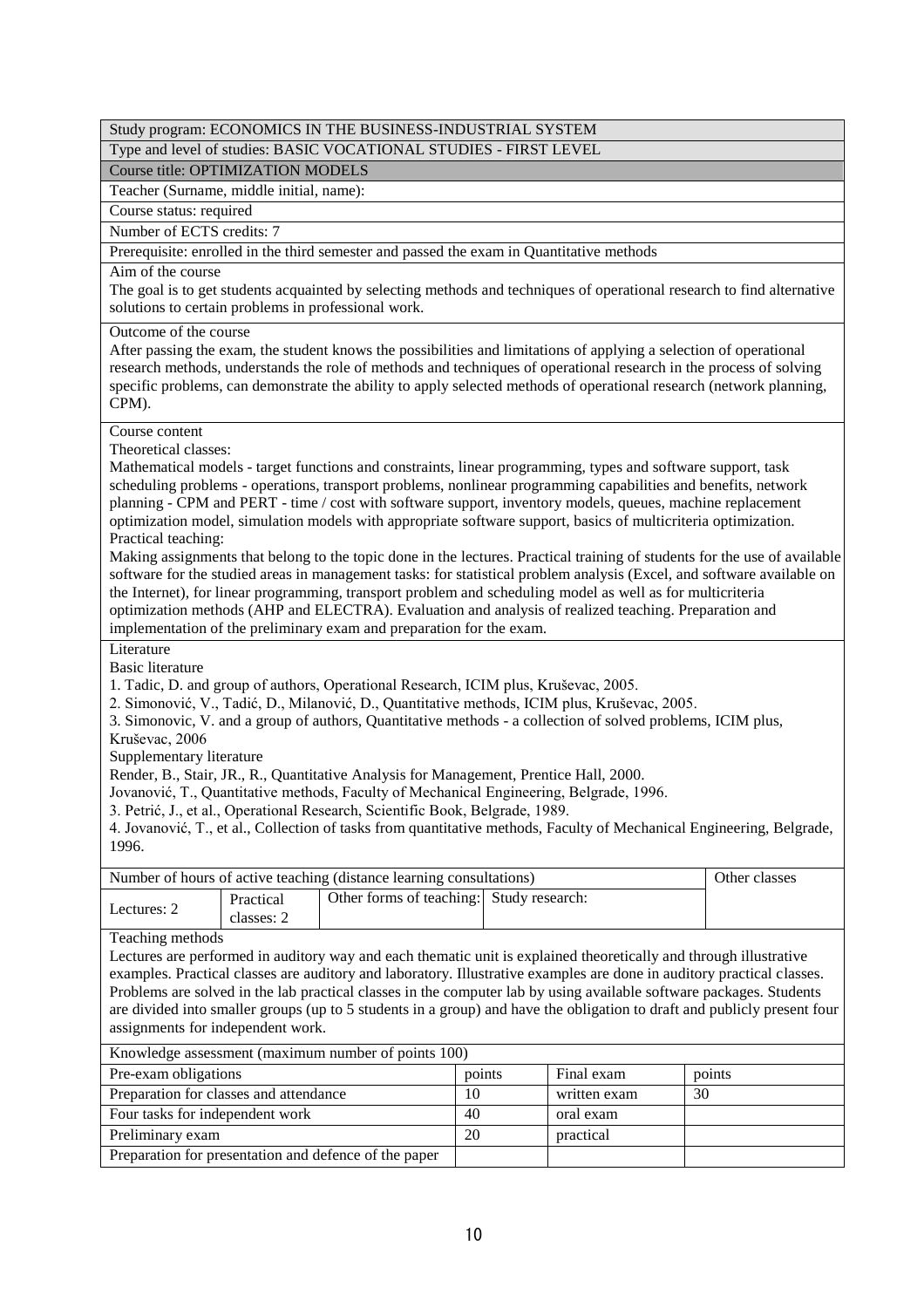# Type and level of studies: BASIC VOCATIONAL STUDIES - FIRST LEVEL

Course title: BUSINESS ENGLISH II

Teacher (Surname, middle initial, name):

Course status: required

Number of ECTS credits: 7

Prerequisite: enrolled in the third semester and passed the Business English exam

# Aim of the course

Enabling students to read original literature and newspaper articles in the field they are studying. Adoption of professional terminology. Developing students' habits for permanent professional development through reading foreign literature. Introducing students to the basics of business correspondence, and training for writing certain types of business letters. Developing speaking skills - professional conversation.

### Outcome of the course

After passing the exam, the student knows the correct pronunciation and meaning of professional words, the set of professional nouns, the rules of writing business letters, the rules of successful negotiation, to find the necessary information from a longer text, understands texts from the field and business articles, basic types of business letters , interlocutor within the above topics and can demonstrate knowledge as follows: to translate the letter of a business partner from English into Serbian, to conduct a conversation on topics, to write a business letter (instruction, offer, order, complaint, request for a bank loan, reservation for a stand at the fair).

### Course content

Theoretical classes:

Vocabulary: professional terminology in the field of economics, management, business processes, location and structure of the company, e-business, marketing, public relations, statistics, time management, business correspondence, work motivation, decision making, etc.

Grammar: plural of professional nouns, corrective work on grammatical categories necessary for the successful writing of business letters.

Practical teaching:

In addition to exercises that additionally include students in the teaching process, there are oral presentations of students in the form of a presentation on the topics of founding a company, regional development, market research. Evaluation and analysis of realized teaching. Preparation and implementation of the preliminary exam and preparation for the exam.

### Literature

Basic literature

Milojević, B., 2013, Business English with correspondence, PEP, Belgrade

Ilić, G., Ready for Business II, ICIM, Kruševac, 2011.

Stojilović, M., English Grammar through Exercises, From elementary to intermediate with key, Media print A.D. Krusevac, 2005

Nedeljkovic, D. B.E., Business English Textbook for second year students, ICIM plus, Kruševac, 2004. Supplementary literature

Badger, I. Everyday Business English. Longman. Haddington, 2003.Duckworth, M. Business Grammar and Practice. OUP. Oxford, 2003. Popović, Lj., Mirić, V., Grammar of the English language with exercises. Zavet, Belgrade, 2001.

| Number of hours of active teaching (distance learning consultations) |             |                        |                     | Other   |  |
|----------------------------------------------------------------------|-------------|------------------------|---------------------|---------|--|
| Classes:                                                             | Practise: 2 | Other forms of classes | Study research work | classes |  |
| $\sim$                                                               |             |                        |                     |         |  |

### Teaching methods

Lectures are organized in accordance with the communicative and humanistic approach, with students in the centre of attention. Exercises are performed in small groups, and students are organized in groups or pairs, which increases their speaking time and develops a sense of teamwork. Exercises include a public presentation and defence by the student of four tasks for independent work within the teaching content.

| Knowledge assessment (maximum number of points 100)   |        |              |        |  |  |  |
|-------------------------------------------------------|--------|--------------|--------|--|--|--|
| Pre-exam obligations                                  | points | Final exam   | points |  |  |  |
| Preparation for classes and attendance                | 10     | Written exam |        |  |  |  |
| Four assignments for independent work                 | 40     | Oral exam    | 30     |  |  |  |
| Preliminary exam                                      | 20     | practice     |        |  |  |  |
| Preparation for presentation and defence of the paper |        |              |        |  |  |  |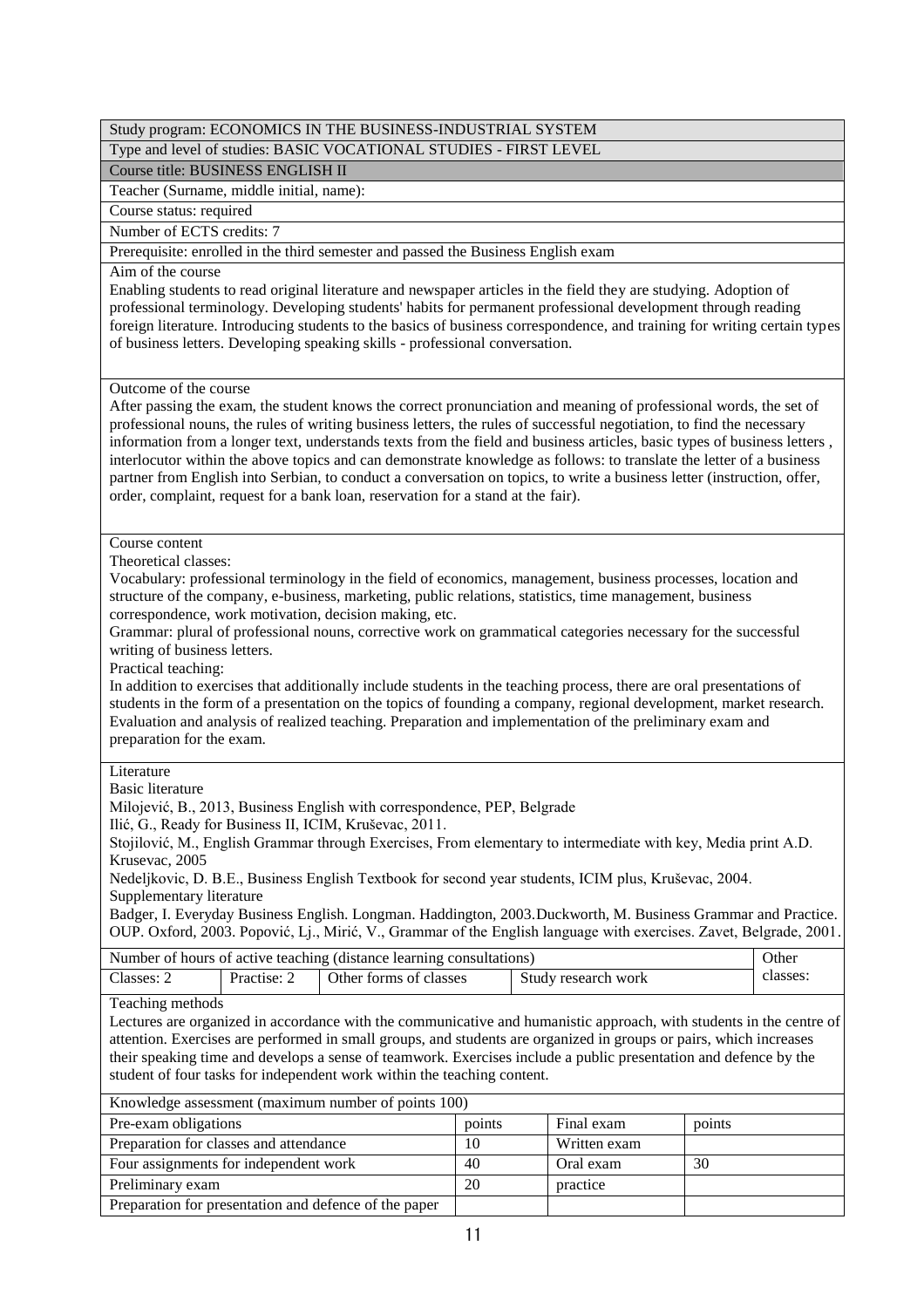|                                                               |                         | Study program: ECONOMICS IN THE BUSINESS-INDUSTRIAL SYSTEM                                                                                                                                                                                                                                                                                                                                                                                                                                                                                                                                                                                                                                                                                                                                                                                                                              |    |        |              |    |                                                                                                                      |
|---------------------------------------------------------------|-------------------------|-----------------------------------------------------------------------------------------------------------------------------------------------------------------------------------------------------------------------------------------------------------------------------------------------------------------------------------------------------------------------------------------------------------------------------------------------------------------------------------------------------------------------------------------------------------------------------------------------------------------------------------------------------------------------------------------------------------------------------------------------------------------------------------------------------------------------------------------------------------------------------------------|----|--------|--------------|----|----------------------------------------------------------------------------------------------------------------------|
|                                                               |                         | Type and level of studies: BASIC VOCATIONAL STUDIES - FIRST LEVEL                                                                                                                                                                                                                                                                                                                                                                                                                                                                                                                                                                                                                                                                                                                                                                                                                       |    |        |              |    |                                                                                                                      |
|                                                               |                         | Course title: COMMUNICATION TECHNOLOGIES                                                                                                                                                                                                                                                                                                                                                                                                                                                                                                                                                                                                                                                                                                                                                                                                                                                |    |        |              |    |                                                                                                                      |
| Teacher (Surname, middle initial, name):                      |                         |                                                                                                                                                                                                                                                                                                                                                                                                                                                                                                                                                                                                                                                                                                                                                                                                                                                                                         |    |        |              |    |                                                                                                                      |
| Course status: elective                                       |                         |                                                                                                                                                                                                                                                                                                                                                                                                                                                                                                                                                                                                                                                                                                                                                                                                                                                                                         |    |        |              |    |                                                                                                                      |
| Number of ECTS credits: 8                                     |                         |                                                                                                                                                                                                                                                                                                                                                                                                                                                                                                                                                                                                                                                                                                                                                                                                                                                                                         |    |        |              |    |                                                                                                                      |
|                                                               |                         | Prerequisite: chosen elective course and enrolled in the third semester                                                                                                                                                                                                                                                                                                                                                                                                                                                                                                                                                                                                                                                                                                                                                                                                                 |    |        |              |    |                                                                                                                      |
| Aim of the course<br>manner.                                  |                         | The goal is for students to master the knowledge that enables them to convey messages to associates in a quality                                                                                                                                                                                                                                                                                                                                                                                                                                                                                                                                                                                                                                                                                                                                                                        |    |        |              |    |                                                                                                                      |
| Outcome of the course                                         |                         | After passing the exam, the student knows about modelling and communication networks, understands the role of<br>communication in achieving business functions, and can demonstrate verbal communication with an associate.                                                                                                                                                                                                                                                                                                                                                                                                                                                                                                                                                                                                                                                             |    |        |              |    |                                                                                                                      |
| Course content<br>Theoretical classes:<br>Practical teaching: |                         | and complex model of communication, modalities of communication - verbal and nonverbal, written and oral,<br>communication disorders, types of communication networks, correlations between organizational structure and<br>communication network, articulation point in the communication network, means of communication classic and<br>electronic, tele - conferences with computer support.<br>Renewal of topics with Closer explanation of the content from the lectures, checking the students' knowledge on<br>certain topics. Panel discussion on business communication topics. Realization of two seminar papers in the field<br>covered in lectures. Consultations during the preparation, presentation and defence of seminar papers. Evaluation and<br>analysis of realized teaching. Preparation and implementation of the preliminary exam and preparation for the exam. |    |        |              |    | Communication as a transfer of information and data, man as a thinker - an actor in the communication process, basic |
| <b>Basic literature</b><br>Supplementary literature           |                         | 1. Nikolić, Z., 2005, Communication Technologies, ICIM +, Kruševac<br>1. Nadrljanski., 2004, Management Information System, ICIM +, Kruševac<br>2. Levi, S., Media Management, Faculty of International Management, Belgrade, 2002.                                                                                                                                                                                                                                                                                                                                                                                                                                                                                                                                                                                                                                                     |    |        |              |    |                                                                                                                      |
|                                                               |                         | Number of classes of active teaching (distance learning consultations)                                                                                                                                                                                                                                                                                                                                                                                                                                                                                                                                                                                                                                                                                                                                                                                                                  |    |        |              |    | Other classes                                                                                                        |
| Lectures: 3                                                   | Practical<br>classes: 3 | Other forms of teaching: Study research:                                                                                                                                                                                                                                                                                                                                                                                                                                                                                                                                                                                                                                                                                                                                                                                                                                                |    |        |              |    |                                                                                                                      |
| Teaching methods<br>defence of seminar papers by students.    |                         | Lectures are auditory, performed with all students in the amphitheatre, and accompanied by video presentations.<br>Exercises are performed in groups of students in the auditorium, as: 1. auditory, where certain topics from the lecture<br>are explained, instructions are given for the preparation of a seminar paper; 2. consultative, within which<br>consultations are conducted for the preparation of seminar papers; 3. demonstrative, for the presentation and public                                                                                                                                                                                                                                                                                                                                                                                                       |    |        |              |    |                                                                                                                      |
|                                                               |                         | Knowledge assessment (maximum number of points 100)                                                                                                                                                                                                                                                                                                                                                                                                                                                                                                                                                                                                                                                                                                                                                                                                                                     |    |        |              |    |                                                                                                                      |
| Pre-exam obligations                                          |                         |                                                                                                                                                                                                                                                                                                                                                                                                                                                                                                                                                                                                                                                                                                                                                                                                                                                                                         |    | points | Final exam   |    | points                                                                                                               |
| Preparation for classes and attendance                        |                         |                                                                                                                                                                                                                                                                                                                                                                                                                                                                                                                                                                                                                                                                                                                                                                                                                                                                                         | 10 |        | written exam | 30 |                                                                                                                      |
| Two theoretical seminar papers                                |                         |                                                                                                                                                                                                                                                                                                                                                                                                                                                                                                                                                                                                                                                                                                                                                                                                                                                                                         | 30 |        | oral exam    |    |                                                                                                                      |
| Preliminary exam                                              |                         |                                                                                                                                                                                                                                                                                                                                                                                                                                                                                                                                                                                                                                                                                                                                                                                                                                                                                         | 20 |        | practical    |    |                                                                                                                      |
|                                                               |                         | Preparation for presentation and defence of the paper                                                                                                                                                                                                                                                                                                                                                                                                                                                                                                                                                                                                                                                                                                                                                                                                                                   | 10 |        |              |    |                                                                                                                      |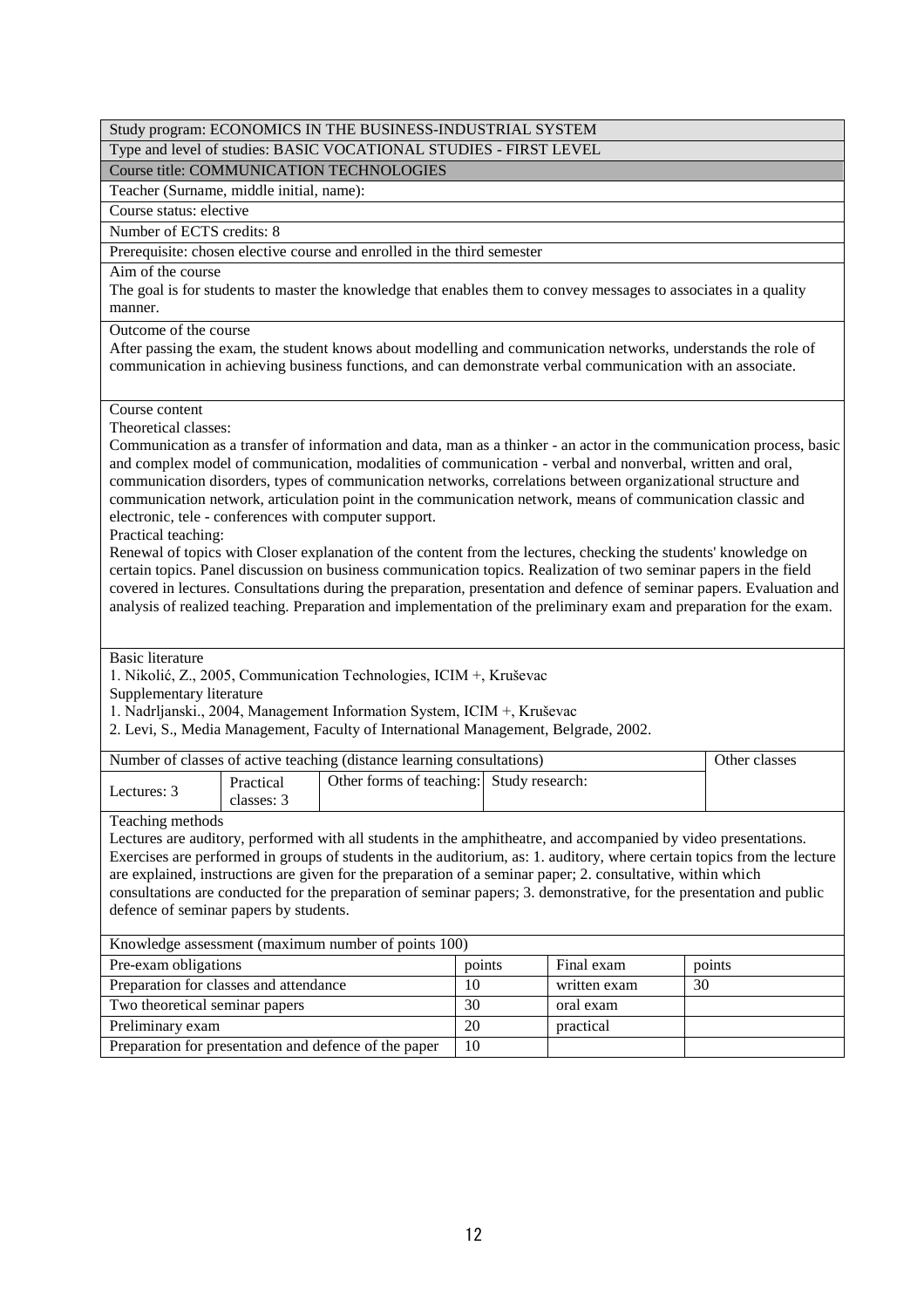Study program: ECONOMICS IN BUSINESS

### Type and level of studies: BASIC VOCATIONAL STUDIES - FIRST LEVEL

Course title: MARKET KNOWLEDGE

Teacher (Surname, middle letter, name):

Course status: elective

Number of ECTS credits: 8

Prerequisite: chosen elective course and enrolled in the third semester

Aim of the course

The goal is to master the knowledge of value theory in order to be able to analyze the market, market mechanism and prices in the conditions of free operation of economic laws.

Outcome of the course

After passing the exam, the student knows that in market economies, the market solves basic and interdependent problems through a system of prices (profit or loss): what will be produced and how much, how and when will it produce goods, understand market relations and the role of prices in the final distribution between different participants and can demonstrate the ability to respond quickly to changes in the environment and make decisions in accordance with the goals and objectives of the business system.

Course content

Theoretical classes:

Relationships of production, distribution and consumption and the process of exchange. Basic market elements and market typology. Basic elements of supply: production, and its characteristics, costs: concept and classification, yield laws, cost elasticity, supply and prices: supply curve, supply elasticity, total, average and marginal revenue. Elements of demand, demand factors, consumer behavior. The system of needs and utility, prices and income as factors of demand and elasticity of demand. Market prices: value and market prices, market prices and market structure: prices in conditions of full competition, prices in conditions of monopoly, prices in conditions of limited competition. Practical teaching:

Consideration of topics with deepening of the content from lectures, checking students' knowledge on certain topics. Market analysis. Realization of two seminar papers in the field covered in lectures. Consultations during the preparation, presentation and defense of seminar papers. Evaluation and analysis of realized teaching. Preparation and implementation of the preliminary exam and preparation for the exam.

Literature

Basic literature

1. Radunović, D., 1998, Marketing-Market Policy of Enterprises, ICIM, Kruševac

Supplementary literature

1. Senić, R., 1998, Marketing Management, Prizma, Kragujevac,

2. Kotler, F., 2001, Marketing Management, Mate, d.o.o., Zagreb

3. Lancaster, G., and Massingham, L., 1997, Marketing Management, Belgrade, PC "Grmeč"

| Number of hours of active teaching (distance learning consultations) | Other classes |                                             |  |  |
|----------------------------------------------------------------------|---------------|---------------------------------------------|--|--|
| classes: 3                                                           | practice: 3   | Other forms of classes: Study research work |  |  |
|                                                                      |               |                                             |  |  |

Teaching methods

Lectures are auditory, performed with all students in the amphitheater, and accompanied by video presentations. Exercises are performed in groups of students in the auditorium, as follows: 1. classroom, where certain topics from the lecture are explained, instructions are given for the preparation of a seminar paper; 2. consultative, within which consultations are conducted for the preparation of seminar papers; 3. demonstrative, for the presentation and public defense of seminar papers by students.

| Knowledge assessment (maximum number of points 100)   |        |              |        |  |  |  |
|-------------------------------------------------------|--------|--------------|--------|--|--|--|
| Pre-exam obligations                                  | points | Final exam   | points |  |  |  |
| Preparation for classes and attendance                | 10     | Written exam | 30     |  |  |  |
| Two theoretical seminar papers                        | 30     | Oral exam    |        |  |  |  |
| Preliminary exams                                     | 20     | practice     |        |  |  |  |
| Preparation for presentation and defense of the paper | 10     |              |        |  |  |  |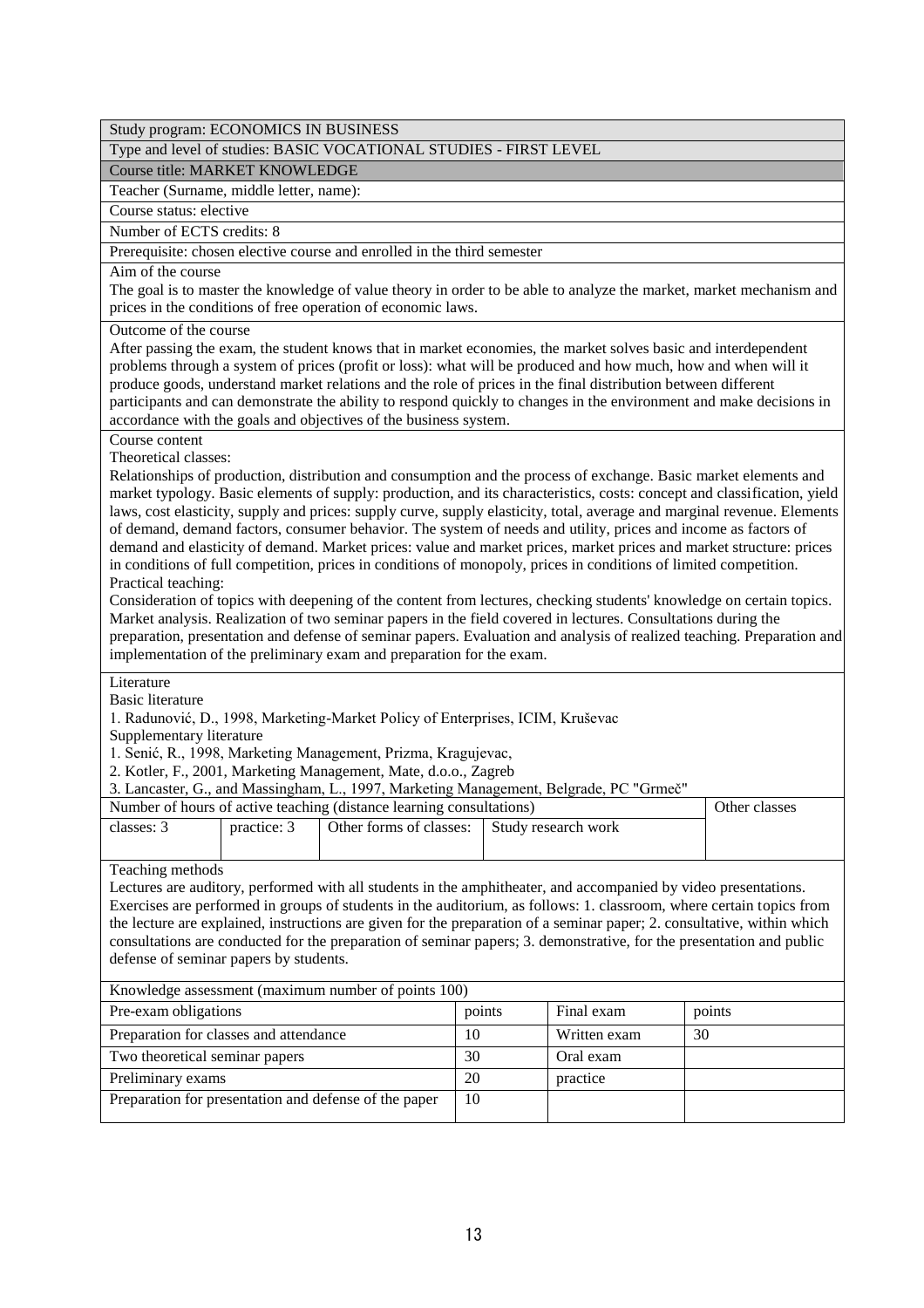|                                                        | Study program: ECONOMICS IN THE BUSINESS AND INDUSTRIAL SYSTEM                                                                                                                                                                                                                                                                                       |                                                                                 |           |                                                                                                                                                                                                                                     |               |  |  |  |
|--------------------------------------------------------|------------------------------------------------------------------------------------------------------------------------------------------------------------------------------------------------------------------------------------------------------------------------------------------------------------------------------------------------------|---------------------------------------------------------------------------------|-----------|-------------------------------------------------------------------------------------------------------------------------------------------------------------------------------------------------------------------------------------|---------------|--|--|--|
|                                                        | Type and level of studies: BASIC VOCATIONAL STUDIES - FIRST LEVEL                                                                                                                                                                                                                                                                                    |                                                                                 |           |                                                                                                                                                                                                                                     |               |  |  |  |
| Course title: BASICS OF ACCOUNTING                     |                                                                                                                                                                                                                                                                                                                                                      |                                                                                 |           |                                                                                                                                                                                                                                     |               |  |  |  |
| Teacher (Surname, middle letter, name):                |                                                                                                                                                                                                                                                                                                                                                      |                                                                                 |           |                                                                                                                                                                                                                                     |               |  |  |  |
| Course status: required                                |                                                                                                                                                                                                                                                                                                                                                      |                                                                                 |           |                                                                                                                                                                                                                                     |               |  |  |  |
| Number of ECTS credits: 8                              |                                                                                                                                                                                                                                                                                                                                                      |                                                                                 |           |                                                                                                                                                                                                                                     |               |  |  |  |
| Prerequisite: Enrolled IV semester                     |                                                                                                                                                                                                                                                                                                                                                      |                                                                                 |           |                                                                                                                                                                                                                                     |               |  |  |  |
|                                                        | Aim of the course: Acquiring knowledge in the field of accounting in economic financial institutions, as well as at<br>other levels of the organization through the study of the theory, organization and methodology of accounting.<br>Outcome of the course: After passing the exam, the student knows the accounting principles and principles of |                                                                                 |           |                                                                                                                                                                                                                                     |               |  |  |  |
| sheet of a small business.                             |                                                                                                                                                                                                                                                                                                                                                      |                                                                                 |           | accounting, understands the organizational structure of accounting and can demonstrate the ability to create a balance                                                                                                              |               |  |  |  |
| Course content                                         |                                                                                                                                                                                                                                                                                                                                                      |                                                                                 |           | Theoretical classes: The concept, role and importance of accounting, historical aspects of accounting development,                                                                                                                  |               |  |  |  |
|                                                        |                                                                                                                                                                                                                                                                                                                                                      |                                                                                 |           | organizational structure of accounting, accounting principles and principles, operational records, company assets,<br>sources of funds, sources of non-operating funds, income and expenses, calculation of costs and effects in    |               |  |  |  |
|                                                        |                                                                                                                                                                                                                                                                                                                                                      |                                                                                 |           | production, balance sheet and income statement, systematic and chronological records, accounting treatment of fixed                                                                                                                 |               |  |  |  |
|                                                        |                                                                                                                                                                                                                                                                                                                                                      |                                                                                 |           | assets, chart of accounts and chart of accounts, specifics of accounting of manufacturing companies, specifics of                                                                                                                   |               |  |  |  |
|                                                        |                                                                                                                                                                                                                                                                                                                                                      |                                                                                 |           | accounting of trade companies, bookkeeping of foreign trade, fund accounting and public sector accounting.                                                                                                                          |               |  |  |  |
| Practical teaching:                                    |                                                                                                                                                                                                                                                                                                                                                      |                                                                                 |           |                                                                                                                                                                                                                                     |               |  |  |  |
|                                                        |                                                                                                                                                                                                                                                                                                                                                      |                                                                                 |           | Deepening of topics from lectures and checking students' knowledge on certain topics. Realization of practical                                                                                                                      |               |  |  |  |
|                                                        |                                                                                                                                                                                                                                                                                                                                                      |                                                                                 |           | seminar work on the topic: Balance sheet and income statement of a specific company. Consultations during the                                                                                                                       |               |  |  |  |
|                                                        |                                                                                                                                                                                                                                                                                                                                                      | and implementation of the preliminary exam and preparation for the exam.        |           | preparation, presentation and defense of seminar papers. Evaluation and analysis of realized teaching. Preparation                                                                                                                  |               |  |  |  |
|                                                        |                                                                                                                                                                                                                                                                                                                                                      |                                                                                 |           |                                                                                                                                                                                                                                     |               |  |  |  |
| Literature:<br><b>Basic literature</b>                 |                                                                                                                                                                                                                                                                                                                                                      |                                                                                 |           |                                                                                                                                                                                                                                     |               |  |  |  |
|                                                        |                                                                                                                                                                                                                                                                                                                                                      | 1. Kljenak-Vojteški D., Pavlović M., Financial Accounting, PEP, Belgrade, 2012. |           |                                                                                                                                                                                                                                     |               |  |  |  |
| Supplementary literature                               |                                                                                                                                                                                                                                                                                                                                                      |                                                                                 |           |                                                                                                                                                                                                                                     |               |  |  |  |
|                                                        |                                                                                                                                                                                                                                                                                                                                                      | 2. Mrdović B., Accounting Management, VPŠ, Čačak, 2006                          |           |                                                                                                                                                                                                                                     |               |  |  |  |
| Number of hours of active teaching                     |                                                                                                                                                                                                                                                                                                                                                      |                                                                                 |           |                                                                                                                                                                                                                                     | Other classes |  |  |  |
|                                                        |                                                                                                                                                                                                                                                                                                                                                      |                                                                                 |           |                                                                                                                                                                                                                                     |               |  |  |  |
| classes: 3                                             | practice: 3                                                                                                                                                                                                                                                                                                                                          | Other forms of classes:                                                         |           | Study research work                                                                                                                                                                                                                 |               |  |  |  |
|                                                        |                                                                                                                                                                                                                                                                                                                                                      |                                                                                 |           |                                                                                                                                                                                                                                     |               |  |  |  |
| Teaching methods                                       |                                                                                                                                                                                                                                                                                                                                                      |                                                                                 |           |                                                                                                                                                                                                                                     |               |  |  |  |
|                                                        |                                                                                                                                                                                                                                                                                                                                                      |                                                                                 |           | Lectures are auditory, performed with all students in the amphitheater, with the help of a video presentation.                                                                                                                      |               |  |  |  |
|                                                        |                                                                                                                                                                                                                                                                                                                                                      |                                                                                 |           | Exercises are performed in groups of students in the auditorium, of the following type: 1. classroom, where certain                                                                                                                 |               |  |  |  |
|                                                        |                                                                                                                                                                                                                                                                                                                                                      |                                                                                 |           | topics from the lecture are explained, instructions are given for the preparation of a seminar paper; 2. consultative,<br>within which consultations are conducted for the preparation of seminar papers; 3. demonstrative, for the |               |  |  |  |
|                                                        |                                                                                                                                                                                                                                                                                                                                                      | presentation and public defense of seminar papers by students.                  |           |                                                                                                                                                                                                                                     |               |  |  |  |
|                                                        |                                                                                                                                                                                                                                                                                                                                                      | Knowledge assessment (maximum number of points 100)                             |           |                                                                                                                                                                                                                                     |               |  |  |  |
| Pre-exam obligations<br>Final exam<br>points<br>points |                                                                                                                                                                                                                                                                                                                                                      |                                                                                 |           |                                                                                                                                                                                                                                     |               |  |  |  |
|                                                        |                                                                                                                                                                                                                                                                                                                                                      |                                                                                 |           |                                                                                                                                                                                                                                     |               |  |  |  |
| Preparation for classes and<br>attendance              |                                                                                                                                                                                                                                                                                                                                                      | 10                                                                              | 30        |                                                                                                                                                                                                                                     |               |  |  |  |
| Practical seminar paper                                |                                                                                                                                                                                                                                                                                                                                                      | 30                                                                              | Oral exam |                                                                                                                                                                                                                                     |               |  |  |  |
| Preliminary exam                                       |                                                                                                                                                                                                                                                                                                                                                      | 20                                                                              | practice  |                                                                                                                                                                                                                                     |               |  |  |  |
| Preparation for presentation and                       |                                                                                                                                                                                                                                                                                                                                                      | 10                                                                              |           |                                                                                                                                                                                                                                     |               |  |  |  |
| defense of the paper                                   |                                                                                                                                                                                                                                                                                                                                                      |                                                                                 |           |                                                                                                                                                                                                                                     |               |  |  |  |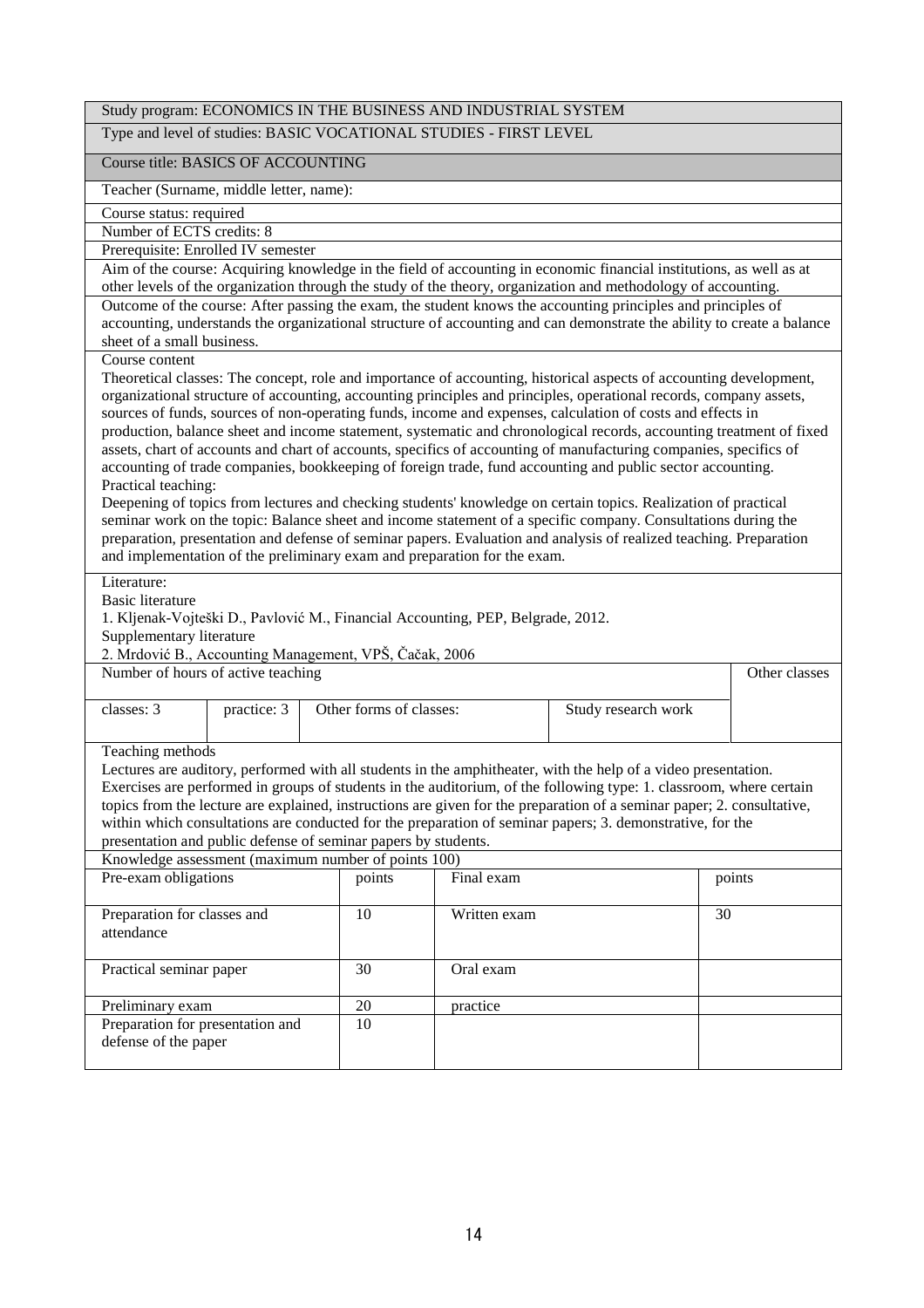| Study program: ECONOMICS IN THE BUSINESS AND INDUSTRIAL SYSTEM                                                                                                                                                                                                                                                                                                                                                                                                                                           |    |                      |               |  |  |
|----------------------------------------------------------------------------------------------------------------------------------------------------------------------------------------------------------------------------------------------------------------------------------------------------------------------------------------------------------------------------------------------------------------------------------------------------------------------------------------------------------|----|----------------------|---------------|--|--|
| Type and level of studies: BASIC VOCATIONAL STUDIES - FIRST LEVEL                                                                                                                                                                                                                                                                                                                                                                                                                                        |    |                      |               |  |  |
| <b>Course title: INFORMATION SYSTEMS</b>                                                                                                                                                                                                                                                                                                                                                                                                                                                                 |    |                      |               |  |  |
| Teacher (Surname, middle letter, name):                                                                                                                                                                                                                                                                                                                                                                                                                                                                  |    |                      |               |  |  |
| Course status: required                                                                                                                                                                                                                                                                                                                                                                                                                                                                                  |    |                      |               |  |  |
| Number of ECTS credits: 7                                                                                                                                                                                                                                                                                                                                                                                                                                                                                |    |                      |               |  |  |
| Prerequisite: enrolled IV semester                                                                                                                                                                                                                                                                                                                                                                                                                                                                       |    |                      |               |  |  |
| Aim of the course                                                                                                                                                                                                                                                                                                                                                                                                                                                                                        |    |                      |               |  |  |
| The goal is to master the knowledge about information systems and in that context about the use of production<br>information system.                                                                                                                                                                                                                                                                                                                                                                     |    |                      |               |  |  |
| Outcome of the course<br>After passing the exam, the student knows the possibilities of using information and data, understands the role of the<br>production information system (PIS) in performing business functions, and can demonstrate competence by preparing<br>a comment on the report on the "bottleneck" in production                                                                                                                                                                        |    |                      |               |  |  |
| Course content                                                                                                                                                                                                                                                                                                                                                                                                                                                                                           |    |                      |               |  |  |
| Theoretical classes:<br>Genesis of information system in correlation with the establishment of organizational structure, mass production as a<br>challenge to constitute a production information system, information flows in production, information carriers,<br>information and data processing technology, computer networks, INTRANET, specifics of computer support<br>depending on the type of technological processes, report design about developments in production, adjusting<br>information |    |                      |               |  |  |
| and data according to user needs, information and data protection.<br>Practical teaching:                                                                                                                                                                                                                                                                                                                                                                                                                |    |                      |               |  |  |
| Deepening of certain topics from lectures. Presentation of realized performances of PISG<br>. Group development of the project task on the topic: Improving the PISG of a specific company from the<br>environment. Mentoring during task development, presentation and its defense. Evaluation and analysis of realized<br>teaching. Preparation and implementation of the preliminary exam and preparation for the exam.                                                                               |    |                      |               |  |  |
| Literature<br><b>Basic literature</b><br>Zivadinovic, J., Medic, Z., Management Information System, 2013, PEP, Belgrade<br>Veljović, A., Radojičić, M., Vesić, J., 2006, Management Information Systems, ICIM Kruševac<br>Supplementary literature                                                                                                                                                                                                                                                       |    |                      |               |  |  |
| Nadrljanski, Đ., Information Systems, second edition, ICIM plus, Kruševac, 2006.<br>Bulat, V., Gavrić, Z., Production Information System, second supplemented and amended edition, ICIM plus,<br>Kruševac, 2005.                                                                                                                                                                                                                                                                                         |    |                      |               |  |  |
| Number of hours of active teaching (distance learning consultations)                                                                                                                                                                                                                                                                                                                                                                                                                                     |    |                      | Other classes |  |  |
| Other forms of classes<br>classes: 2<br>practice: 2                                                                                                                                                                                                                                                                                                                                                                                                                                                      |    | Study reseaech work: |               |  |  |
| Teaching methods<br>Lectures are auditory with the help of MS PowerPoint presentation. The exercises are:<br>1-auditory, for deepening topics, PISG case analysis and issuing project assignments;<br>2-consultative, for mentoring regarding project tasks;<br>3-demonstrative, for the presentation and defense of project assignments by groups of students.                                                                                                                                          |    |                      |               |  |  |
| Knowledge assessment (maximum number of points 100)                                                                                                                                                                                                                                                                                                                                                                                                                                                      |    |                      |               |  |  |
| Pre-exam obligations<br>Final exam<br>points<br>points                                                                                                                                                                                                                                                                                                                                                                                                                                                   |    |                      |               |  |  |
| Preparation for classes and attendance                                                                                                                                                                                                                                                                                                                                                                                                                                                                   | 10 | Written exam         | 30            |  |  |
| Practical seminar paper                                                                                                                                                                                                                                                                                                                                                                                                                                                                                  | 30 | Oral exam            |               |  |  |
| Preliminary exam                                                                                                                                                                                                                                                                                                                                                                                                                                                                                         | 20 | practice             |               |  |  |
| Preparation for presentation and defense of the paper<br>10                                                                                                                                                                                                                                                                                                                                                                                                                                              |    |                      |               |  |  |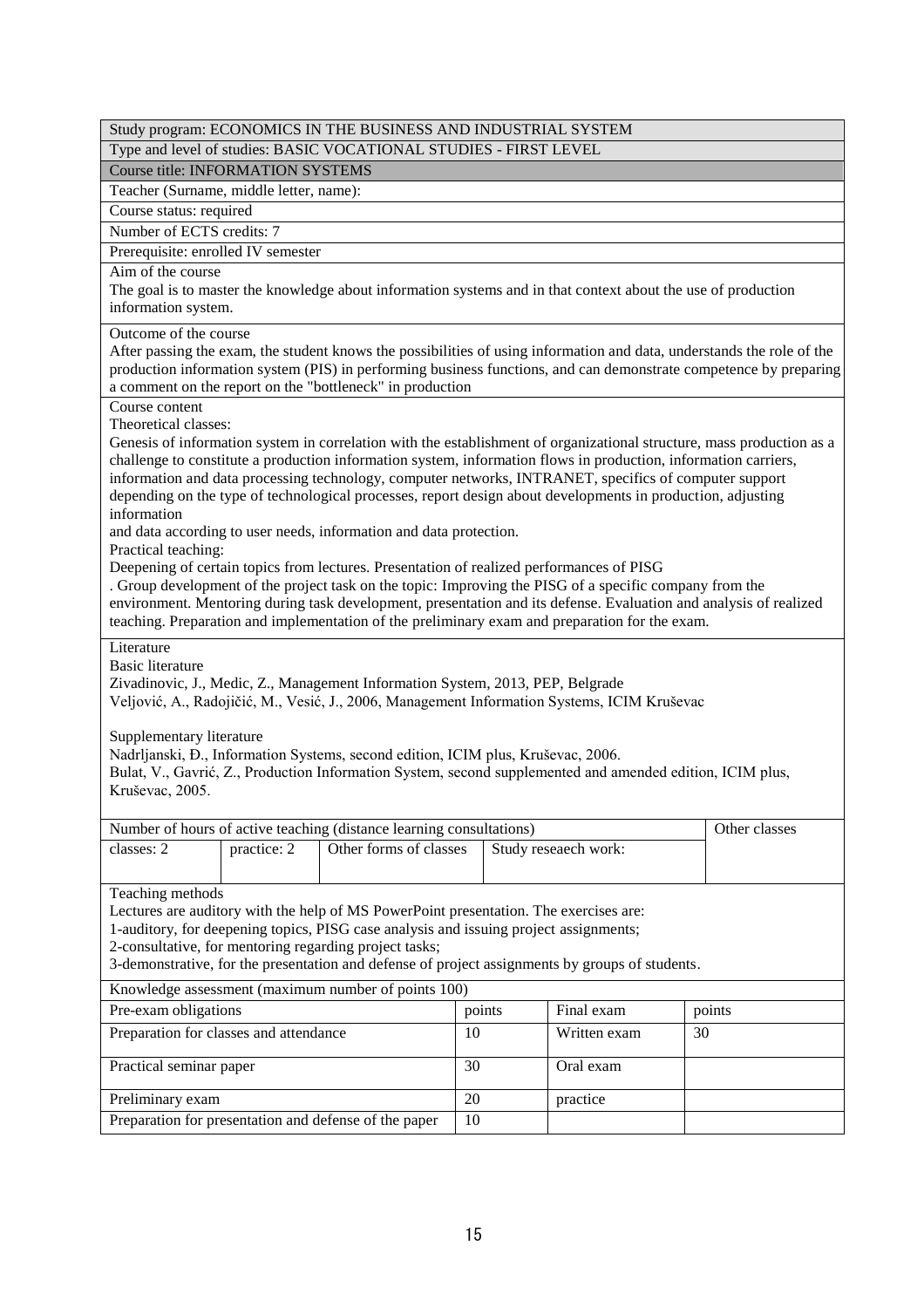|                                                                                                                                                                                                                                                                                                                                                                                                                                                                                                                                                                                                                                                                                                                                                                                                                                                                                                                                                                                                                                                                                                                                                                                                                                                                                                                                                                       |                                                                                                                                                                                                                                                                                 |                                                                   |    | Study program: ECONOMICS IN THE BUSINESS AND INDUSTRIAL SYSTEM                                                                                                                                     |               |  |
|-----------------------------------------------------------------------------------------------------------------------------------------------------------------------------------------------------------------------------------------------------------------------------------------------------------------------------------------------------------------------------------------------------------------------------------------------------------------------------------------------------------------------------------------------------------------------------------------------------------------------------------------------------------------------------------------------------------------------------------------------------------------------------------------------------------------------------------------------------------------------------------------------------------------------------------------------------------------------------------------------------------------------------------------------------------------------------------------------------------------------------------------------------------------------------------------------------------------------------------------------------------------------------------------------------------------------------------------------------------------------|---------------------------------------------------------------------------------------------------------------------------------------------------------------------------------------------------------------------------------------------------------------------------------|-------------------------------------------------------------------|----|----------------------------------------------------------------------------------------------------------------------------------------------------------------------------------------------------|---------------|--|
|                                                                                                                                                                                                                                                                                                                                                                                                                                                                                                                                                                                                                                                                                                                                                                                                                                                                                                                                                                                                                                                                                                                                                                                                                                                                                                                                                                       |                                                                                                                                                                                                                                                                                 | Type and level of studies: BASIC VOCATIONAL STUDIES - FIRST LEVEL |    |                                                                                                                                                                                                    |               |  |
|                                                                                                                                                                                                                                                                                                                                                                                                                                                                                                                                                                                                                                                                                                                                                                                                                                                                                                                                                                                                                                                                                                                                                                                                                                                                                                                                                                       |                                                                                                                                                                                                                                                                                 | Course title: BASICS OF FINANCIAL MANAGEMENT                      |    |                                                                                                                                                                                                    |               |  |
| Teacher (Surname, middle letter, name):                                                                                                                                                                                                                                                                                                                                                                                                                                                                                                                                                                                                                                                                                                                                                                                                                                                                                                                                                                                                                                                                                                                                                                                                                                                                                                                               |                                                                                                                                                                                                                                                                                 |                                                                   |    |                                                                                                                                                                                                    |               |  |
| Course status: required                                                                                                                                                                                                                                                                                                                                                                                                                                                                                                                                                                                                                                                                                                                                                                                                                                                                                                                                                                                                                                                                                                                                                                                                                                                                                                                                               |                                                                                                                                                                                                                                                                                 |                                                                   |    |                                                                                                                                                                                                    |               |  |
| Number of ECTS credits: 7                                                                                                                                                                                                                                                                                                                                                                                                                                                                                                                                                                                                                                                                                                                                                                                                                                                                                                                                                                                                                                                                                                                                                                                                                                                                                                                                             |                                                                                                                                                                                                                                                                                 |                                                                   |    |                                                                                                                                                                                                    |               |  |
| Prerequisite: enrolled IV semester                                                                                                                                                                                                                                                                                                                                                                                                                                                                                                                                                                                                                                                                                                                                                                                                                                                                                                                                                                                                                                                                                                                                                                                                                                                                                                                                    |                                                                                                                                                                                                                                                                                 |                                                                   |    |                                                                                                                                                                                                    |               |  |
|                                                                                                                                                                                                                                                                                                                                                                                                                                                                                                                                                                                                                                                                                                                                                                                                                                                                                                                                                                                                                                                                                                                                                                                                                                                                                                                                                                       |                                                                                                                                                                                                                                                                                 |                                                                   |    | Aim of the course: Introducing students to theoretical and practical knowledge and skills in the field of financial                                                                                |               |  |
|                                                                                                                                                                                                                                                                                                                                                                                                                                                                                                                                                                                                                                                                                                                                                                                                                                                                                                                                                                                                                                                                                                                                                                                                                                                                                                                                                                       |                                                                                                                                                                                                                                                                                 |                                                                   |    | management from the point of view of goals and tasks of business entities and financial institutions.                                                                                              |               |  |
|                                                                                                                                                                                                                                                                                                                                                                                                                                                                                                                                                                                                                                                                                                                                                                                                                                                                                                                                                                                                                                                                                                                                                                                                                                                                                                                                                                       | Outcome of the course: After passing the exam, the student knows the elements, structure and instruments of the<br>financial system, understands the budget, liquidity and solvency of business entities and can demonstrate the ability<br>to implement franchising contracts. |                                                                   |    |                                                                                                                                                                                                    |               |  |
| Course content:<br>Theoretical classes: Financial system and its structure, financial instruments and financial mechanisms, financial<br>management, versus business finance, managerial finance, versus entrepreneurial finance, money and capital, money<br>and capital market, company budget, structure of financial flows of transnational corporations, liquidity and solvency<br>business entities, financial marketing, share capital and dividend policy, production recycling of capital, self-<br>financing and fertilization of capital, leasing, franchising and factoring, investment management, portfolio<br>management and risk management, financial leverage, financial leverage, credit and loan financing, internal and<br>external financial resources, accumulation and operation companies, financial strategies of corporate companies.<br>Practical teaching:<br>Further elaboration of topics from lectures and testing of students' knowledge on certain topics. Realization of two<br>theoretical seminar papers on topics from the framework of the material covered in lectures. Consultations during the<br>preparation, presentation and defense of theoretical seminar papers. Evaluation and analysis of realized teaching.<br>Preparation and implementation of the preliminary exam and preparation for the exam.<br>Literature: |                                                                                                                                                                                                                                                                                 |                                                                   |    |                                                                                                                                                                                                    |               |  |
| <b>Basic literature</b><br>Supplementary literature                                                                                                                                                                                                                                                                                                                                                                                                                                                                                                                                                                                                                                                                                                                                                                                                                                                                                                                                                                                                                                                                                                                                                                                                                                                                                                                   |                                                                                                                                                                                                                                                                                 | 1. Grandov Z: Financial Management, FPE, Belgrade, 2009           |    | 1. Karavidić S., Ivković D., Kosarovski D., 2011, Fundamentals of Financial Management, PEP Belgrade,<br>2. Vujović S: Fundamentals of Financial Management, Megatrend University, Belgrade, 2005. |               |  |
| Number of hours of active teaching                                                                                                                                                                                                                                                                                                                                                                                                                                                                                                                                                                                                                                                                                                                                                                                                                                                                                                                                                                                                                                                                                                                                                                                                                                                                                                                                    |                                                                                                                                                                                                                                                                                 |                                                                   |    |                                                                                                                                                                                                    | Other classes |  |
|                                                                                                                                                                                                                                                                                                                                                                                                                                                                                                                                                                                                                                                                                                                                                                                                                                                                                                                                                                                                                                                                                                                                                                                                                                                                                                                                                                       |                                                                                                                                                                                                                                                                                 |                                                                   |    |                                                                                                                                                                                                    |               |  |
| classes: 2                                                                                                                                                                                                                                                                                                                                                                                                                                                                                                                                                                                                                                                                                                                                                                                                                                                                                                                                                                                                                                                                                                                                                                                                                                                                                                                                                            | practice:                                                                                                                                                                                                                                                                       | Other forms of teaching:                                          |    | Study research work:                                                                                                                                                                               |               |  |
|                                                                                                                                                                                                                                                                                                                                                                                                                                                                                                                                                                                                                                                                                                                                                                                                                                                                                                                                                                                                                                                                                                                                                                                                                                                                                                                                                                       | $\overline{c}$                                                                                                                                                                                                                                                                  |                                                                   |    |                                                                                                                                                                                                    |               |  |
| Teaching methods: Lectures are auditory, performed with all students in the amphitheater, and accompanied by video<br>presentations. Exercises are performed in groups of students in the auditorium, as follows: 1. classroom, where<br>individual topics from the lectures are deepened, instructions are given for the preparation of a seminar paper from<br>the framework of the processed material; 2. consultative, within which consultations are conducted for the<br>preparation of seminar papers; 3. demonstrative, for the presentation and public defense of seminar papers by<br>students.                                                                                                                                                                                                                                                                                                                                                                                                                                                                                                                                                                                                                                                                                                                                                             |                                                                                                                                                                                                                                                                                 |                                                                   |    |                                                                                                                                                                                                    |               |  |
| Knowledge assessment (maximum knowledge assessment (maximum number of points 100)                                                                                                                                                                                                                                                                                                                                                                                                                                                                                                                                                                                                                                                                                                                                                                                                                                                                                                                                                                                                                                                                                                                                                                                                                                                                                     |                                                                                                                                                                                                                                                                                 |                                                                   |    |                                                                                                                                                                                                    |               |  |
|                                                                                                                                                                                                                                                                                                                                                                                                                                                                                                                                                                                                                                                                                                                                                                                                                                                                                                                                                                                                                                                                                                                                                                                                                                                                                                                                                                       | points<br>Final exam<br>Pre-exam obligations<br>points                                                                                                                                                                                                                          |                                                                   |    |                                                                                                                                                                                                    |               |  |
| Preparation for classes and attendance                                                                                                                                                                                                                                                                                                                                                                                                                                                                                                                                                                                                                                                                                                                                                                                                                                                                                                                                                                                                                                                                                                                                                                                                                                                                                                                                |                                                                                                                                                                                                                                                                                 |                                                                   | 10 | Written exam                                                                                                                                                                                       | 30            |  |
| Two theoretical seminar papers                                                                                                                                                                                                                                                                                                                                                                                                                                                                                                                                                                                                                                                                                                                                                                                                                                                                                                                                                                                                                                                                                                                                                                                                                                                                                                                                        |                                                                                                                                                                                                                                                                                 |                                                                   | 30 | Oral exam                                                                                                                                                                                          |               |  |
| Preliminary exam                                                                                                                                                                                                                                                                                                                                                                                                                                                                                                                                                                                                                                                                                                                                                                                                                                                                                                                                                                                                                                                                                                                                                                                                                                                                                                                                                      |                                                                                                                                                                                                                                                                                 |                                                                   | 20 | practice                                                                                                                                                                                           |               |  |
| Preparation for presentation and defense of the<br>10<br>paper                                                                                                                                                                                                                                                                                                                                                                                                                                                                                                                                                                                                                                                                                                                                                                                                                                                                                                                                                                                                                                                                                                                                                                                                                                                                                                        |                                                                                                                                                                                                                                                                                 |                                                                   |    |                                                                                                                                                                                                    |               |  |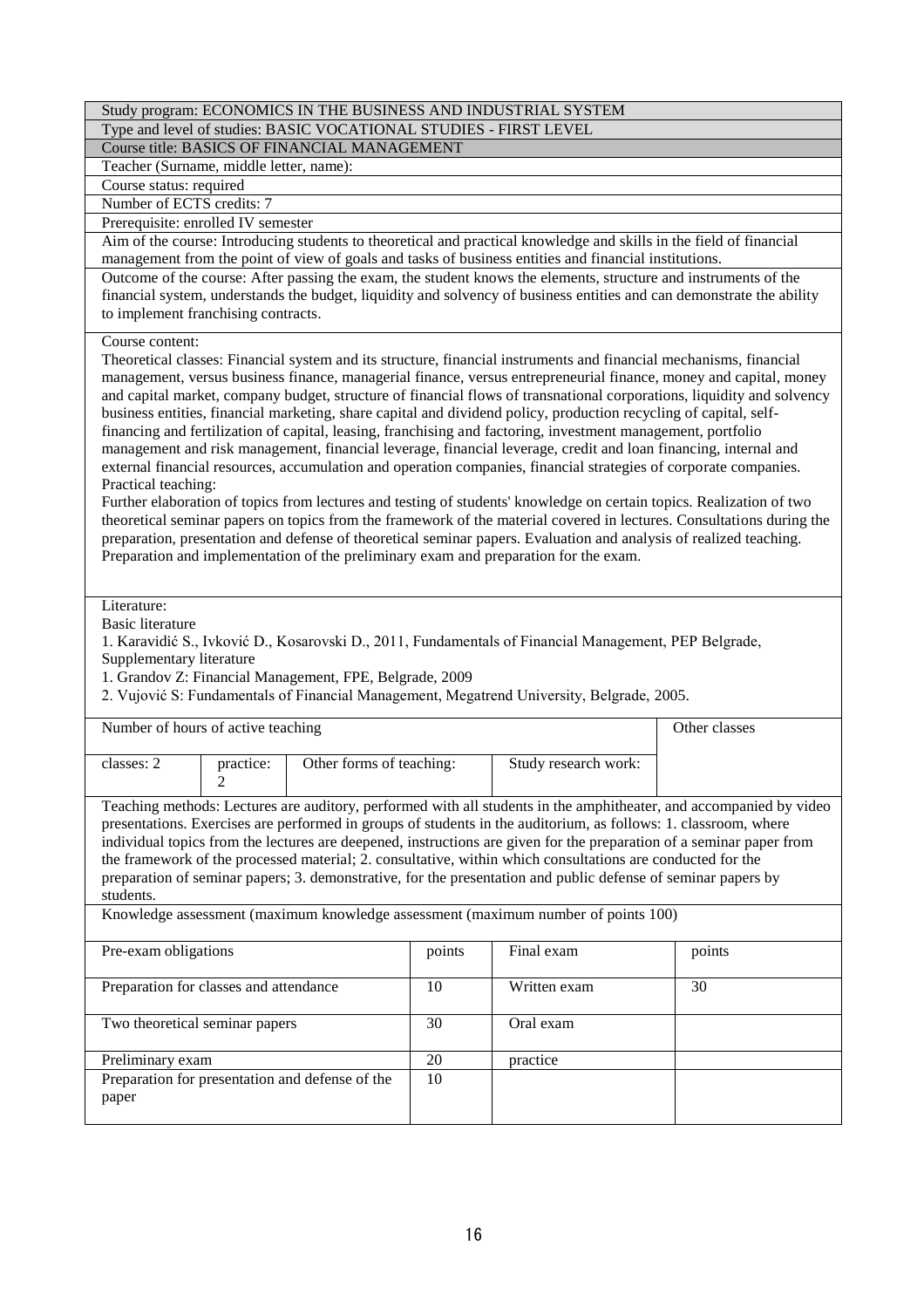|                                                                                                      |             | Study program: ECONOMICS IN THE BUSINESS AND INDUSTRIAL SYSTEM                                  |    |                                                                                                                                                                                                                                          |  |               |
|------------------------------------------------------------------------------------------------------|-------------|-------------------------------------------------------------------------------------------------|----|------------------------------------------------------------------------------------------------------------------------------------------------------------------------------------------------------------------------------------------|--|---------------|
|                                                                                                      |             | Type and level of studies: BASIC VOCATIONAL STUDIES - FIRST LEVEL                               |    |                                                                                                                                                                                                                                          |  |               |
| <b>Course title: PUBLIC RELATIONS</b>                                                                |             |                                                                                                 |    |                                                                                                                                                                                                                                          |  |               |
| Teacher (Surname, middle letter, name):                                                              |             |                                                                                                 |    |                                                                                                                                                                                                                                          |  |               |
| Course status: elective                                                                              |             |                                                                                                 |    |                                                                                                                                                                                                                                          |  |               |
| Number of ECTS credits: 8                                                                            |             |                                                                                                 |    |                                                                                                                                                                                                                                          |  |               |
|                                                                                                      |             | Prerequisite: elective course chosen and IV semester enrolled                                   |    |                                                                                                                                                                                                                                          |  |               |
| Aim of the course                                                                                    |             |                                                                                                 |    | The goal is to master the knowledge to create the basis for the presentation of the image inside and outside the                                                                                                                         |  |               |
| company.                                                                                             |             |                                                                                                 |    |                                                                                                                                                                                                                                          |  |               |
| Outcome of the course                                                                                |             |                                                                                                 |    | After passing the exam, the student knows what is achieved in public relations for the benefit of the company,                                                                                                                           |  |               |
|                                                                                                      |             | demonstrate elements of identity representation to a newly hired associate.                     |    | understands the role of public relations in creating comparative advantages compared to the competition, and can                                                                                                                         |  |               |
| Course content                                                                                       |             |                                                                                                 |    |                                                                                                                                                                                                                                          |  |               |
| Theoretical classes:                                                                                 |             |                                                                                                 |    |                                                                                                                                                                                                                                          |  |               |
|                                                                                                      |             |                                                                                                 |    | The process of creating the identity of the business-production system, internally and externally, the purpose of<br>identity creation, methods and techniques of identity construction, the contribution of the managerial structure in |  |               |
|                                                                                                      |             |                                                                                                 |    | creating identity, methods and techniques of interpreting internal identity to associates, target group identification,                                                                                                                  |  |               |
|                                                                                                      |             |                                                                                                 |    | external identity interpretation procedure, realization of a system for collecting relevant information and data, which                                                                                                                  |  |               |
|                                                                                                      |             |                                                                                                 |    | enable the creation of external and internal identity of the company, continuous monitoring and analysis of the effects                                                                                                                  |  |               |
| Practical teaching:                                                                                  |             | in achieving the presentation of the identity of the company                                    |    |                                                                                                                                                                                                                                          |  |               |
|                                                                                                      |             |                                                                                                 |    | More detailed clarification of teaching topics especially through case studies. Organized visit to a business-industrial                                                                                                                 |  |               |
|                                                                                                      |             |                                                                                                 |    | system and introduction of students to modern ways of public relations; Preparation of a practical seminar paper                                                                                                                         |  |               |
|                                                                                                      |             |                                                                                                 |    | based on a predefined task in an arbitrarily selected industrial company. Evaluation and analysis of realized teaching.                                                                                                                  |  |               |
|                                                                                                      |             | Preparation and implementation of the preliminary exam and preparation for the exam.            |    |                                                                                                                                                                                                                                          |  |               |
| Literature                                                                                           |             |                                                                                                 |    |                                                                                                                                                                                                                                          |  |               |
| <b>Basic literature</b>                                                                              |             |                                                                                                 |    |                                                                                                                                                                                                                                          |  |               |
|                                                                                                      |             | Cvetković, Lj., Public Relations, ICIM +, Kruševac, 2006.                                       |    |                                                                                                                                                                                                                                          |  |               |
|                                                                                                      |             | Lukić, Lj., Public Relations - script, Kruševac, 2013.                                          |    |                                                                                                                                                                                                                                          |  |               |
| Supplementary literature                                                                             |             |                                                                                                 |    |                                                                                                                                                                                                                                          |  |               |
|                                                                                                      |             |                                                                                                 |    | Filipović, V., i grupa autora, Odnosi s javnošću, Fakultet organizacionih nauka, Beograd, 2005.<br>Sandra O., Public Relations Strategy, Second Edition, Kogan Page Limited, Chartered Institute of Public Relations -                   |  |               |
| London, UK, 2007                                                                                     |             |                                                                                                 |    |                                                                                                                                                                                                                                          |  |               |
|                                                                                                      |             |                                                                                                 |    |                                                                                                                                                                                                                                          |  |               |
| classes: 3                                                                                           |             | Number of hours of active teaching (distance learning consultations)<br>Other forms of classes: |    |                                                                                                                                                                                                                                          |  | Other classes |
|                                                                                                      | practice: 3 |                                                                                                 |    | Study research work:                                                                                                                                                                                                                     |  |               |
| Teaching methods                                                                                     |             |                                                                                                 |    |                                                                                                                                                                                                                                          |  |               |
|                                                                                                      |             | Lectures are auditory with the help of MS PowerPoint presentation. The exercises are:           |    |                                                                                                                                                                                                                                          |  |               |
|                                                                                                      |             |                                                                                                 |    | 1-auditory, for deepening topics, analysis of public relations cases and issuing seminar assignments;                                                                                                                                    |  |               |
|                                                                                                      |             | 2-consultative, for mentoring regarding seminar assignments;                                    |    | 3-demonstrative, for the presentation and defense of seminar assignments by groups of students.                                                                                                                                          |  |               |
|                                                                                                      |             |                                                                                                 |    |                                                                                                                                                                                                                                          |  |               |
| Knowledge assessment (maximum number of points 100)<br>Pre-exam obligations                          |             |                                                                                                 |    |                                                                                                                                                                                                                                          |  |               |
| points<br>Final exam<br>points<br>Preparation for classes and attendance<br>10<br>Written exam<br>30 |             |                                                                                                 |    |                                                                                                                                                                                                                                          |  |               |
|                                                                                                      |             |                                                                                                 |    |                                                                                                                                                                                                                                          |  |               |
| 30<br>Oral exam<br>Practical seminar paper                                                           |             |                                                                                                 |    |                                                                                                                                                                                                                                          |  |               |
| Preliminary exam                                                                                     |             |                                                                                                 | 20 | practice                                                                                                                                                                                                                                 |  |               |
|                                                                                                      |             | Preparation for presentation and defense of the paper                                           | 10 |                                                                                                                                                                                                                                          |  |               |
|                                                                                                      |             |                                                                                                 |    |                                                                                                                                                                                                                                          |  |               |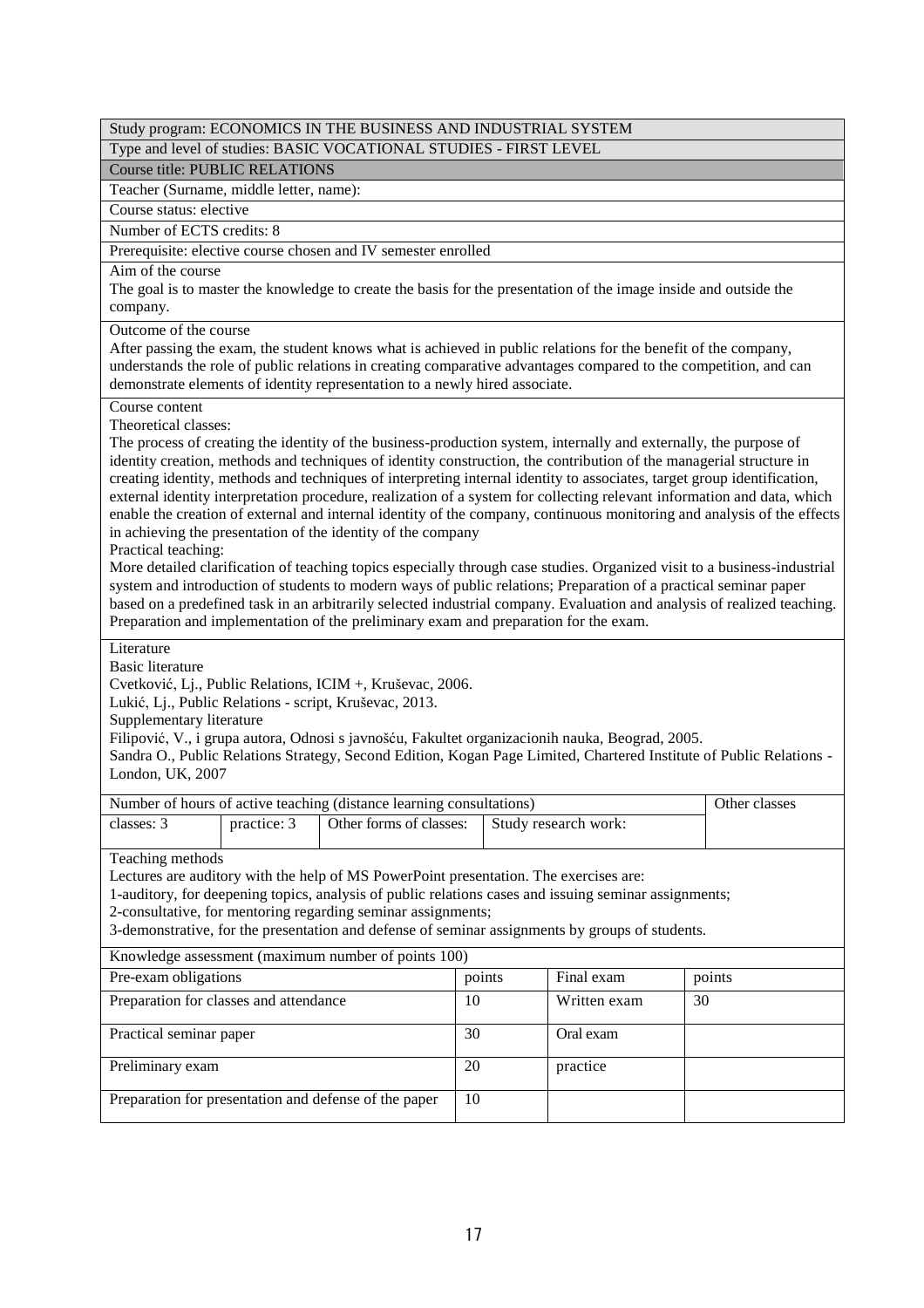|                                                                                                                                                                                                                                                                                                                                                                                                                                                                                                                                                                                                                                                                                                                                                                                                                                                                                                                                                                                                                                                                                      | Study program: ECONOMICS IN THE BUSINESS AND INDUSTRIAL SYSTEM |                     |               |  |  |  |
|--------------------------------------------------------------------------------------------------------------------------------------------------------------------------------------------------------------------------------------------------------------------------------------------------------------------------------------------------------------------------------------------------------------------------------------------------------------------------------------------------------------------------------------------------------------------------------------------------------------------------------------------------------------------------------------------------------------------------------------------------------------------------------------------------------------------------------------------------------------------------------------------------------------------------------------------------------------------------------------------------------------------------------------------------------------------------------------|----------------------------------------------------------------|---------------------|---------------|--|--|--|
| Type and level of studies: BASIC VOCATIONAL STUDIES - FIRST LEVEL                                                                                                                                                                                                                                                                                                                                                                                                                                                                                                                                                                                                                                                                                                                                                                                                                                                                                                                                                                                                                    |                                                                |                     |               |  |  |  |
| Course title: COMMERCIAL KNOWLEDGE OF GOODS                                                                                                                                                                                                                                                                                                                                                                                                                                                                                                                                                                                                                                                                                                                                                                                                                                                                                                                                                                                                                                          |                                                                |                     |               |  |  |  |
| Teacher (Surname, middle letter, name):                                                                                                                                                                                                                                                                                                                                                                                                                                                                                                                                                                                                                                                                                                                                                                                                                                                                                                                                                                                                                                              |                                                                |                     |               |  |  |  |
| Course status: elective                                                                                                                                                                                                                                                                                                                                                                                                                                                                                                                                                                                                                                                                                                                                                                                                                                                                                                                                                                                                                                                              |                                                                |                     |               |  |  |  |
| Number of ECTS credits: 8                                                                                                                                                                                                                                                                                                                                                                                                                                                                                                                                                                                                                                                                                                                                                                                                                                                                                                                                                                                                                                                            |                                                                |                     |               |  |  |  |
| Prerequisite: selected elective course, enrolled IV semester                                                                                                                                                                                                                                                                                                                                                                                                                                                                                                                                                                                                                                                                                                                                                                                                                                                                                                                                                                                                                         |                                                                |                     |               |  |  |  |
| Aim of the course                                                                                                                                                                                                                                                                                                                                                                                                                                                                                                                                                                                                                                                                                                                                                                                                                                                                                                                                                                                                                                                                    |                                                                |                     |               |  |  |  |
| Introducing students to the technological foundations of production, quality standards and regulations of different<br>types of products, conditions for quality improvement, as well as handling and storage of goods.                                                                                                                                                                                                                                                                                                                                                                                                                                                                                                                                                                                                                                                                                                                                                                                                                                                              |                                                                |                     |               |  |  |  |
| Outcome of the class<br>After passing the exam, the student knows the concept and modalities of products, understands the importance of<br>handling, storage and packaging of products to prevent spoilage of products and can demonstrate ability to apply<br>internationally established standards governing the correctness of goods.                                                                                                                                                                                                                                                                                                                                                                                                                                                                                                                                                                                                                                                                                                                                             |                                                                |                     |               |  |  |  |
| Course content                                                                                                                                                                                                                                                                                                                                                                                                                                                                                                                                                                                                                                                                                                                                                                                                                                                                                                                                                                                                                                                                       |                                                                |                     |               |  |  |  |
| Theoretical classes:<br>Product. The concept of product. New product. Ecological product. Product classification. Product quality. Definition<br>of quality. Quality measure. Standards and standardization. Transposition of material products. Causes of product<br>spoilage. Packaging and wrapping. Product labeling. Storage, warehousing and handling. Manipulation of dangerous<br>products. Raw materials. Energy. Forms and sources of energy. Alternative energy sources. Metallic materials. Basic<br>chemical products. Agrochemical products. Polymer based products. Food products. Alcoholic drinks.<br>Practical teaching:<br>Clarification of topics from lectures and checking students' knowledge on certain topics. Realization of practical<br>seminar paper on the topic: Characteristic product of a specific company. Consultations during the preparation,<br>presentation and defense of theoretical seminar papers. Evaluation and analysis of realized teaching. Preparation and<br>implementation of the preliminary exam and preparation for the exam. |                                                                |                     |               |  |  |  |
|                                                                                                                                                                                                                                                                                                                                                                                                                                                                                                                                                                                                                                                                                                                                                                                                                                                                                                                                                                                                                                                                                      |                                                                |                     |               |  |  |  |
| Literature:                                                                                                                                                                                                                                                                                                                                                                                                                                                                                                                                                                                                                                                                                                                                                                                                                                                                                                                                                                                                                                                                          |                                                                |                     |               |  |  |  |
| <b>Basic literature</b>                                                                                                                                                                                                                                                                                                                                                                                                                                                                                                                                                                                                                                                                                                                                                                                                                                                                                                                                                                                                                                                              |                                                                |                     |               |  |  |  |
| 1. Petrović N., Commercial knowledge of goods, FPE, Belgrade, 2009                                                                                                                                                                                                                                                                                                                                                                                                                                                                                                                                                                                                                                                                                                                                                                                                                                                                                                                                                                                                                   |                                                                |                     |               |  |  |  |
| Supplementary literature                                                                                                                                                                                                                                                                                                                                                                                                                                                                                                                                                                                                                                                                                                                                                                                                                                                                                                                                                                                                                                                             |                                                                |                     |               |  |  |  |
| 2. S. Urošević, L Jovanović, D. Ušćumlić, Commercial knowledge of goods, Faculty of Economics, Belgrade, 2006.                                                                                                                                                                                                                                                                                                                                                                                                                                                                                                                                                                                                                                                                                                                                                                                                                                                                                                                                                                       |                                                                |                     |               |  |  |  |
| Number of hours of active teaching                                                                                                                                                                                                                                                                                                                                                                                                                                                                                                                                                                                                                                                                                                                                                                                                                                                                                                                                                                                                                                                   |                                                                |                     | Other classes |  |  |  |
| classes: 3<br>practice: 3                                                                                                                                                                                                                                                                                                                                                                                                                                                                                                                                                                                                                                                                                                                                                                                                                                                                                                                                                                                                                                                            | Other forms of classes                                         | Study research work |               |  |  |  |
| Teaching methods: Lectures are auditory, are realized in the amphitheater for all students, and video presentations are<br>used. Exercises are held in groups and are of the following character, as follows: 1-auditory, to deepen the topics,<br>analysis of cases related to product features and publishing practical seminar papers on "Commercial knowledge of<br>the selected product of a particular production and business system"; 2-consultative, for mentoring regarding seminar<br>assignments; 3-demonstrative, for the presentation and defense of seminar assignments by groups of students.<br>Knowledge assessment (maximum number of points 100)                                                                                                                                                                                                                                                                                                                                                                                                                 |                                                                |                     |               |  |  |  |
| Pre-exam obligations                                                                                                                                                                                                                                                                                                                                                                                                                                                                                                                                                                                                                                                                                                                                                                                                                                                                                                                                                                                                                                                                 | points                                                         | Final exam          | points        |  |  |  |
|                                                                                                                                                                                                                                                                                                                                                                                                                                                                                                                                                                                                                                                                                                                                                                                                                                                                                                                                                                                                                                                                                      |                                                                |                     |               |  |  |  |
| Preparation for classes and                                                                                                                                                                                                                                                                                                                                                                                                                                                                                                                                                                                                                                                                                                                                                                                                                                                                                                                                                                                                                                                          | 10                                                             | Written exam        | 30            |  |  |  |
| attendance                                                                                                                                                                                                                                                                                                                                                                                                                                                                                                                                                                                                                                                                                                                                                                                                                                                                                                                                                                                                                                                                           |                                                                |                     |               |  |  |  |
| Practical seminar paper                                                                                                                                                                                                                                                                                                                                                                                                                                                                                                                                                                                                                                                                                                                                                                                                                                                                                                                                                                                                                                                              | 30                                                             | Oral exam           |               |  |  |  |
| Preliminary exam                                                                                                                                                                                                                                                                                                                                                                                                                                                                                                                                                                                                                                                                                                                                                                                                                                                                                                                                                                                                                                                                     | 20                                                             | practice            |               |  |  |  |
| Preparation for presentation and<br>defense of the paper                                                                                                                                                                                                                                                                                                                                                                                                                                                                                                                                                                                                                                                                                                                                                                                                                                                                                                                                                                                                                             | 10                                                             |                     |               |  |  |  |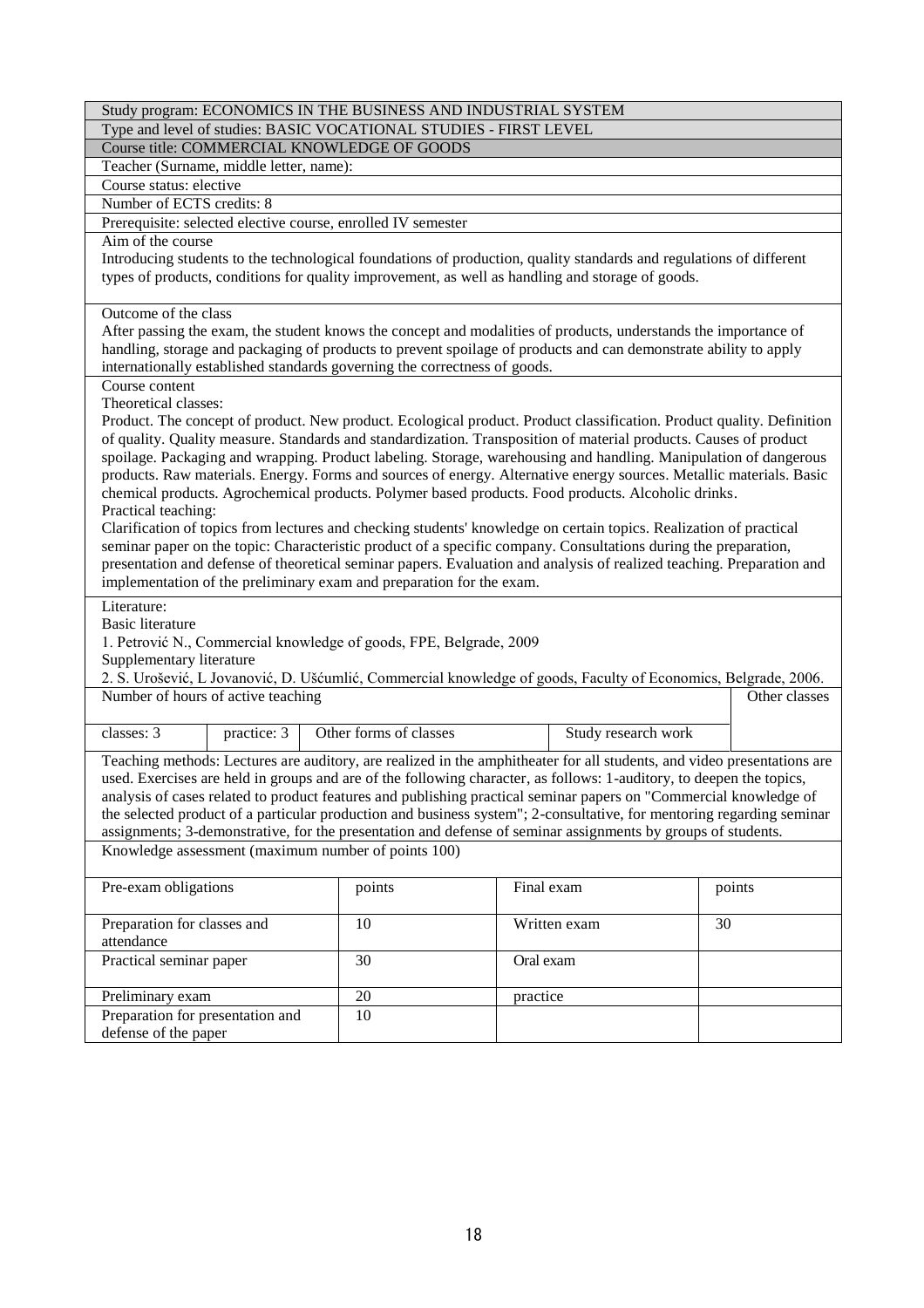|                                                                                                                                                                                                                                                                                                                                                                                                                                                                                                                                                                                                             |                                                        | Study program: ECONOMICS IN THE BUSINESS AND INDUSTRIAL SYSTEM                                                                                                                                                                                                                                                                                                                                                                                                                                                                                                                                                                                                                                                                                                                                                                                                                                                                                                                 |    |           |                      |  |               |
|-------------------------------------------------------------------------------------------------------------------------------------------------------------------------------------------------------------------------------------------------------------------------------------------------------------------------------------------------------------------------------------------------------------------------------------------------------------------------------------------------------------------------------------------------------------------------------------------------------------|--------------------------------------------------------|--------------------------------------------------------------------------------------------------------------------------------------------------------------------------------------------------------------------------------------------------------------------------------------------------------------------------------------------------------------------------------------------------------------------------------------------------------------------------------------------------------------------------------------------------------------------------------------------------------------------------------------------------------------------------------------------------------------------------------------------------------------------------------------------------------------------------------------------------------------------------------------------------------------------------------------------------------------------------------|----|-----------|----------------------|--|---------------|
|                                                                                                                                                                                                                                                                                                                                                                                                                                                                                                                                                                                                             |                                                        | Type and level of studies: BASIC VOCATIONAL STUDIES - FIRST LEVEL                                                                                                                                                                                                                                                                                                                                                                                                                                                                                                                                                                                                                                                                                                                                                                                                                                                                                                              |    |           |                      |  |               |
| <b>Course title: COMPANY ORGANIZATION</b>                                                                                                                                                                                                                                                                                                                                                                                                                                                                                                                                                                   |                                                        |                                                                                                                                                                                                                                                                                                                                                                                                                                                                                                                                                                                                                                                                                                                                                                                                                                                                                                                                                                                |    |           |                      |  |               |
| Teacher (Surname, middle letter, name):                                                                                                                                                                                                                                                                                                                                                                                                                                                                                                                                                                     |                                                        |                                                                                                                                                                                                                                                                                                                                                                                                                                                                                                                                                                                                                                                                                                                                                                                                                                                                                                                                                                                |    |           |                      |  |               |
| Course status: required                                                                                                                                                                                                                                                                                                                                                                                                                                                                                                                                                                                     |                                                        |                                                                                                                                                                                                                                                                                                                                                                                                                                                                                                                                                                                                                                                                                                                                                                                                                                                                                                                                                                                |    |           |                      |  |               |
| Number of ECTS credits: 7                                                                                                                                                                                                                                                                                                                                                                                                                                                                                                                                                                                   |                                                        |                                                                                                                                                                                                                                                                                                                                                                                                                                                                                                                                                                                                                                                                                                                                                                                                                                                                                                                                                                                |    |           |                      |  |               |
| Prerequisite: enrolled in the V semester                                                                                                                                                                                                                                                                                                                                                                                                                                                                                                                                                                    |                                                        |                                                                                                                                                                                                                                                                                                                                                                                                                                                                                                                                                                                                                                                                                                                                                                                                                                                                                                                                                                                |    |           |                      |  |               |
| Aim of the course                                                                                                                                                                                                                                                                                                                                                                                                                                                                                                                                                                                           |                                                        | The goal is to master the knowledge about the development of thoughts about organizing and consequently in the                                                                                                                                                                                                                                                                                                                                                                                                                                                                                                                                                                                                                                                                                                                                                                                                                                                                 |    |           |                      |  |               |
|                                                                                                                                                                                                                                                                                                                                                                                                                                                                                                                                                                                                             |                                                        | constitution of business functions within the business-production system.                                                                                                                                                                                                                                                                                                                                                                                                                                                                                                                                                                                                                                                                                                                                                                                                                                                                                                      |    |           |                      |  |               |
| Outcome of the course                                                                                                                                                                                                                                                                                                                                                                                                                                                                                                                                                                                       |                                                        | After passing the exam, the student knows the basic concepts of the status and organization of the company,<br>understands the purposefulness of the division into business functions and their contribution to achieving goals, and<br>can demonstrate the ability to create organization charts of the company.                                                                                                                                                                                                                                                                                                                                                                                                                                                                                                                                                                                                                                                              |    |           |                      |  |               |
| Course content                                                                                                                                                                                                                                                                                                                                                                                                                                                                                                                                                                                              |                                                        |                                                                                                                                                                                                                                                                                                                                                                                                                                                                                                                                                                                                                                                                                                                                                                                                                                                                                                                                                                                |    |           |                      |  |               |
| Theoretical classes:<br>service, etc.<br>Practical teaching:<br>exam.                                                                                                                                                                                                                                                                                                                                                                                                                                                                                                                                       |                                                        | Basic concepts, presentation of the theory of organization - classical, neoclassical, modern and contingent, economic<br>entities, normative regulations of production companies, forms of production companies - related to limited liability,<br>functional structuring - business and managerial functions, characteristic business functions, development and<br>research, marketing, production, procurement, sales, finance, accounting, personnel, forms of organization - sector,<br>Publishing seminar papers for students' independent work. Preparation of a practical seminar paper on the topic:<br>Macro and micro organizational schemes of companies from the environment and a description of their functions.<br>Consultations during the preparation, presentation and defense of seminar papers. Visit to Pilot Factories. Evaluation<br>and analysis of realized teaching. Preparation and implementation of the preliminary exam and preparation for the |    |           |                      |  |               |
| Literature<br><b>Basic literature</b><br>Supplementary literature<br>Company Law, Sl.gl. 125/04.                                                                                                                                                                                                                                                                                                                                                                                                                                                                                                            |                                                        | Petković, M., Janićijević, N., Bogićević, M, B., Organization, Faculty of Economics, Belgrade, 2009.<br>Bulat, V., Bojković, R., Organization of the company, ICIM plus, Kruševac, 2008.<br>Stanković R., Bojković R., Radojević Z., Organizational design, PEP, Belgrade 2011.<br>Bulat, V., 2001, Theory of organization, ICIM, Kruševac                                                                                                                                                                                                                                                                                                                                                                                                                                                                                                                                                                                                                                     |    |           |                      |  |               |
|                                                                                                                                                                                                                                                                                                                                                                                                                                                                                                                                                                                                             |                                                        | Number of hours of active teaching (distance learning consultations)                                                                                                                                                                                                                                                                                                                                                                                                                                                                                                                                                                                                                                                                                                                                                                                                                                                                                                           |    |           |                      |  | Other classes |
| classes: 2                                                                                                                                                                                                                                                                                                                                                                                                                                                                                                                                                                                                  | practice: 2                                            | Other forms of classes:                                                                                                                                                                                                                                                                                                                                                                                                                                                                                                                                                                                                                                                                                                                                                                                                                                                                                                                                                        |    |           | Study research work: |  |               |
| Teaching methods<br>Lectures are auditory, performed with all students in the amphitheater, and accompanied by video presentations.<br>Exercises are performed in groups of students in the auditorium as: 1. classroom, where certain topics from the<br>lecture are explained, instructions are given for the preparation of a seminar paper; 2. consultative, within which<br>consultations are conducted for the preparation of seminar papers; 3. demonstrative, for the presentation and public<br>defense of seminar papers by students; 4. Demonstration, to present the business of Pilot Factory. |                                                        |                                                                                                                                                                                                                                                                                                                                                                                                                                                                                                                                                                                                                                                                                                                                                                                                                                                                                                                                                                                |    |           |                      |  |               |
| Knowledge assessment (maximum number of points 100)                                                                                                                                                                                                                                                                                                                                                                                                                                                                                                                                                         |                                                        |                                                                                                                                                                                                                                                                                                                                                                                                                                                                                                                                                                                                                                                                                                                                                                                                                                                                                                                                                                                |    |           |                      |  |               |
|                                                                                                                                                                                                                                                                                                                                                                                                                                                                                                                                                                                                             | Pre-exam obligations<br>Final exam<br>points<br>points |                                                                                                                                                                                                                                                                                                                                                                                                                                                                                                                                                                                                                                                                                                                                                                                                                                                                                                                                                                                |    |           |                      |  |               |
| Preparation for classes and attendance<br>Written exam<br>10<br>30                                                                                                                                                                                                                                                                                                                                                                                                                                                                                                                                          |                                                        |                                                                                                                                                                                                                                                                                                                                                                                                                                                                                                                                                                                                                                                                                                                                                                                                                                                                                                                                                                                |    |           |                      |  |               |
| 30<br>Practical seminar paper                                                                                                                                                                                                                                                                                                                                                                                                                                                                                                                                                                               |                                                        |                                                                                                                                                                                                                                                                                                                                                                                                                                                                                                                                                                                                                                                                                                                                                                                                                                                                                                                                                                                |    | Oral exam |                      |  |               |
| Preliminary exam                                                                                                                                                                                                                                                                                                                                                                                                                                                                                                                                                                                            |                                                        |                                                                                                                                                                                                                                                                                                                                                                                                                                                                                                                                                                                                                                                                                                                                                                                                                                                                                                                                                                                | 20 |           | practice             |  |               |
|                                                                                                                                                                                                                                                                                                                                                                                                                                                                                                                                                                                                             |                                                        | Preparation for presentation and defense of the paper                                                                                                                                                                                                                                                                                                                                                                                                                                                                                                                                                                                                                                                                                                                                                                                                                                                                                                                          | 10 |           |                      |  |               |
|                                                                                                                                                                                                                                                                                                                                                                                                                                                                                                                                                                                                             |                                                        |                                                                                                                                                                                                                                                                                                                                                                                                                                                                                                                                                                                                                                                                                                                                                                                                                                                                                                                                                                                |    |           |                      |  |               |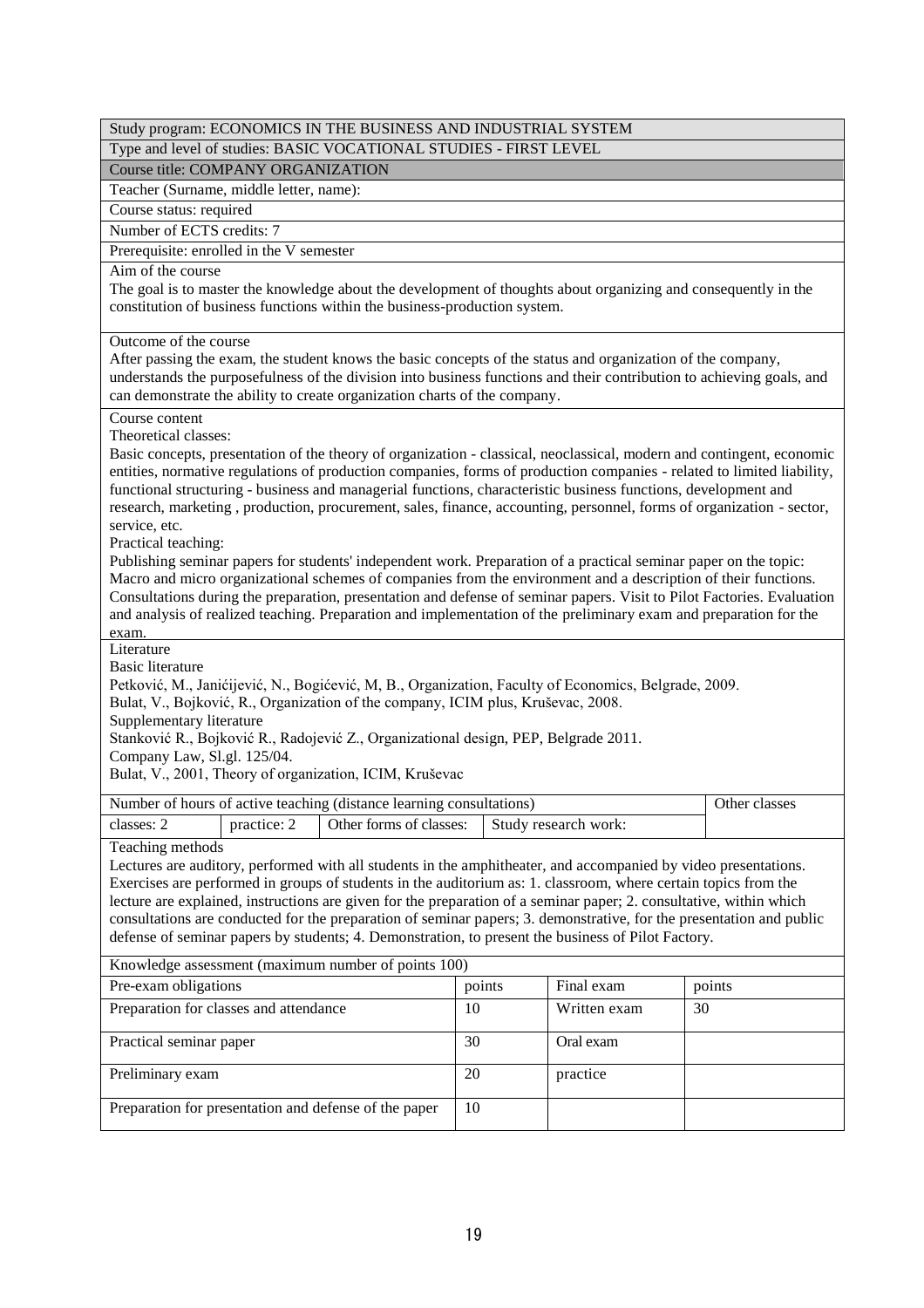Type and level of studies: BASIC VOCATIONAL STUDIES - FIRST LEVEL

Course title: INTERNET BUSINESS

Teacher (Surname, middle initial, name):

# Course status: elective

Number of ECTS credits: 8

Prerequisite: Elective course chosen, 5th semester enrolled and Passed exam in the course Information Systems

### Aim of the course

The goal is to master the knowledge of using the INTERNET to improve the elements of business.

### Outcome of the course

After passing the exam, the student knows how to make contact with a partner via the INTERNET, understands the nature of the changed conditions for doing business via the INTERNET, and can demonstrate finding a supplier of goods / services via the INTERNET.

### Course content

Theoretical classes:

Possibilities of using the INTERNET in current business, INTERNET services, computer connection, e-mail, Internet search, telnet - interactive remote communication, remote conferencing, multimedia support, Websites as a basis for mutual acquaintance of partners, virtual trade in goods and service, virtual banking, electronic coin, internet marketing, legal aspects of doing business via the INTERNET, data protection, virus protection. Practical teaching:

Exercises - Payment cards and electronic payment transactions. Internet banking. E-business security. Digital signature and certificate. Electronic money and electronic payment systems. Smart cards. M-commerce services and applications. Internet business models. Opening a store on the Web. Opening a bank account for online trading. Laboratory exercises

– Practical examples in classroom exercises of processed material. Independent elaboration and defense of the task for independent work on the mentioned topics from the auditory exercises. Evaluation and analysis of realized teaching. Preparation and implementation of the preliminary exam and preparation for the exam

### Literature

Basic literature

Randjic, S., Skorup, A., Doing business over the Internet, ICIM plus, Krusevac, 2008

Čekerevac, Z, Internet technologies and Internet business, ICIM plus, Kruševac, 2009

Supplementary literature

Novaković, J., Electronic business, Megatrend University, Belgrade, 2008.

Anucojić D, Internet and electronic business, USEE, Prometej, Novi Sad, 2008.

Lowery, S., Work from Home, A Complete Guide to Developing a Successful Internet Business from Home, Brajusta Publishing, Inc., 2005

| Number of hours of active teaching (distance learning consultations) |             |                         |                         | Other classes |
|----------------------------------------------------------------------|-------------|-------------------------|-------------------------|---------------|
| classes: 3                                                           | practice: 3 | Other forms of classes: | Study research<br>work: |               |

## Teaching methods

Lectures are classroom- based-, and are performed with the help of video projectors and computers with Internet access, in the amphitheater with all students. Exercises are performed in small groups in a computer laboratory with a video projector and Internet access, as: 1) demonstration, to present the infrastructure and systems of Internet business; 2) practical, making four tasks of independent work on a computer in the laboratory, from the processed areas

Pre-exam obligations points Final exam points points points points points points [Preparation for classes and attendance](https://play.google.com/store/apps/details?id=com.google.android.apps.translate&hl=sr&gl=US) 10 approximately 10 Written exam Four tasks for independent work  $\begin{vmatrix} 40 & \text{O} & \text{O} & \text{O} \end{vmatrix}$  and exam and The Preliminary exam 20 practice 30 Оцена: 4,5 · 7.895.850 гласова · Бесплатно · Android · Услужни програми/алатке Preparation for presentation and defense of the paper [Knowledge assessment \(maximum number of points 100\)](https://play.google.com/store/apps/details?id=com.google.android.apps.translate&hl=sr&gl=US)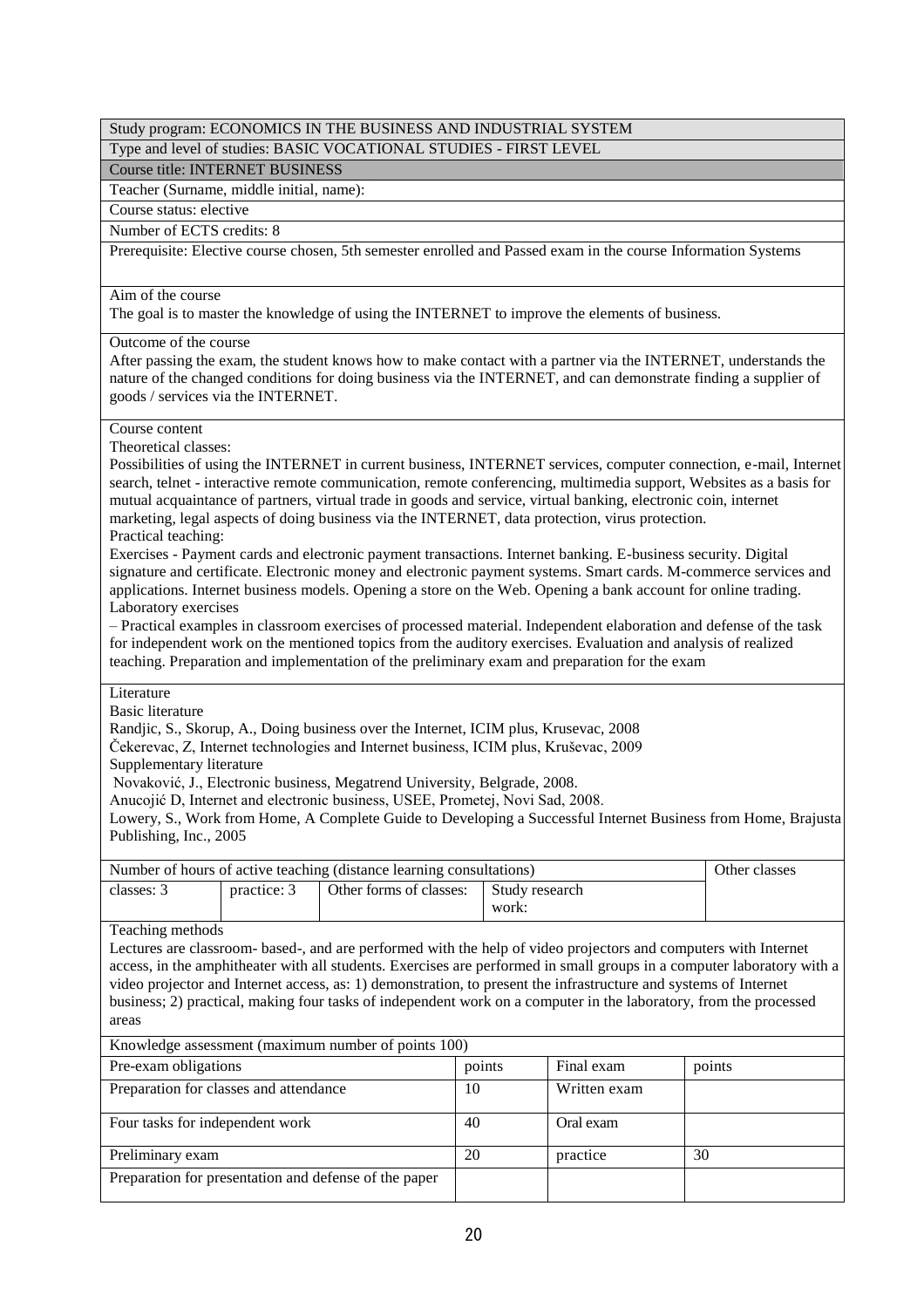|                                                                             |           |                         |  | Study program: ECONOMICS IN THE BUSINESS AND INDUSTRIAL SYSTEM                                                                                                                                                                     |  |               |
|-----------------------------------------------------------------------------|-----------|-------------------------|--|------------------------------------------------------------------------------------------------------------------------------------------------------------------------------------------------------------------------------------|--|---------------|
|                                                                             |           |                         |  | Type and level of studies: BASIC VOCATIONAL STUDIES - FIRST LEVEL                                                                                                                                                                  |  |               |
| Course title: SERVICE MANAGEMENT                                            |           |                         |  |                                                                                                                                                                                                                                    |  |               |
| Teacher (Surname, middle initial, name):                                    |           |                         |  |                                                                                                                                                                                                                                    |  |               |
| Course status: elective                                                     |           |                         |  |                                                                                                                                                                                                                                    |  |               |
| Number of ECTS credits: 8                                                   |           |                         |  |                                                                                                                                                                                                                                    |  |               |
| Prerequisite: Elective course chosen, enrolled in the 5th semester          |           |                         |  |                                                                                                                                                                                                                                    |  |               |
| Aim of the course                                                           |           |                         |  |                                                                                                                                                                                                                                    |  |               |
|                                                                             |           |                         |  | Introduction to the basic principles, methods and techniques of service management in the conditions of market                                                                                                                     |  |               |
| business, based on the achievements and experiences of developed countries. |           |                         |  |                                                                                                                                                                                                                                    |  |               |
|                                                                             |           |                         |  | Outcome of the course: After passing the exam, the student knows the basic concepts of service management,                                                                                                                         |  |               |
|                                                                             |           |                         |  | understands the economic importance of service management and can demonstrate competence in a specific example                                                                                                                     |  |               |
| of the implementation of specific service management.                       |           |                         |  |                                                                                                                                                                                                                                    |  |               |
| Class content                                                               |           |                         |  |                                                                                                                                                                                                                                    |  |               |
| Theoretical classes:                                                        |           |                         |  |                                                                                                                                                                                                                                    |  |               |
|                                                                             |           |                         |  | Basic concepts and history of service management. Defining and general features of service management.<br>Classification of services and activities that deal with them with practical examples. Characteristics and principles of |  |               |
|                                                                             |           |                         |  | service management. Economic importance of service management. Service management planning in the company.                                                                                                                         |  |               |
|                                                                             |           |                         |  | Service process management. Service distribution channels. Quality of service management. Service offer control.                                                                                                                   |  |               |
| Integrating communications in the service sector. Service product.          |           |                         |  |                                                                                                                                                                                                                                    |  |               |
| Practical teaching:                                                         |           |                         |  |                                                                                                                                                                                                                                    |  |               |
|                                                                             |           |                         |  | More detailed explanations of topics from lectures and testing students' knowledge on certain topics. Realization of                                                                                                               |  |               |
|                                                                             |           |                         |  | two theoretical seminar papers on topics from the framework of the material covered in lectures. Consultations during                                                                                                              |  |               |
|                                                                             |           |                         |  | the preparation, presentation and defense of seminar papers. Evaluation and analysis of realized teaching. Preparation                                                                                                             |  |               |
| and implementation of the preliminary exam and preparation for the exam.    |           |                         |  |                                                                                                                                                                                                                                    |  |               |
| Literature:                                                                 |           |                         |  |                                                                                                                                                                                                                                    |  |               |
| <b>Basic literature</b>                                                     |           |                         |  |                                                                                                                                                                                                                                    |  |               |
|                                                                             |           |                         |  | 1. Inić B., Jergović A., 2010, Management and marketing of services, Belgrade                                                                                                                                                      |  |               |
| Supplementary literature                                                    |           |                         |  |                                                                                                                                                                                                                                    |  |               |
| 2. Veljković S., 2009, Marketing services, Faculty of Economics, Belgrade   |           |                         |  |                                                                                                                                                                                                                                    |  |               |
|                                                                             |           |                         |  | 3. Senić R., Senić V., 2008, Management and marketing of services, Prizma, Kragujevac                                                                                                                                              |  |               |
| Number of hours of active teaching                                          |           |                         |  |                                                                                                                                                                                                                                    |  | Other classes |
|                                                                             |           |                         |  |                                                                                                                                                                                                                                    |  |               |
| classes: 3                                                                  | practice: | Other forms of classes: |  | Study research work:                                                                                                                                                                                                               |  |               |
|                                                                             | 3         |                         |  |                                                                                                                                                                                                                                    |  |               |
| Teaching methods:                                                           |           |                         |  |                                                                                                                                                                                                                                    |  |               |
|                                                                             |           |                         |  | Lectures are auditory and are held in the amphitheater for all students at the same time. Exercises are organized by                                                                                                               |  |               |
|                                                                             |           |                         |  | groups of students in the auditorium, as: 1. classroom, where certain topics from the lecture are explained, give                                                                                                                  |  |               |
|                                                                             |           |                         |  | instructions for practical seminar work on "Managing the service process in a particular business system" which is                                                                                                                 |  |               |
|                                                                             |           |                         |  | done in groups (group of most 3 students); 2. consultative, within which consultations are conducted for the                                                                                                                       |  |               |
|                                                                             |           |                         |  | preparation of seminar papers; 3. demonstrative, for the presentation and public defense of seminar papers by students;                                                                                                            |  |               |
|                                                                             |           |                         |  | 4. demonstration, for practical demonstration of service management on the spot.                                                                                                                                                   |  |               |
| Knowledge assessment (maximum number of points 100)                         |           |                         |  |                                                                                                                                                                                                                                    |  |               |
| Pre-exam obligations                                                        |           | points                  |  | Final exam                                                                                                                                                                                                                         |  | points        |
|                                                                             |           |                         |  |                                                                                                                                                                                                                                    |  |               |
| Preparation for classes and                                                 |           | 10                      |  | Written exam                                                                                                                                                                                                                       |  | 30            |
| attendance                                                                  |           |                         |  |                                                                                                                                                                                                                                    |  |               |
|                                                                             |           |                         |  |                                                                                                                                                                                                                                    |  |               |
| Practical seminar paper                                                     |           | 30                      |  | Oral exam                                                                                                                                                                                                                          |  |               |
|                                                                             |           |                         |  |                                                                                                                                                                                                                                    |  |               |
| Preliminary exam                                                            |           | 20                      |  | practice                                                                                                                                                                                                                           |  |               |
| Preparation for presentation and                                            |           | 10                      |  |                                                                                                                                                                                                                                    |  |               |
| defense of the paper                                                        |           |                         |  |                                                                                                                                                                                                                                    |  |               |
|                                                                             |           |                         |  |                                                                                                                                                                                                                                    |  |               |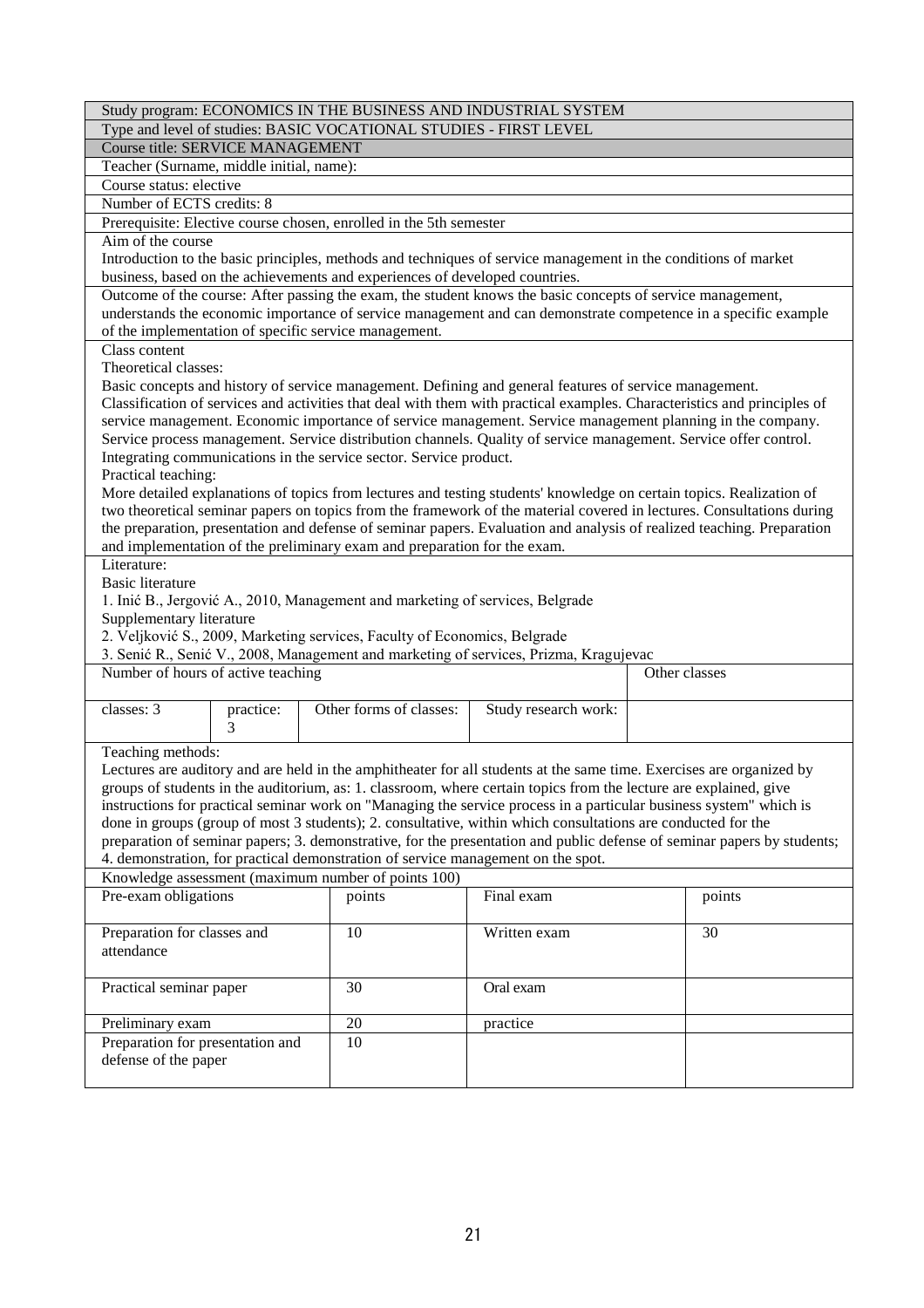|                                                                                                                                     |             | Study program: ECONOMICS IN THE BUSINESS AND INDUSTRIAL SYSTEM                                                                                                                                                                                                                                                                                                                                                                                                                                                                                                                                                                                                                                                                                                                                                                                                                                                                                                                                                    |        |                      |    |                                                                                                                                                                                                                                                                                                                                                                                                                                                                                          |
|-------------------------------------------------------------------------------------------------------------------------------------|-------------|-------------------------------------------------------------------------------------------------------------------------------------------------------------------------------------------------------------------------------------------------------------------------------------------------------------------------------------------------------------------------------------------------------------------------------------------------------------------------------------------------------------------------------------------------------------------------------------------------------------------------------------------------------------------------------------------------------------------------------------------------------------------------------------------------------------------------------------------------------------------------------------------------------------------------------------------------------------------------------------------------------------------|--------|----------------------|----|------------------------------------------------------------------------------------------------------------------------------------------------------------------------------------------------------------------------------------------------------------------------------------------------------------------------------------------------------------------------------------------------------------------------------------------------------------------------------------------|
|                                                                                                                                     |             | Type and level of studies: BASIC VOCATIONAL STUDIES - FIRST LEVEL                                                                                                                                                                                                                                                                                                                                                                                                                                                                                                                                                                                                                                                                                                                                                                                                                                                                                                                                                 |        |                      |    |                                                                                                                                                                                                                                                                                                                                                                                                                                                                                          |
| <b>Course title: BUSINESS ECONOMICS</b>                                                                                             |             |                                                                                                                                                                                                                                                                                                                                                                                                                                                                                                                                                                                                                                                                                                                                                                                                                                                                                                                                                                                                                   |        |                      |    |                                                                                                                                                                                                                                                                                                                                                                                                                                                                                          |
| Teacher (Surname, middle initial, name):                                                                                            |             |                                                                                                                                                                                                                                                                                                                                                                                                                                                                                                                                                                                                                                                                                                                                                                                                                                                                                                                                                                                                                   |        |                      |    |                                                                                                                                                                                                                                                                                                                                                                                                                                                                                          |
| Course status: required                                                                                                             |             |                                                                                                                                                                                                                                                                                                                                                                                                                                                                                                                                                                                                                                                                                                                                                                                                                                                                                                                                                                                                                   |        |                      |    |                                                                                                                                                                                                                                                                                                                                                                                                                                                                                          |
| Number of ECTS credits: 7                                                                                                           |             |                                                                                                                                                                                                                                                                                                                                                                                                                                                                                                                                                                                                                                                                                                                                                                                                                                                                                                                                                                                                                   |        |                      |    |                                                                                                                                                                                                                                                                                                                                                                                                                                                                                          |
| Prerequisite: enrolled in the semester                                                                                              |             |                                                                                                                                                                                                                                                                                                                                                                                                                                                                                                                                                                                                                                                                                                                                                                                                                                                                                                                                                                                                                   |        |                      |    |                                                                                                                                                                                                                                                                                                                                                                                                                                                                                          |
| Aim of the course<br>production system.                                                                                             |             | The goal is to master the knowledge about the economy of work in achieving the goals of parts of the business-                                                                                                                                                                                                                                                                                                                                                                                                                                                                                                                                                                                                                                                                                                                                                                                                                                                                                                    |        |                      |    |                                                                                                                                                                                                                                                                                                                                                                                                                                                                                          |
| Outcome of the course                                                                                                               |             | After passing the exam, the student knows the main factors of economic business, understands the role of costs, ie<br>depending on changes in production and rationalization of costs, consequently costs.                                                                                                                                                                                                                                                                                                                                                                                                                                                                                                                                                                                                                                                                                                                                                                                                        |        |                      |    | costs in achieving business success of the business - production system, and can demonstrate the application of profit                                                                                                                                                                                                                                                                                                                                                                   |
| Course content<br>Theoretical teaching:<br>Practical teaching:<br>Literature<br><b>Basic literature</b><br>Supplementary literature |             | Key determinants of a market economy for the functioning of a business production system, Supply-demand<br>their maintenance, Economic consequences of work in progress, Loans and interest, Pyramid system of business<br>indicators, Labor productivity, economy and profitability of business.<br>Solving problem tasks that illustrate and practice certain theoretical topics (group and individual) through two-way<br>seminar papers, which include topics covered in lectures. Evaluation and analysis of realized teaching. Preparation<br>and implementation of the preliminary exam and preparation for the exam.<br>Pavličić, M., Business Economics - Elements of Microeconomics Theory, ICIM plus, Kruševac, 2005.<br>Milićević, V., Ilić, B., Business Economics, FON, Belgrade, 2005.<br>Grozdanić, R., Economics of Enterprise, Faculty of Economics, Niš-Kragujevac, 2003.<br>Kostić, Ž., Milojević, M., Business Economics, third edition, Institute of Economics and Finance, Belgrade, 2001. |        |                      |    | relations, Costs and costs of labor elements, Rational behavior, Cost price, Total income and profit, unit and marginal<br>costs, Production volume and cost variability, Production volume economy, Buy or produce, Inventories and costs of<br>communication. Processing of specific cases from practice. Publishing and elaboration and presentation of theoretical<br>Paunović, B., Business Economics - Company, Environment and Investments, Faculty of Economics, Belgrade, 2009. |
|                                                                                                                                     |             | Number of hours of active teaching (distance learning consultations)                                                                                                                                                                                                                                                                                                                                                                                                                                                                                                                                                                                                                                                                                                                                                                                                                                                                                                                                              |        |                      |    | Other classes                                                                                                                                                                                                                                                                                                                                                                                                                                                                            |
| classes: 2                                                                                                                          | practice: 2 | Other forms of classes:                                                                                                                                                                                                                                                                                                                                                                                                                                                                                                                                                                                                                                                                                                                                                                                                                                                                                                                                                                                           |        | Study research work: |    |                                                                                                                                                                                                                                                                                                                                                                                                                                                                                          |
| Teaching methods                                                                                                                    |             | Classes are conducted through classroom lectures with the use of blackboards and video beams. The lectures provide<br>framework problems and analyze facts and theoretical approaches. The exercises are taught in an interactive form in<br>the following way: - as a classroom, where specific examples from practice are processed; - as a consultant for the                                                                                                                                                                                                                                                                                                                                                                                                                                                                                                                                                                                                                                                  |        |                      |    |                                                                                                                                                                                                                                                                                                                                                                                                                                                                                          |
| Pre-exam obligations                                                                                                                |             |                                                                                                                                                                                                                                                                                                                                                                                                                                                                                                                                                                                                                                                                                                                                                                                                                                                                                                                                                                                                                   | points | Final exam           |    | points                                                                                                                                                                                                                                                                                                                                                                                                                                                                                   |
| Preparation for classes and attendance                                                                                              |             |                                                                                                                                                                                                                                                                                                                                                                                                                                                                                                                                                                                                                                                                                                                                                                                                                                                                                                                                                                                                                   | 10     | Written exam         | 30 |                                                                                                                                                                                                                                                                                                                                                                                                                                                                                          |
| Two theoretical seminar papers                                                                                                      |             |                                                                                                                                                                                                                                                                                                                                                                                                                                                                                                                                                                                                                                                                                                                                                                                                                                                                                                                                                                                                                   | 30     | Oral exam            |    |                                                                                                                                                                                                                                                                                                                                                                                                                                                                                          |
| Preliminary exam                                                                                                                    |             |                                                                                                                                                                                                                                                                                                                                                                                                                                                                                                                                                                                                                                                                                                                                                                                                                                                                                                                                                                                                                   | 20     | practice             |    |                                                                                                                                                                                                                                                                                                                                                                                                                                                                                          |
|                                                                                                                                     |             | Preparation for presentation and defense of the paper                                                                                                                                                                                                                                                                                                                                                                                                                                                                                                                                                                                                                                                                                                                                                                                                                                                                                                                                                             | 10     |                      |    |                                                                                                                                                                                                                                                                                                                                                                                                                                                                                          |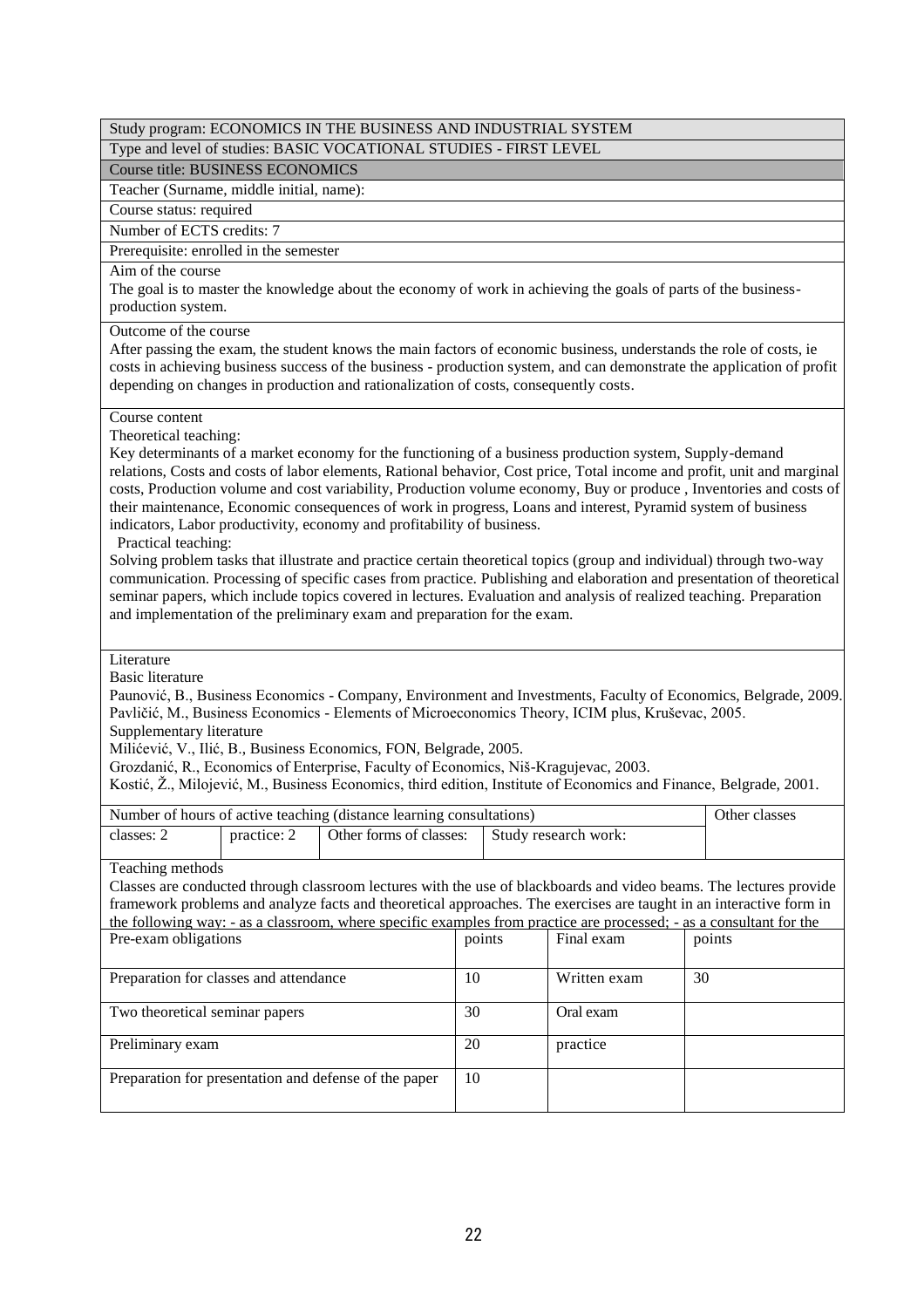|                                                                                                                         | Study program: ECONOMICS IN THE BUSINESS AND INDUSTRIAL SYSTEM<br>Type and level of studies: BASIC VOCATIONAL STUDIES - FIRST LEVEL |                     |               |  |  |  |  |
|-------------------------------------------------------------------------------------------------------------------------|-------------------------------------------------------------------------------------------------------------------------------------|---------------------|---------------|--|--|--|--|
|                                                                                                                         |                                                                                                                                     |                     |               |  |  |  |  |
| Course title: MANAGEMENT OF SMALL AND MEDIUM ENTERPRISES                                                                |                                                                                                                                     |                     |               |  |  |  |  |
| Teacher (Surname, middle initial, name):                                                                                |                                                                                                                                     |                     |               |  |  |  |  |
| Course status: elective                                                                                                 |                                                                                                                                     |                     |               |  |  |  |  |
| Number of ECTS credits: 8                                                                                               |                                                                                                                                     |                     |               |  |  |  |  |
| Prerequisite: selected elective course, enrolled in the 5th semester                                                    |                                                                                                                                     |                     |               |  |  |  |  |
| Aim of the course                                                                                                       |                                                                                                                                     |                     |               |  |  |  |  |
| Mastering the basic knowledge concerning the relevant issues of small and medium enterprises (SMEs) in terms of         |                                                                                                                                     |                     |               |  |  |  |  |
| establishment, functioning, growth and development in the world and in our country.                                     |                                                                                                                                     |                     |               |  |  |  |  |
| Outcome of the course                                                                                                   |                                                                                                                                     |                     |               |  |  |  |  |
| After passing the exam, the student knows the basic concepts related to the development of SMEs, understands the        |                                                                                                                                     |                     |               |  |  |  |  |
| origin and organization of SMEs and can demonstrate the ability to define indicators of SME development                 |                                                                                                                                     |                     |               |  |  |  |  |
| Course content                                                                                                          |                                                                                                                                     |                     |               |  |  |  |  |
| Theoretical classes                                                                                                     |                                                                                                                                     |                     |               |  |  |  |  |
| Historical aspect of small and medium enterprises (SMEs) development, place and role of small and medium                |                                                                                                                                     |                     |               |  |  |  |  |
| enterprises in world and domestic economy, basic features of SMEs, forms of SME organization, entrepreneurship          |                                                                                                                                     |                     |               |  |  |  |  |
| and basics of management strategy in modern business conditions, investment management and evaluation of                |                                                                                                                                     |                     |               |  |  |  |  |
| investment projects, indicators SME development, SME marketing function, SME information and communication              |                                                                                                                                     |                     |               |  |  |  |  |
| technologies, SME consulting, case studies of successful SMEs.                                                          |                                                                                                                                     |                     |               |  |  |  |  |
| Practical teaching                                                                                                      |                                                                                                                                     |                     |               |  |  |  |  |
| Introducing students to the organization, business and management of specific SMEs in the immediate environment.        |                                                                                                                                     |                     |               |  |  |  |  |
| Realization of a practical seminar paper on the topic: The function of marketing in a specific SME. Consultations       |                                                                                                                                     |                     |               |  |  |  |  |
| during the preparation, presentation and defense of theoretical seminar papers. Evaluation and analysis of realized     |                                                                                                                                     |                     |               |  |  |  |  |
| teaching. Preparation and implementation of the preliminary exam and preparation for the exam.                          |                                                                                                                                     |                     |               |  |  |  |  |
| Literature                                                                                                              |                                                                                                                                     |                     |               |  |  |  |  |
| <b>Basic literature</b>                                                                                                 |                                                                                                                                     |                     |               |  |  |  |  |
| 1. Milošević D .: Management of small and medium enterprises, VŠ PEP, Belgrade, 2010.                                   |                                                                                                                                     |                     |               |  |  |  |  |
| Supplementary literature                                                                                                |                                                                                                                                     |                     |               |  |  |  |  |
| 2. Radić D: Management of small and medium enterprises, BPS, Banja Luka, 2006.                                          |                                                                                                                                     |                     |               |  |  |  |  |
| Number of hours of active teaching                                                                                      |                                                                                                                                     |                     | Other classes |  |  |  |  |
|                                                                                                                         |                                                                                                                                     |                     |               |  |  |  |  |
| classes: 3<br>practice: 3                                                                                               | Other forms of classes                                                                                                              | Ssudy research work |               |  |  |  |  |
|                                                                                                                         |                                                                                                                                     |                     |               |  |  |  |  |
| Teaching methods                                                                                                        |                                                                                                                                     |                     |               |  |  |  |  |
| Lectures are auditory and are organized for all students in the amphitheater, and are accompanied by video              |                                                                                                                                     |                     |               |  |  |  |  |
| presentations. Exercises are group and are held in the auditorium, and by nature are: 1. auditory, where certain topics |                                                                                                                                     |                     |               |  |  |  |  |
| from the lecture are explained in more detail, give instructions for making a practical seminar paper on "Presenting"   |                                                                                                                                     |                     |               |  |  |  |  |
| the characteristics of a particular SME"; 2. consultative, within which consultations are conducted for the preparation |                                                                                                                                     |                     |               |  |  |  |  |
| of seminar papers; 3. demonstrative, for the presentation and public defense of seminar papers by students; 4.          |                                                                                                                                     |                     |               |  |  |  |  |
| Demonstrative, to represent successful SMEs.                                                                            |                                                                                                                                     |                     |               |  |  |  |  |
| Knowledge assessment (maximum number of points 100)                                                                     |                                                                                                                                     |                     |               |  |  |  |  |
| Pre-exam obligations                                                                                                    | points                                                                                                                              | Final exam          | points        |  |  |  |  |
|                                                                                                                         |                                                                                                                                     |                     |               |  |  |  |  |
| Preparation for classes and                                                                                             | 10                                                                                                                                  | Written exam        | 30            |  |  |  |  |
| attendance                                                                                                              |                                                                                                                                     |                     |               |  |  |  |  |
|                                                                                                                         |                                                                                                                                     |                     |               |  |  |  |  |
| Practical seminar paper                                                                                                 | 30<br>Oral exam                                                                                                                     |                     |               |  |  |  |  |
|                                                                                                                         |                                                                                                                                     |                     |               |  |  |  |  |
|                                                                                                                         |                                                                                                                                     |                     |               |  |  |  |  |
| Preliminary exam                                                                                                        | 20                                                                                                                                  | practice            |               |  |  |  |  |
| Preparation for presentation and                                                                                        | 10                                                                                                                                  |                     |               |  |  |  |  |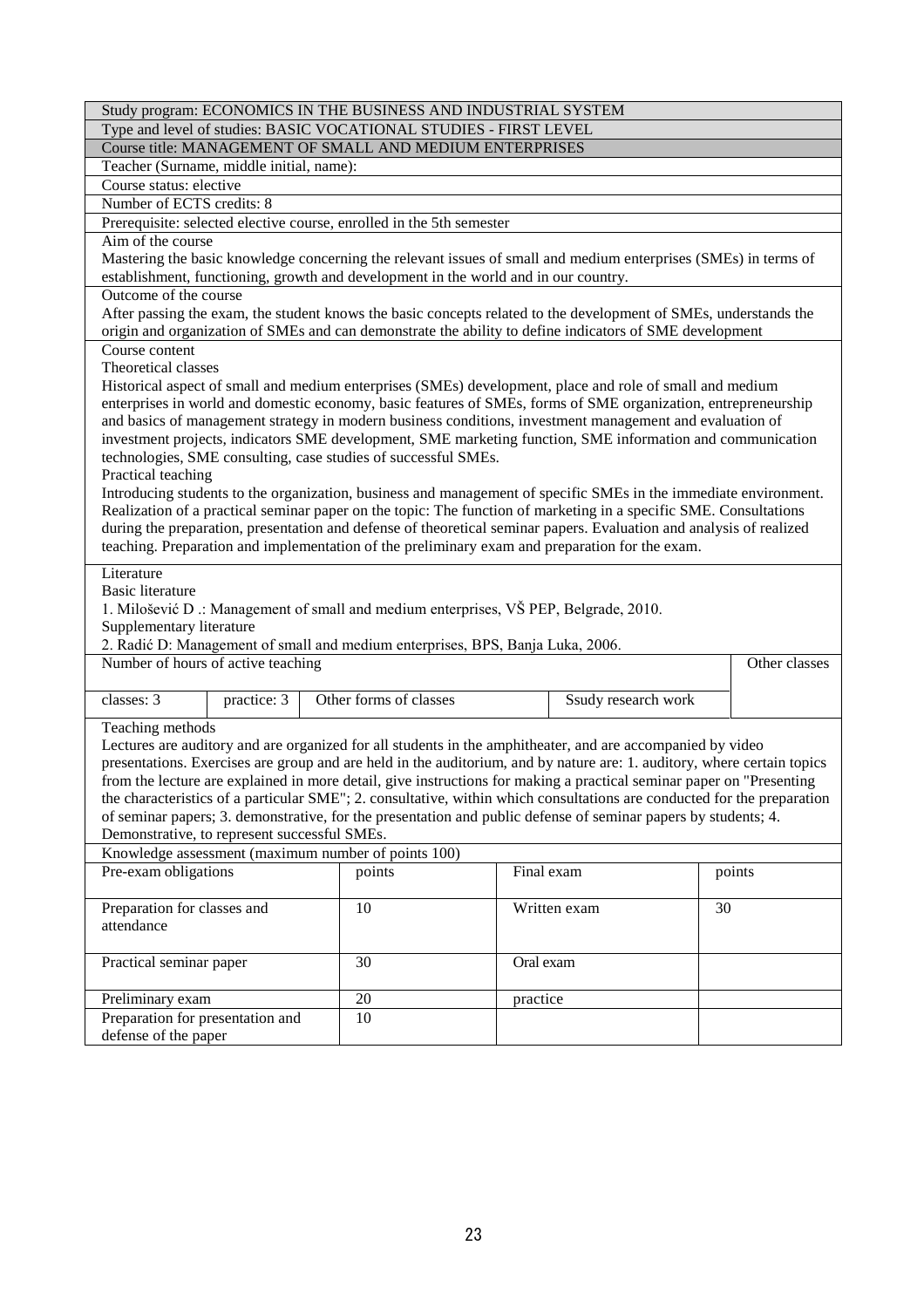Type and level of studies: BASIC VOCATIONAL STUDIES - FIRST LEVEL

Course title: INNOVATION THEORY

Teacher (Surname, middle initial, name):

Course status: elective

Number of ECTS credits: 8

Prerequisite: chosen elective course and enrolled in the 5th semester

Aim of the course

The goal is to master students' knowledge of the basic elements of the innovation process in order to train them for the practical implementation of the same in the company.

Outcome of the course

After passing the exam, the student knows the basic concepts of the innovation process and successfully implemented examples of innovation, understands the differences between individual concepts of innovation, and can demonstrate competence on the example of measuring innovation in the company.

Course content

Theoretical classes:

The concept and definitions of innovation. The importance of innovation for the enterprise, economy and society. Successful innovation through case studies. Basic concepts of innovation. Innovation as change. Innovation as an achievement. Innovation as a consequence of achievement. Innovation as dynamic capacity. Classification and typology of innovation. Purely technological innovation. Innovation of another kind. Innovation process. Creative process. Invention. Tools to encourage creative thinking. Realization of invention. Diffusion of innovation. Methodology for measuring innovation. Subjective and objective approach for measuring innovation. Practical teaching:

Further elaboration and deepening of topics covered in lectures. Case studies of successfully implemented innovations. Preparation of theoretical seminar papers on the topics covered in the lecture. Giving instructions, consultations and defense of seminar paper. Evaluation and analysis of realized teaching. Preparation and implementation of the preliminary exam and preparation for the exam.

### Literature

Basic literature

1. Krstić M., Skorup A., 2011, Theory of Innovation, textbook, ICIM, Kruševac

Supplementary literature

1. Krstić, M., Innovations, theory and practice, textbook, ICIM plus, Kruševac, 2009.

2. Drucker P., Innovations and Entrepreneurship, Practice and Principles, II edition, Grmeč - Economic Review, Belgrade, 1996.

| Number of hours of active teaching (distance learning consultations) | Other classes |                                               |  |  |
|----------------------------------------------------------------------|---------------|-----------------------------------------------|--|--|
| classes: 3                                                           | practice: 3   | Other forms of classes:   Study research work |  |  |

Teaching methods

Lectures are performed in class for all students by presenting the teaching content with the help of a video projector. Exercises are performed: 1. auditory, where the analysis of case studies and issuance of seminar assignments by groups of students, 2. consultative, where mentoring takes place during the preparation of seminar papers, 4. demonstrative, for the presentation and defense of seminar papers

|                                                       | Knowledge assessment (maximum number of points 100) |              |        |  |  |  |  |
|-------------------------------------------------------|-----------------------------------------------------|--------------|--------|--|--|--|--|
| Pre-exam obligations                                  | points                                              | Final exam   | points |  |  |  |  |
| Preparation for classes and attendance                | 10                                                  | Written exam | 30     |  |  |  |  |
| Two theoretical seminar papers                        | 30                                                  | Oral exam    |        |  |  |  |  |
| Preliminary exam                                      | 20                                                  | practice     |        |  |  |  |  |
| Preparation for presentation and defense of the paper | 10                                                  |              |        |  |  |  |  |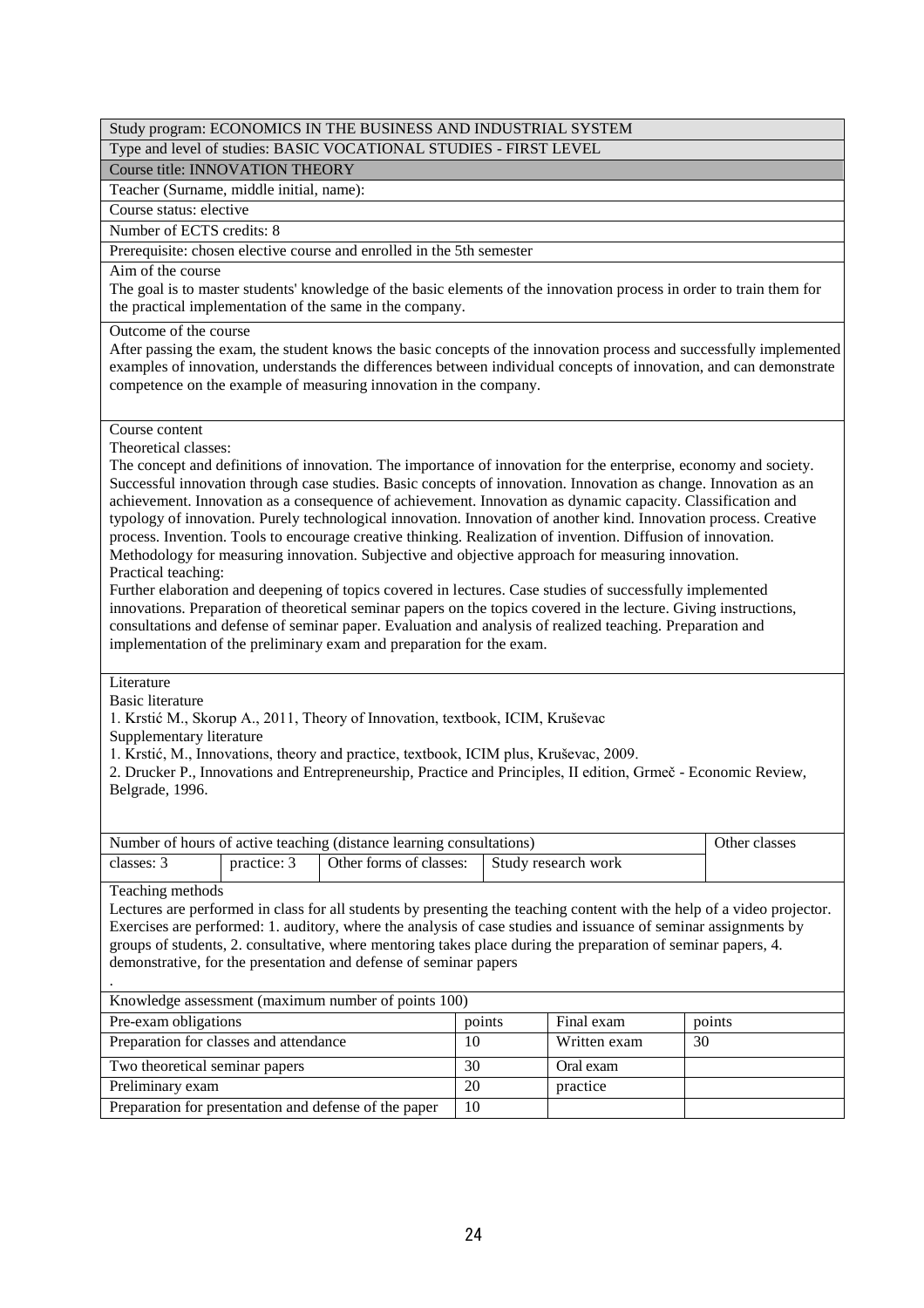Type and level of studies: BASIC VOCATIONAL STUDIES - FIRST LEVEL

Course title: ENTREPRENEURSHIP

Teacher (Surname, middle initial, name):

Course status: elective

Number of ECTS credits: 8

Prerequisite: elective course chosen and VI semester enrolled

### Aim of the course

The goal is to master the basic knowledge of ways and means of generating ideas for new ventures and improving business, with checking their validity and implementation.

### Outcome of the course

After passing the exam, the student knows the basic elements of designing an entrepreneurial venture and its realization, understands the role of entrepreneurship in the context of business production system management, and can demonstrate competence on the example of defining the necessary measures to implement the selected idea.

### Course content

# Theoretical classes:

Entrepreneurship and management, insight and diagnosis of the business situation, collection of relevant information on latent opportunities in the immediate and wider environment, purposeful selection of ideas based on the adopted criteria on possible courses of action, orientation analysis of available resources (financial, human, material, etc.) rough "assessments of the reality of selected ideas, analysis of the situation in the relative environment - inside or outside the production and business system, from the point of view of time constraints in terms of speed of implementation, decision making, business plan or project concept, activation of available resources, nomination of responsible person, establishment of monitoring system and implementation coordination, analysis of the achievement of results.

# Practical teaching:

Visit to entrepreneurial organizations. Case studies on practical examples. Practical examples from the domain of initialization of entrepreneurial venture. Preparation of theoretical seminar papers on the topics: Preparation of the founding act of the company, Development of a business plan. Evaluation and analysis of realized teaching. Preparation and implementation of the preliminary exam and preparation for the exam.

### Literature

Basic literature

Каравидић, С. and group of authors, 2011, Entrepreneurship, PEP High School, Belgrade,

Pavličić M., 2005, Small Business Management, ICIM +, Kruševac.

Supplementary literature

Grozdanić, R., Entrepreneurship, TF Čačak, 2005.

Sajfert, Z., Entrepreneurship, TF, Zrenjanin 2004.

| Number of hours of active teaching (distance learning consultations) |             |                        |                     |         |
|----------------------------------------------------------------------|-------------|------------------------|---------------------|---------|
| classes:                                                             | practice: 3 | Other forms of classes | Study research work | classes |

Teaching methods

Lectures are performed in the auditory way by presenting the teaching contents. Exercises are performed: 1. demonstration, organized visits to companies as successful entrepreneurial ventures; 2. auditory, issuing seminar assignments by groups of students, 3. consultative, for mentoring during the preparation of seminar papers, 4. demonstrative, for the presentation and defense of seminar papers.

| Knowledge assessment (maximum number of points 100)   |        |              |        |  |  |
|-------------------------------------------------------|--------|--------------|--------|--|--|
| Pre-exam obligations                                  | points | Final test   | points |  |  |
| Preparation for classes and attendance                | 10     | Written exam | 30     |  |  |
| Two theoretical seminar papers                        | 30     | Oral exam    |        |  |  |
| Preliminary exam                                      | 20     | practice     |        |  |  |
| Preparation for presentation and defense of the paper | 10     |              |        |  |  |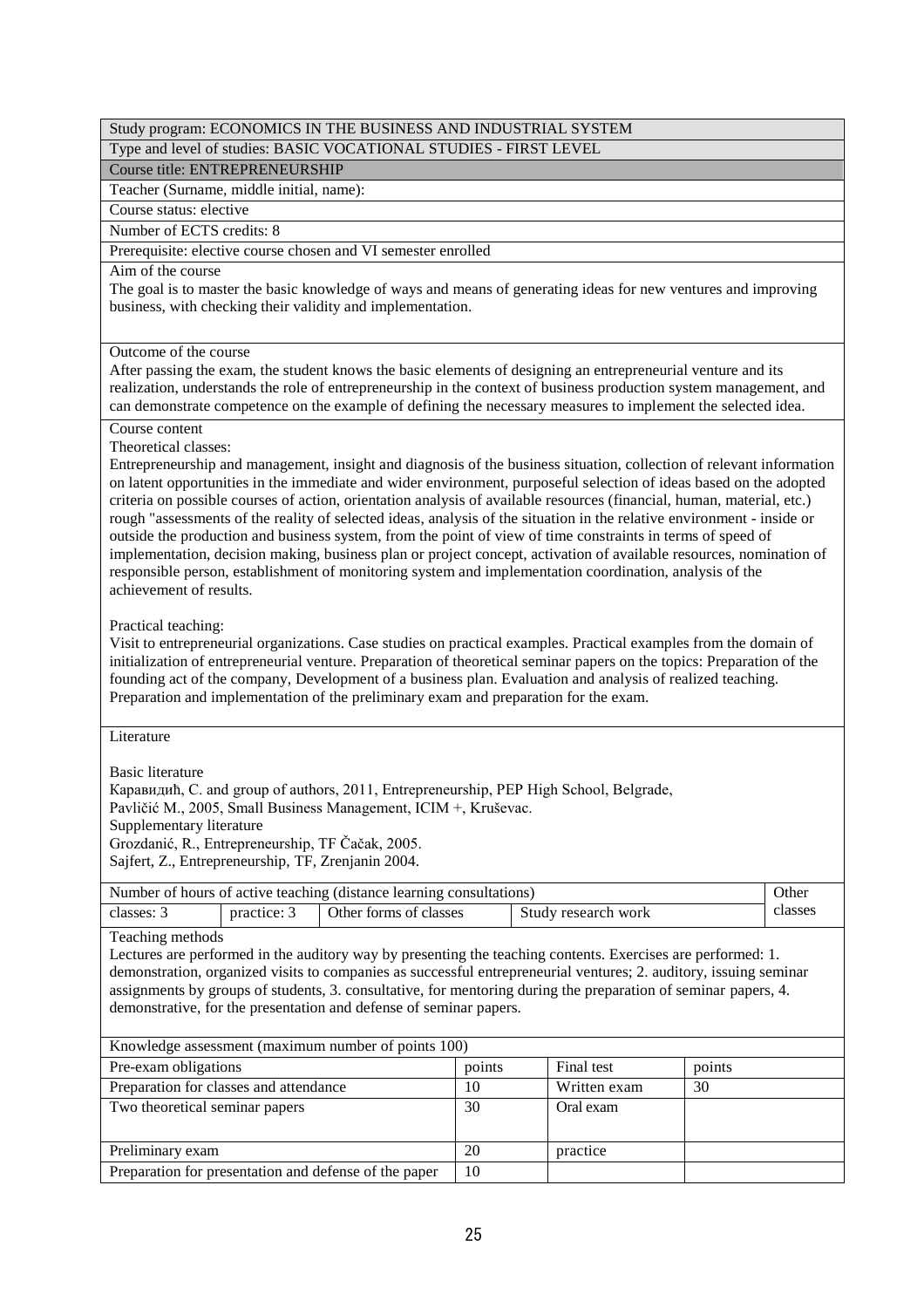| Study program: ECONOMICS IN THE BUSINESS AND INDUSTRIAL SYSTEM                                                                                                                                                                                                                                                                                                                                                                                                                                                                                                                                                                                               |                                                                                                                                                                                                                                                                                                                                                                                                                                                                                                                                                                                                                                                                                                                                                                                                                                                                                                                                                                                                                                                   |                     |               |  |  |  |  |
|--------------------------------------------------------------------------------------------------------------------------------------------------------------------------------------------------------------------------------------------------------------------------------------------------------------------------------------------------------------------------------------------------------------------------------------------------------------------------------------------------------------------------------------------------------------------------------------------------------------------------------------------------------------|---------------------------------------------------------------------------------------------------------------------------------------------------------------------------------------------------------------------------------------------------------------------------------------------------------------------------------------------------------------------------------------------------------------------------------------------------------------------------------------------------------------------------------------------------------------------------------------------------------------------------------------------------------------------------------------------------------------------------------------------------------------------------------------------------------------------------------------------------------------------------------------------------------------------------------------------------------------------------------------------------------------------------------------------------|---------------------|---------------|--|--|--|--|
|                                                                                                                                                                                                                                                                                                                                                                                                                                                                                                                                                                                                                                                              | Type and level of studies: BASIC VOCATIONAL STUDIES - FIRST LEVEL                                                                                                                                                                                                                                                                                                                                                                                                                                                                                                                                                                                                                                                                                                                                                                                                                                                                                                                                                                                 |                     |               |  |  |  |  |
| <b>Course title: BANKING</b>                                                                                                                                                                                                                                                                                                                                                                                                                                                                                                                                                                                                                                 |                                                                                                                                                                                                                                                                                                                                                                                                                                                                                                                                                                                                                                                                                                                                                                                                                                                                                                                                                                                                                                                   |                     |               |  |  |  |  |
| Teacher (Surname, middle initial, name):                                                                                                                                                                                                                                                                                                                                                                                                                                                                                                                                                                                                                     |                                                                                                                                                                                                                                                                                                                                                                                                                                                                                                                                                                                                                                                                                                                                                                                                                                                                                                                                                                                                                                                   |                     |               |  |  |  |  |
| Course status: elective                                                                                                                                                                                                                                                                                                                                                                                                                                                                                                                                                                                                                                      |                                                                                                                                                                                                                                                                                                                                                                                                                                                                                                                                                                                                                                                                                                                                                                                                                                                                                                                                                                                                                                                   |                     |               |  |  |  |  |
| Number of ECTS credits: 8                                                                                                                                                                                                                                                                                                                                                                                                                                                                                                                                                                                                                                    |                                                                                                                                                                                                                                                                                                                                                                                                                                                                                                                                                                                                                                                                                                                                                                                                                                                                                                                                                                                                                                                   |                     |               |  |  |  |  |
| Prerequisite: elective course chosen and VI semester enrolled                                                                                                                                                                                                                                                                                                                                                                                                                                                                                                                                                                                                |                                                                                                                                                                                                                                                                                                                                                                                                                                                                                                                                                                                                                                                                                                                                                                                                                                                                                                                                                                                                                                                   |                     |               |  |  |  |  |
| Aim of the course: Mastering basic knowledge in the domains: asset policy, placement policy, interest rate policy,<br>liquidity and profitability of banking and stock exchange operations, asset and liability management, rehabilitation and<br>consolidation of banks.                                                                                                                                                                                                                                                                                                                                                                                    |                                                                                                                                                                                                                                                                                                                                                                                                                                                                                                                                                                                                                                                                                                                                                                                                                                                                                                                                                                                                                                                   |                     |               |  |  |  |  |
| Outcome of the course After passing the exam, the student knows the basic concepts related to banks, understands active<br>and passive banking operations and can demonstrate the ability to simulate the application of e-banking.                                                                                                                                                                                                                                                                                                                                                                                                                          |                                                                                                                                                                                                                                                                                                                                                                                                                                                                                                                                                                                                                                                                                                                                                                                                                                                                                                                                                                                                                                                   |                     |               |  |  |  |  |
| Course content:<br>banking<br>Practical teaching:<br>Literature:<br><b>Basic literature</b>                                                                                                                                                                                                                                                                                                                                                                                                                                                                                                                                                                  | Theoretical classes: The concept, place and role of the bank; Basic functions of the bank; Modern characteristics of the<br>bank; Establishment and management bodies of the bank; Active banking; Passive banking; Instruments for securing the<br>collection of bank receivables; Neutral and own banking operations; Payment transactions in the country and abroad;<br>Basic principles of banking; Supervision of the bank's operations; Internal control and audit of the bank; Regulation of<br>consumer protection, banking secrecy, bankruptcy and liquidation of the bank; Electronic banking; Innovations in<br>Elaboration of topics from lectures and checking students' knowledge on certain topics. Realization of a practical<br>seminar paper on the topic: "One day in a specific bank". Consultations during the preparation, presentation and defense<br>of theoretical seminar papers. Evaluation and analysis of realized teaching. Preparation and implementation of the<br>preliminary exam and preparation for the exam. |                     |               |  |  |  |  |
| 1. Ristanović V: Banking, FPE, Belgrade, 2009.<br>Supplementary literature<br>2. Komazec S:, Ristić Ž. et al .: Monetary Economy and Banking Management, VPŠ Čačak, 2006.                                                                                                                                                                                                                                                                                                                                                                                                                                                                                    |                                                                                                                                                                                                                                                                                                                                                                                                                                                                                                                                                                                                                                                                                                                                                                                                                                                                                                                                                                                                                                                   |                     |               |  |  |  |  |
| Number of hours of active teaching                                                                                                                                                                                                                                                                                                                                                                                                                                                                                                                                                                                                                           |                                                                                                                                                                                                                                                                                                                                                                                                                                                                                                                                                                                                                                                                                                                                                                                                                                                                                                                                                                                                                                                   |                     | Other classes |  |  |  |  |
| classes: 3<br>practice: 3                                                                                                                                                                                                                                                                                                                                                                                                                                                                                                                                                                                                                                    | Other forms of<br>classes                                                                                                                                                                                                                                                                                                                                                                                                                                                                                                                                                                                                                                                                                                                                                                                                                                                                                                                                                                                                                         | Study research work |               |  |  |  |  |
| Teaching methods:<br>Lectures are held for all students as an auditorium in the amphitheater. Exercises are group and are held in the<br>auditorium, as: 1. classroom, where certain topics from the lecture are explained in more detail, give instructions for<br>making a practical seminar paper that is done in groups (a group of 3 students); 2. consultative, within which<br>consultations are conducted for the preparation of seminar papers; 3. demonstrative, for the presentation and public<br>defense of seminar papers by students; 4. demonstrative, to present the work of a bank.<br>Knowledge assessment (maximum number of points 100) |                                                                                                                                                                                                                                                                                                                                                                                                                                                                                                                                                                                                                                                                                                                                                                                                                                                                                                                                                                                                                                                   |                     |               |  |  |  |  |
|                                                                                                                                                                                                                                                                                                                                                                                                                                                                                                                                                                                                                                                              |                                                                                                                                                                                                                                                                                                                                                                                                                                                                                                                                                                                                                                                                                                                                                                                                                                                                                                                                                                                                                                                   |                     |               |  |  |  |  |
| Pre-exam obligations<br>Final exam<br>points<br>points                                                                                                                                                                                                                                                                                                                                                                                                                                                                                                                                                                                                       |                                                                                                                                                                                                                                                                                                                                                                                                                                                                                                                                                                                                                                                                                                                                                                                                                                                                                                                                                                                                                                                   |                     |               |  |  |  |  |
| Preparation for classes and attendance<br>Written exam<br>10<br>30                                                                                                                                                                                                                                                                                                                                                                                                                                                                                                                                                                                           |                                                                                                                                                                                                                                                                                                                                                                                                                                                                                                                                                                                                                                                                                                                                                                                                                                                                                                                                                                                                                                                   |                     |               |  |  |  |  |
| Practical seminar paper<br>30<br>Oral exam                                                                                                                                                                                                                                                                                                                                                                                                                                                                                                                                                                                                                   |                                                                                                                                                                                                                                                                                                                                                                                                                                                                                                                                                                                                                                                                                                                                                                                                                                                                                                                                                                                                                                                   |                     |               |  |  |  |  |
|                                                                                                                                                                                                                                                                                                                                                                                                                                                                                                                                                                                                                                                              |                                                                                                                                                                                                                                                                                                                                                                                                                                                                                                                                                                                                                                                                                                                                                                                                                                                                                                                                                                                                                                                   |                     |               |  |  |  |  |
| Preliminary exam                                                                                                                                                                                                                                                                                                                                                                                                                                                                                                                                                                                                                                             | 20                                                                                                                                                                                                                                                                                                                                                                                                                                                                                                                                                                                                                                                                                                                                                                                                                                                                                                                                                                                                                                                | practice            |               |  |  |  |  |

the paper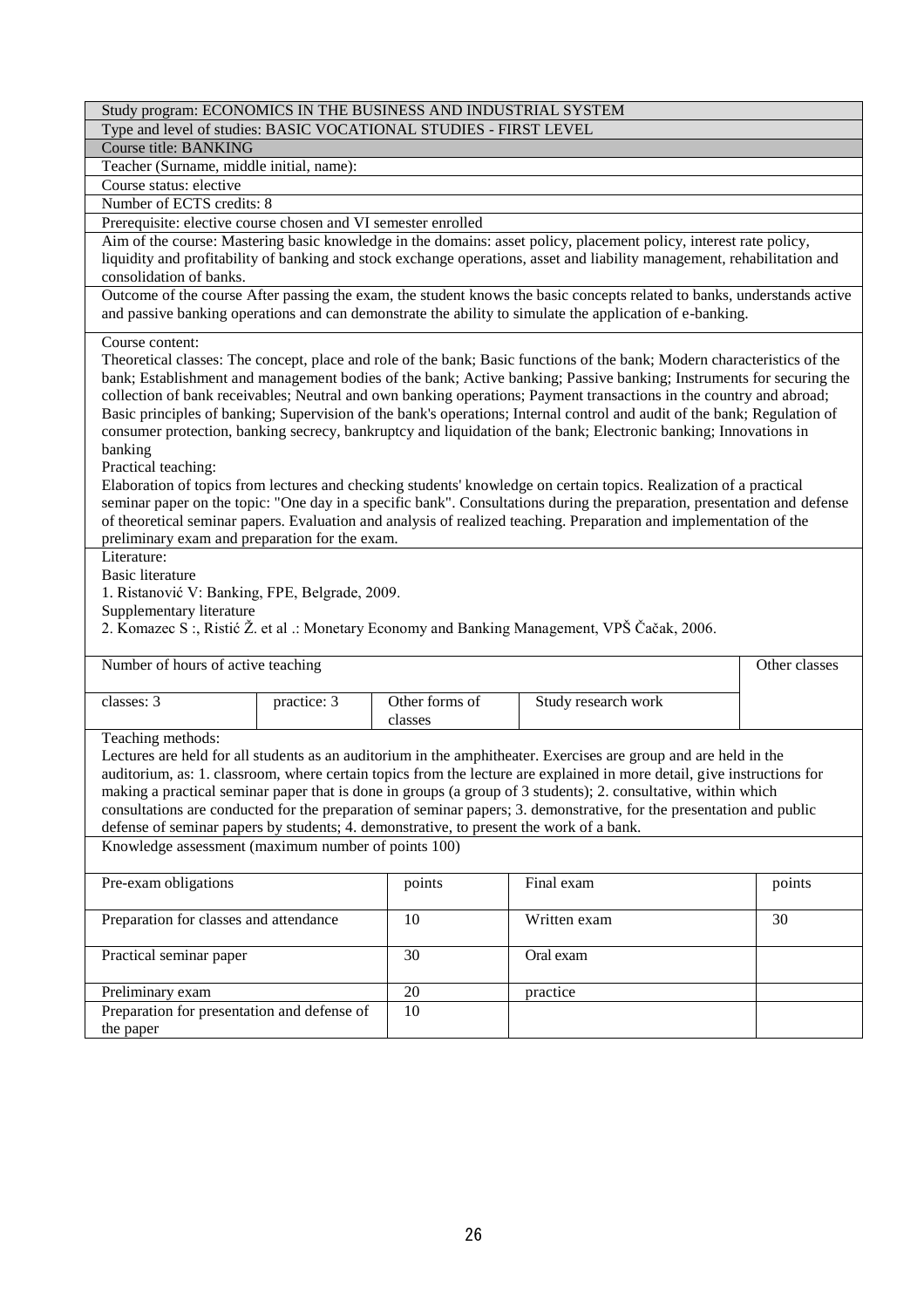Type and level of studies: BASIC VOCATIONAL STUDIES - FIRST LEVEL

Course title: BUSINESS PLANNING Teacher (Surname, middle initial, name):

Course status: required

Number of ECTS credits: 7

Prerequisite: enrolled VI semester

Aim of the course: Introducing students to the process of making business plans, procedures, tools and techniques that are used during the development and implementation of planning documents and their application.

Outcome of the course: After passing the exam, the student knows the planning process, understands the techniques used in business planning and can demonstrate the ability to create an annual company plan.

Course content

Theoretical classes:

| The basic purpose and roles of the business planning process in the theory of modern management in a turbulent   |
|------------------------------------------------------------------------------------------------------------------|
| business environment. Different theoretical approaches and purposes, processes of development and application of |
| business planning. Planning in the time and space dimension in the company. Planning documents.                  |
| Practical teaching:                                                                                              |

Business plan case study analysis. Realization of practical seminar work on the topic: Annual plan of a specific company. Consultations during the preparation, presentation and defense of theoretical seminar papers. Evaluation and analysis of realized teaching. Preparation and implementation of the preliminary exam and preparation for the exam.

Literature:

Basic literature

1. Milošević, D., 2012. Business planning in conditions of uncertainty, PEP, Belgrade

2. Paunović B., Zipovski D., 2008, Business Plan, Faculty of Economics in Belgrade

| Number of hours of active teaching | Other classes |                            |                     |  |
|------------------------------------|---------------|----------------------------|---------------------|--|
| classes: 2                         | practice: 2   | Other forms of<br>teaching | Study research work |  |

Teaching methods:

Lectures are performed as an auditorium for all students in the amphitheater, and are accompanied by video presentations. Exercises are performed in groups of students in the auditorium, as follows: 1. classroom, where certain topics from the lecture are explained, instructions are given for the preparation of a seminar paper; 2. consultative, within which consultations are conducted for the preparation of seminar papers; 3. demonstrative, for the presentation and public defense of seminar papers by students; 4. demonstrative, to represent the business of business production systems.

Knowledge assessment (maximum number of points 100)

| Knowledge assessment (maximum number of points Too) |        |              |        |  |  |
|-----------------------------------------------------|--------|--------------|--------|--|--|
| Pre-exam obligations                                | points | Final exam   | points |  |  |
| Preparation for classes and attendance              | 10     | Written exam | 30     |  |  |
| Practical seminar paper                             | 30     | Oral exam    |        |  |  |
| Preliminary exam                                    | 20     | practice     |        |  |  |
| Preparation for presentation and                    | 10     |              |        |  |  |
| defense of the paper                                |        |              |        |  |  |